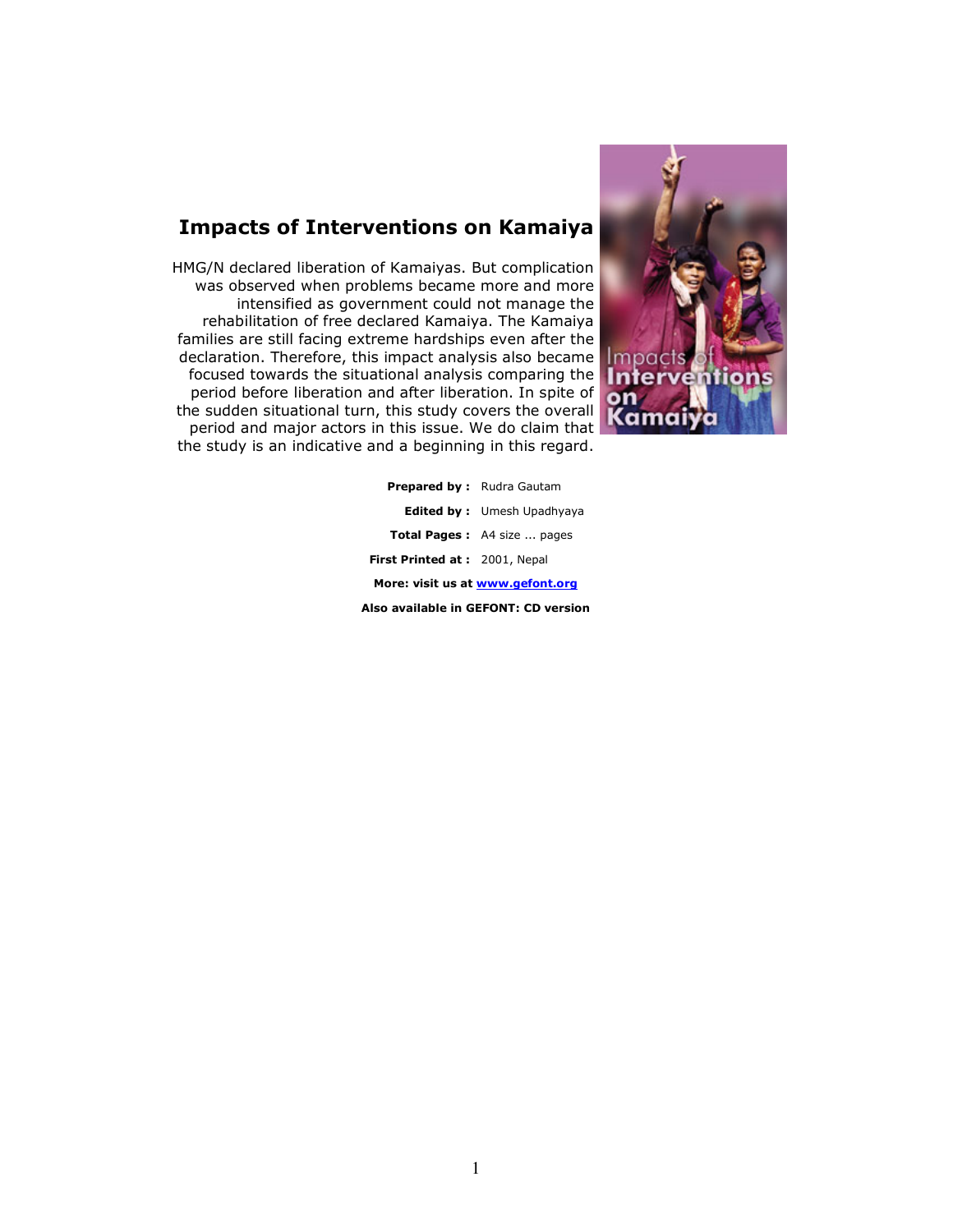# Preface

The issue of Kamaiya workers and debt bondage as well as various forms of bondage in Nepal & Nepalese agriculture is not new at present. The whole decade has been a period of continuous efforts and movement against this extremely unfair and inhumane practice. As an outcome of the efforts of various actors including the trade union movement, Kamaiyas have been declared free form the bonded system last year in July 17. However, this declaration of liberation for Kamaiyas is only a milestone, from where a number of new activities have to be undertaken with a serious endeavour in order to make them capable to enjoy the freedom in the real sense.

During the past decade, heavy expenditure has been exhausted by GOs, NGOs and TUs also in cooperation with INGOs, UN Agencies and other donor agencies. But the effort to evaluate and assess the impacts and usefulness of the activities launched has not been undertaken. The losses and gains to the Kamaiya families have never been considered in analysis. So, while working on this action program in cooperation with ILO-IPEC under Italian Social Partners Initiative, we tried to think for an attempt to analyse the impacts of our intervention programmes within the period and also of other actors working in this issue.

But complication was observed when problems became more and more intensified after the declaration of liberation when government could not manage the rehabilitation of free declared Kamaiyas. The Kamaiya families are still facing extreme hardships even after the 16 months of declaration. Therefore, the impact analysis also became focused towards the situational analysis comparing the period before liberation and after liberation. In spite of the sudden situational turn, this study covers the overall period and major actors in this issue. We do not claim that the study is perfect, but we view, it is an indicative and a beginning in this regard.

GEFONT is thankful to ILO-IPEC Officials in Kathmandu, particularly Mr. U. Paudyal -the National Programme co-ordinator and Italian social partners basically the trade union colleagues. Our sincere thanks are due to the survey team Bidur Karki, R. R Hamal, Dharmanand Pant & Keshav Raj Giri led by Mr. Rudra P. Gautam. Like wise we are thankful to NLA-Nepal and its General Secretary Dr. Shiva Sharma. Mr. Umesh Upadhyaya- Chief of gefont Dept. of Foreign Affairs deserves special thanks for his outstanding role of adviser and to edit this report. We give due acknowledgement to the contribution of Mr. Kiran Mali (data processing), Kabindra Rimal & Manju Thapa (computer work) and all of the gefont families for their respective roles.

#### Bishnu Rimal

Secretary General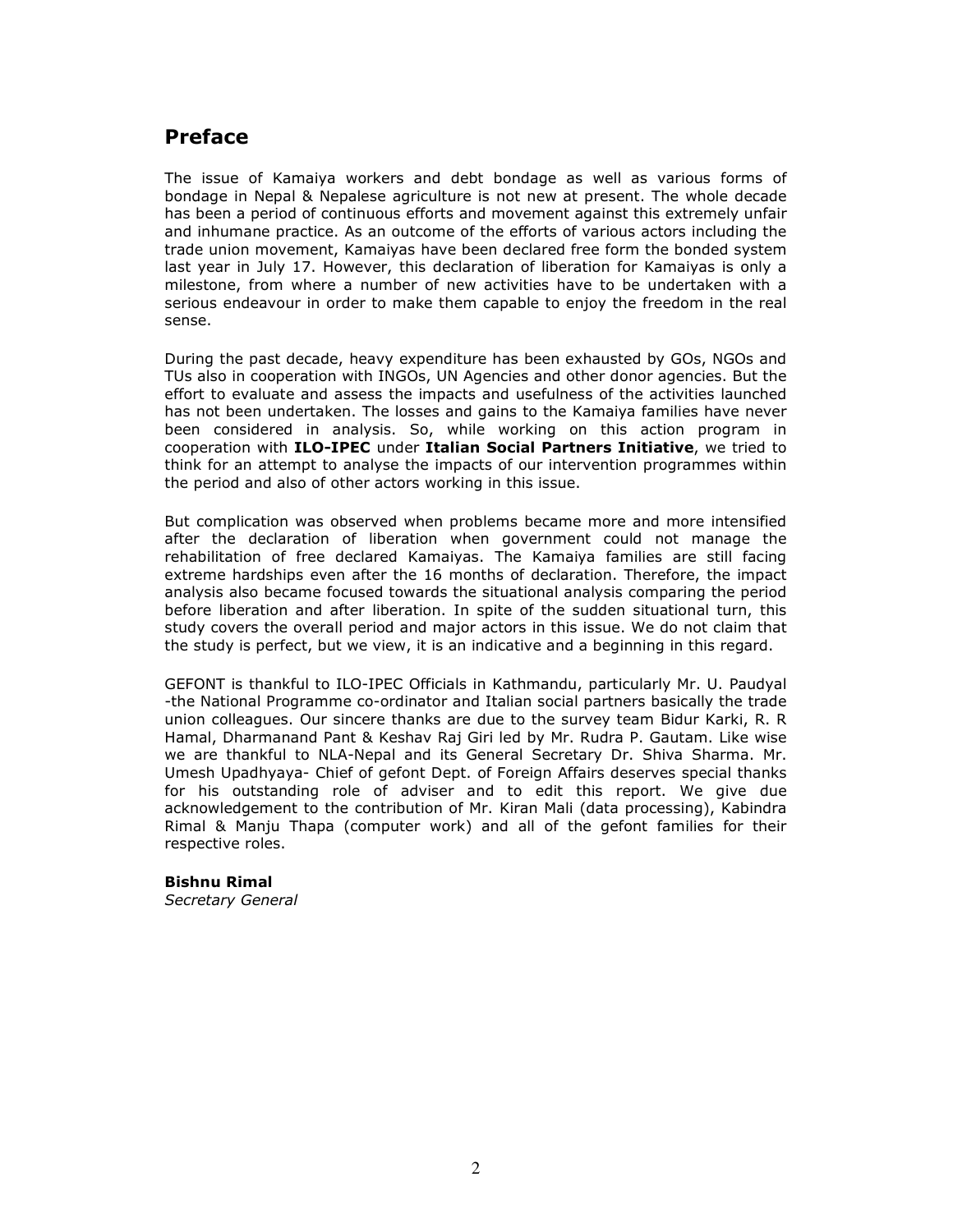### CHAPTER I INTRODUCTION

### 1.1 Background Briefs of The Country

Nepal is a small least developed country, land locked by the highly populous and emerging economic powers - China and India. The East to west length of the country is 885 km and the mean width from North to South is only 193 km with 147181 sq. km land area (Dahal and Inoue, 1994).

The country is divided into three diverse ecological zones - Terai (the plain land), Hills and Mountains occupying 23.1, 41.7 and 35.7 percent respectively. Of the total land area only 52 percent is suitable for cultivation comprising 55.7 percent in the Terai, 37.4 percent in the Hills and only 6.9 percent in the Mountains. However, only 16 percent of the cultivable land is brought under cultivation (CBS, 1995:52).

Administratively, the country is divided into five Development Regions, 14 zones and 75 districts under which Village Development Committees (3912) and municipalities (58) are the Grass root level organisations. The political constituency for the election of the member of the House of Representatives (Lower House) is 205 – ranging from one to seven in a district based on the population size of the district.

The population size of the country at present is estimated about 23.5 million which was 18.5 million in 1991. The population of Nepal is growing at a rate higher than 2 percent since 1971. The proportion of Terai population is increasing every year in contrast to the declining trend in the Hills and Mountains. This is mainly because of migration towards plain land from both the hills and mountains in search of comparatively better livelihood condition.

According to the government statistics at present, about 40 percent of the population is below poverty line. Unemployment, under employment, disguised unemployment, low labour productivity, Extravagant social customs etc. are some of the factors responsible for high level of chronic poverty.

Nepal is one of the resource rich countries in the world possessing 2.3 percent of the water resources of the world next to the Brazil - having 83,000 M.W. hydroelectricity potential. But up to now, less than 1 percent of the total capacity is utilised. Forest is also considered a major natural resource of the country - covering about 30 percent of the total land area and supporting almost 90 percent of the total fuel consumption in the country in addition to the supply of a large part of the fodder to the animals. The forest area is declining gradually where the rate of deforestation is estimated to be 4 percent per annum, which is considered to be high (Dahal and Inoue, 1994:2). Various types of mineral resources are also located in different parts of the country, most of which are yet to be exploited.

The pace of industrialisation is very slow, though the history of cottage industries can be traced back to the Lichhavi period. But the modern organised industries started only in the late '30s under the Company Act 1936. Since then emphasis is always placed on industrial development in the country but no government could achieve the goal due to various constraints.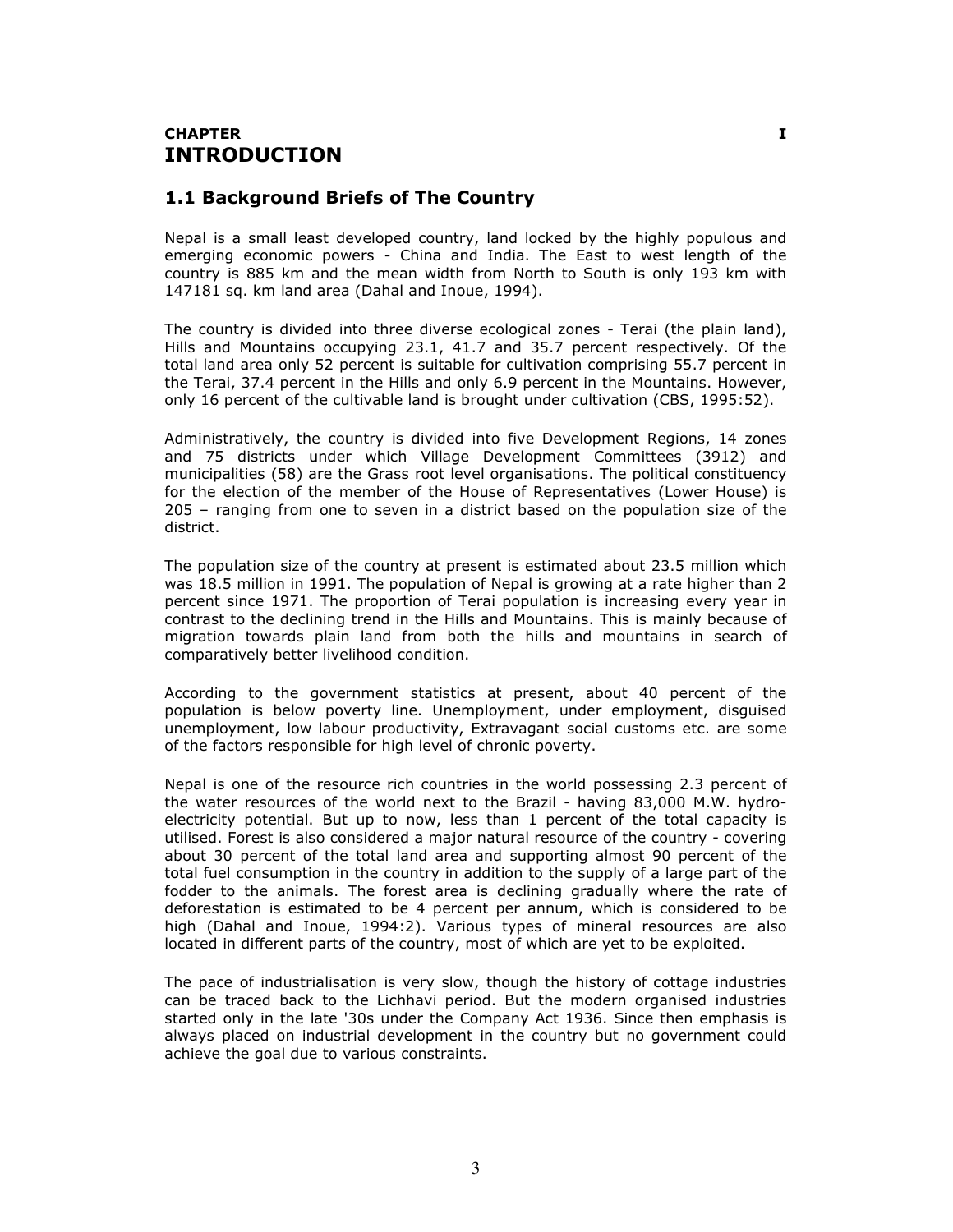Agriculture is the major sector in Nepalese economy - contributing 38.1 percent in GDP and providing employment to more than 80 percent of the population aged 10 years and above. This sector is heavily characterised by low productivity mainly because of traditional agricultural system and lack of irrigation facilities. This sector is also characterized by heavy disguised unemployment.

Increasing dependence on foreign assistance, low level of per capita income and low growth of GDP has caused the economy to become more & more vulnerable. Most of the females are involved in household activities as unpaid family workers and are always considered unproductive. Still about half of the population aged 6 years and above are illiterate and the proportion of those with higher education is very low. Similarly, the proportion of persons with technical skills is negligible which is one of the essential prerequisite for the development of the country.

### 1.2 Meaning of the Word 'Kamaiya'

The Kamaiya is in fact a worker but differs from general workers in various ways. By tradition, Kamaiya is the worker mostly bonded because of different reasons. The literary meaning of the term Kamaiya in Tharu language is the hard-working man. Another general meaning of the word Kamaiya is the person who cultivates the land of others.

The Tharus of Nepal are honest, simple and hard working people representing aboriginal ethnic group mostly concentrated in the Terai belt of the country. The word Kamaiya also reflects the economic, social and political exploitation of the poor Tharu families. The western Terai, familiar as Naya Muluk and Kalapani was densely covered by forest where only Tharus were the early dwellers struggling with malaria on the one hand and wild



animals on the other. Both were equally dangerous to their lives. The Tharus of Far Western & Mid Western Terai are synonymous to Kamaiya as most of them fall under the system.

### 1.3 The Kamaiya System

The long-term contract (normally for one year) between Kamaiya and landlord along with other rural-feudal relations associated with it is known by 'Kamaiya system' in general in the western Terai region. Long-term contract is prevalent in every part of the country known by other names such as Harawa, Charawa, Hali, Gothalo, etc. in accordance with the local social practices. The terms and conditions also vary from place-to-place and person-to-person, even in the same place for all types of workers including Kamaiyas. Civil society believes that Kamaiya system is another form of slavery that was formally abolished in 1924 by the then Prime Minister Chandra Shamsher Rana.

At least there are three types of labour relations related to Kamaiya system, which help to bound the Kamaiyas with the system (Sharma, 1999: 3-4). This system can also be understood by 3L - Labour, Loan and Land.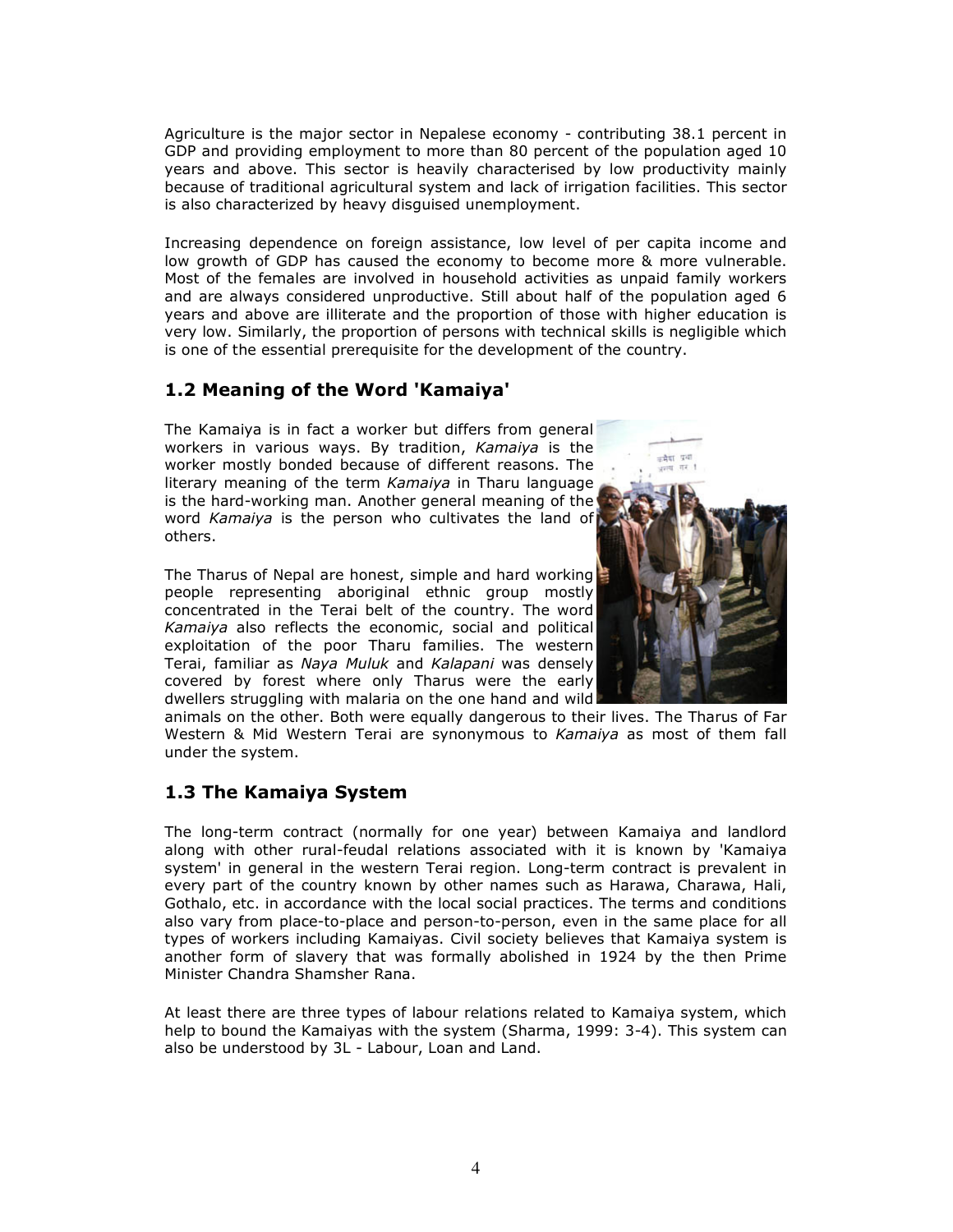Most of the Kamaiyas do not have their own land to cultivate and homes to live. They work 16-18 hours for their landlords in substitute of insufficient amount of food grain (which barely supports their families), cash or kind on yearly contract basis (mainly oral contract) with strong possibility of renewal every year. Generally the new contract or renewal of contract takes place during 'Maghi" (a festival of Tharu Community). A Kamaiya with Bukrahi can get comparatively more wages than alone. Thus, the Kamaiya who has no wife tries to involve any working age female from his family (may be mother, sister or other female members). The Bukrahi is also entitled to get separate wage to be added to the wages of the Kamaiya but generally it is not more than one fourth of the wage earned by the single Kamaiya although she also works hard and for long hours from household chores to the farms of the landowner.

Not only husband (Kamaiya) and wife (Bukrahi) it is also common to engage the children from 6 years and above from their family as cattle herders and domestic servant of the same landowner just for two meals a day and one or two pair of clothes per annum, although they also work very hard from early morning to the late night. In this way, the whole family becomes tied up with the system but contribution of the additional employment of the family members is negligible in their family income because the land master does not account them for wage payment in the real sense.

On the one hand the very low wage rate compared to the market rate and the insufficient amount of food grains received by the family from his master is too low to survive the family for the whole year. On the other hand, it is to be noted that who enter into the system are not allowed to work outside to earn more for their family and consequently they are compelled to borrow more money or food grains from their master for hand-to-mouth and other necessary expenses (marriage, medical, festival, etc.). The new loans received are added up annually at the principal amount known as 'Saunki', which increases every year. Therefore, the Kamaiya has to accept a perpetual life of bonded labourer having least hope of freedom even for their children (RRN, 1999:2). Failure to pay the Saunki in their lifetime, the parents hand over the liabilities to their children. In principle, a Kamaiya is free to change his master at the end of the contract period during Maghi every year but in practice he cannot change before the repayment of the 'Saunki'. They can change their master only when the new master pays the 'Saunki' to the old master. Clearly it is difficult for those Kamaiyas to change their master who have borrowed heavy amounts or whose Saunkis have multiplied many times. As a result, they are forced to work in the terms and conditions imposed by the master. Those who change the land master fall under the swamp of loan instead of improving their condition and ultimately become bonded labourers equivalent to those who did not change their master.

A Kamaiya is free theoretically to bargain during Maghi on the terms and conditions of the contract for the next year but he is forced by social, economic and other compulsions to accept the terms and conditions dictated by his master. During the contract period, neither the Kamaiya can break the contract nor the land master relieves him from the job.

The wage system varies with a high degree of diversity in Kamaiya prone districts from place to place and Kamaiya to Kamaiya even at the same place. Some major forms of wage payment are as follows: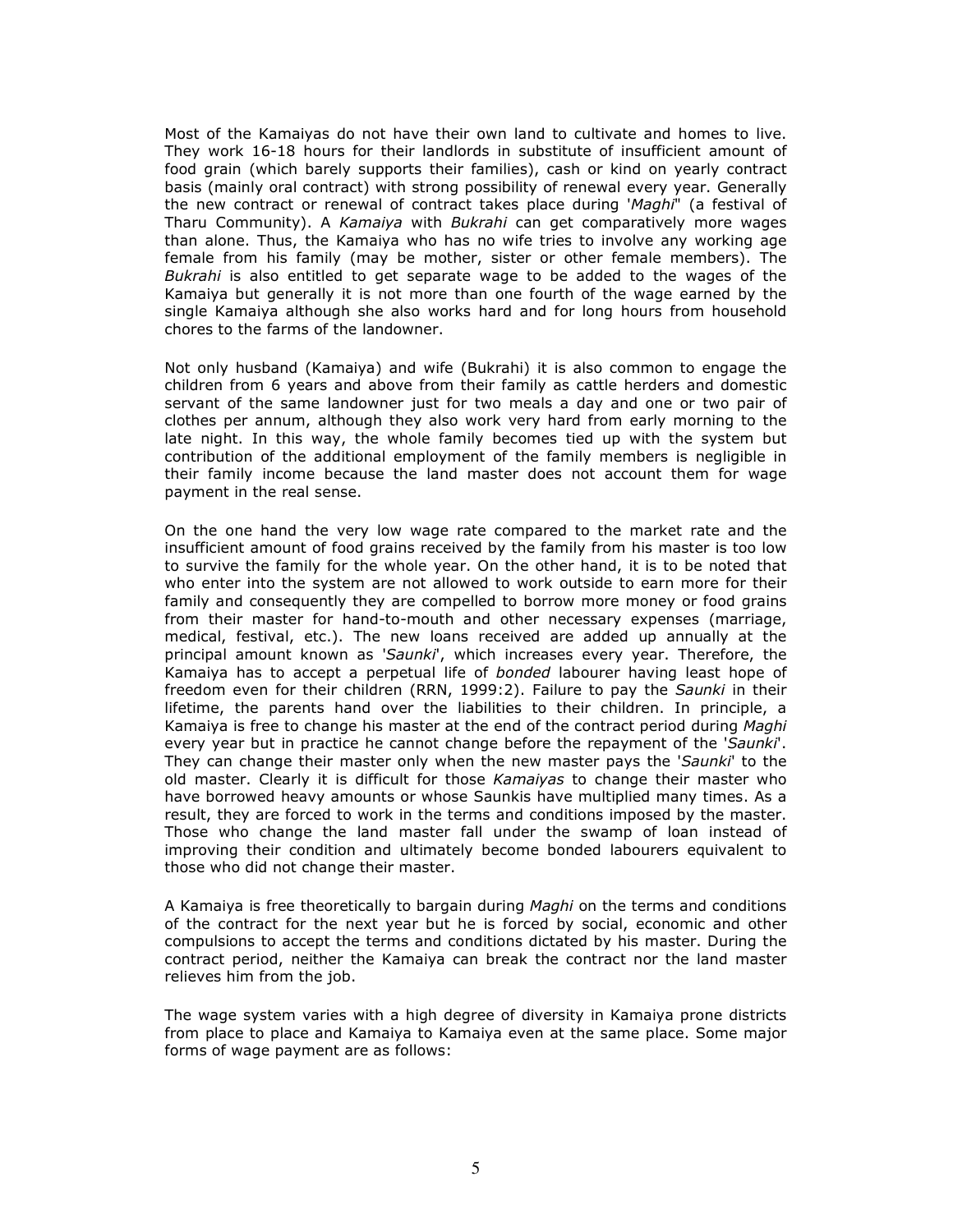**Proportion of Crop** - A fixed proportion of what the Kamaiya produces from the farmland of the land master is given to him. This proportion varies from Tikur (one Third) to Panchkur (20%). Some landowners provide the proportion in each crop, whereas some of them count it only in case of major crops (mainly paddy).

**Bigha** - Certain piece of land out of the total land, which a Kamaiya cultivates is separated and he is entitled to receive the total production of the piece of land as his remuneration of the whole year. It depends on the total land of the landowner and the number of working members of family of the Kamaiya concerned. It is observed that the normal practice is to provide the output of 2-4 Katthas from one bigha of land (20 Katthas).

**Bora** - There is also a general system of wage payment in kind along with 'Maseura', which is known by 'Bora'. A Bora is equivalent to 75 kg. Paddy. It also depends on the number of family member working for the landowner. Normal practice as observed is to provide 675 kg (9 Bora).

Cash - In some cases, payment in cash as the remuneration of a Kamaiya calculated on monthly or yearly basis can also be found which is very low in comparison to the existing market rate.

Besides this landowner provides a residential hut (Bukura) and Kitchen garden (Chheuti) to the homeless Kamaiya for the time period he works with him. Thus in the present context, the highly exploitative system of wage labour associated to land is the Kamaiya system.

In few places some clever persons keep Kamaiyas to work on a land borrowed from others in a contract basis or crop sharing. Some landowners also send their Kamaiyas to work outside and snatch the wages earned by them.

The Kamaiya system is mainly concentrated in five districts (Dang, Banke, Bardiya, Kailali and Kanchanpur) of mid and far-western Terai. Prevalence of the system has also been found in the Terai districts of Nawalparasi, Kapilvastu and Rupandehi of Western Development Region however the studies of the Kamaiya system are particularly focussed towards the districts ranging from Dang to Kanchanpur.

### 1.4 Status of the Tharus

Considering quantitatively, more than 95 percent of the Kamaiyas belong to Tharu community. Tharu is one of the major aboriginal ethnic groups in Nepal comprising 6.5 percent of the total population of the country as indicated by the population census of 1991. In descending order, it is fourth among the 60-caste/ethnic groups. It is also to be noted that 50 percent of the total Tharu population is concentrated in five Kamaiya prone districts namely Dang, Banke, Bardiya, Kailali and Kanchanpur (table 1.1).

Table: 1.1 Tharu Populations in Nepal by Development Region

| <b>Development Region</b> | <b>Population in %</b> |
|---------------------------|------------------------|
| Eastern                   | 19.6                   |
| Central                   | 15.0                   |
| Western                   | 14.9                   |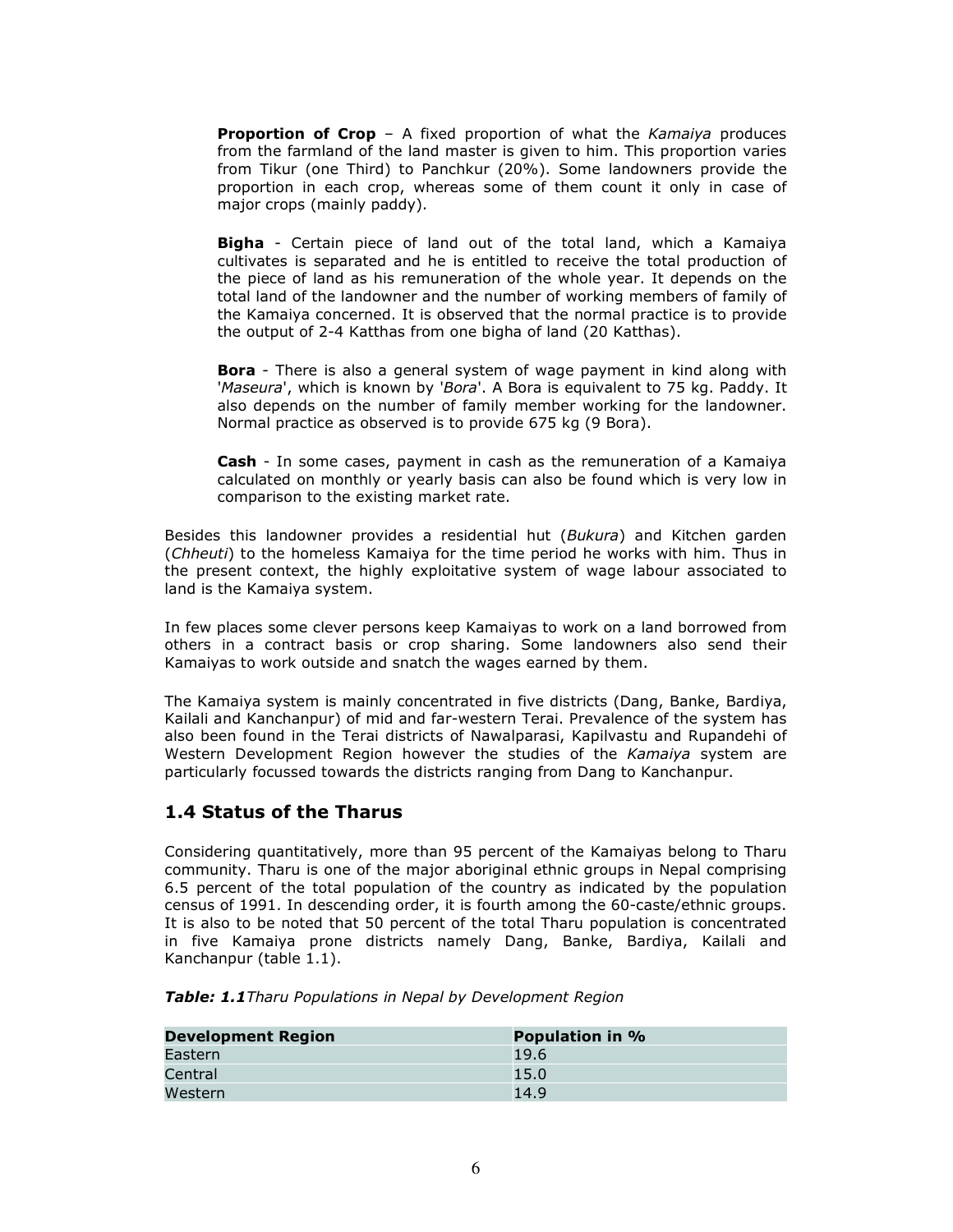| Mid western | 26.7  |
|-------------|-------|
| Far western | 23.9  |
| Total       | 100.0 |

Source: Shiva Sharma, Nepalma Kamaiya Pratha (in Nepali) ILO, New Delhi, 1999, p.12

It is clearly visible that the socio- economic condition of this community in general and especially in this region is vulnerable. In comparison to other caste/ethnic groups, people from the Tharu Community are very poor, socially backward with low literacy & low level of awareness and mainly concentrated on low-paid wage labour in agriculture.

The proportion of Tharu population in the districts under this study ranges from 16 percent in Banke to 53 percent in Bardiya (Table 1.2).

| <b>Districts</b> | <b>Percentage of Tharu Population</b> |
|------------------|---------------------------------------|
| Dang             | 31.5                                  |
| <b>Banke</b>     | 16.0                                  |
| Bardiya          | 52.8                                  |
| Kailali          | 49.5                                  |
| Kanchanpur       | 27.4                                  |
| Nepal            | 6.5                                   |

Table: 1.2 Tharus in the Total Population of the Districts

### 1.5 Beginning of Kamaiya System in Nepal

The Kamaiya system in Nepal is associated with Tharu community. Almost exceptionally, a negligible number of Kamaiyas may be found from other castes. Though the exact year cannot be traced back as to when the Kamaiya system emerged, but it is estimated that probably the system had started to develop since 1950 from Dang in the present form. Tharus had been cultivating the land under forest as much as they could when there was no legal right on land.

Before malaria eradication, rulers of the period used to provide considerable quantity of land to the member of the royal family, government bureaucrats, Army officials and priests as the prize for their better services. Similarly after the control of malaria in Terai during 1960s, a large number of people from hills and mountains of the country and also from India started to migrate & settle in this region.

The clever & smart migrants gradually started to capture the better located & fertile land owned by the hard working and honest people of the Tharu community. The migrants registered the land legally in their own names with the help of the concerned government officials.

Consequently, most of the Tharus were displaced from their own land due mainly to the unfair means used by the migrants. They themselves also started to sell their land at very cheap prices in order to pay land-tax, to buy seeds & other inputs, to repay their loans and to celebrate their traditional festivals. As a result, most of the small landowners of Tharu community became landless and started to work as wage labourer to the legal owners of the land.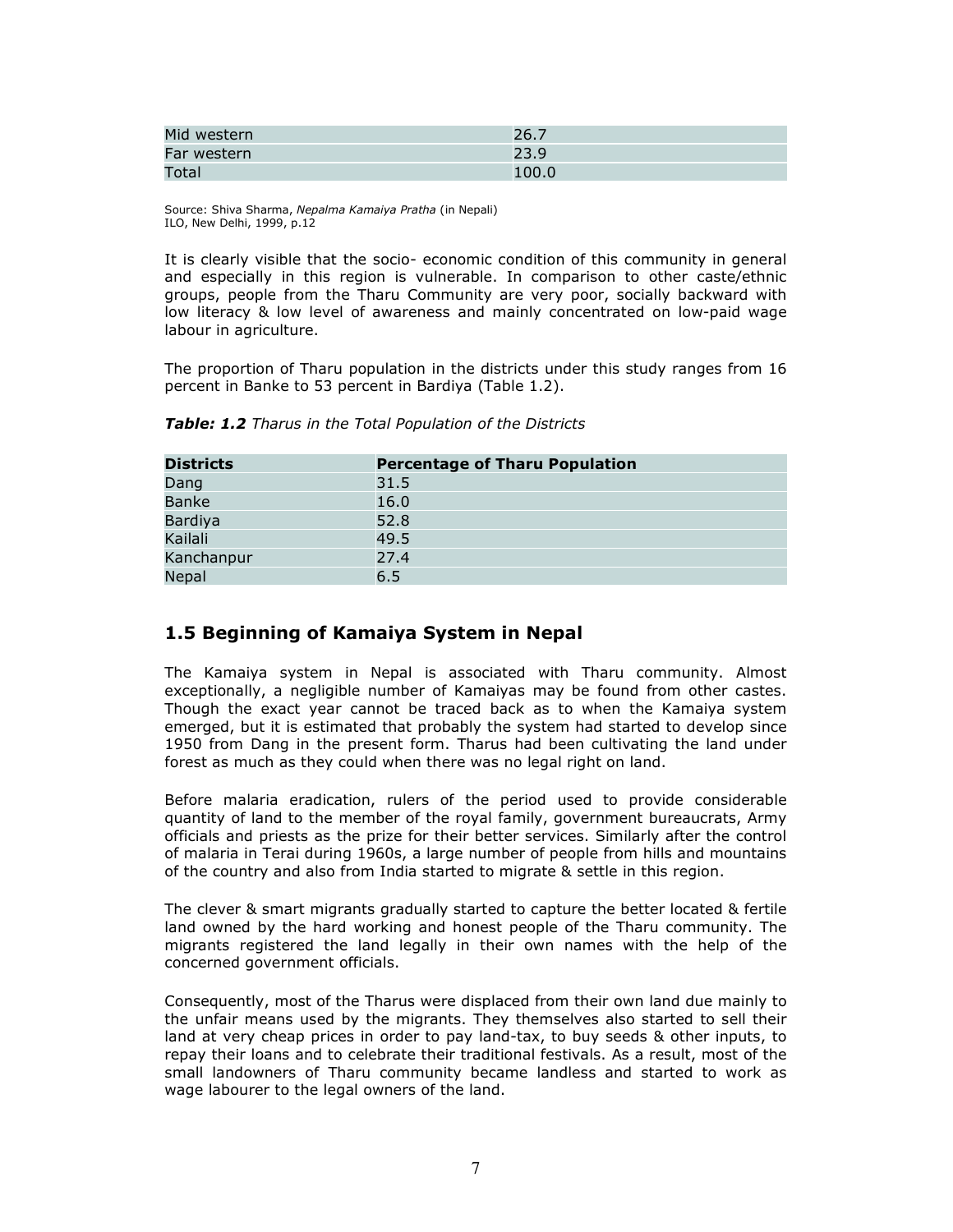As their condition became more & more vulnerable, borrowing loans from the newly developed landlords to maintain their livelihood, traditional culture and feasts increased further. But repaying of loans was not possible for most of them because of their declining access to land & other natural resources and very limited source of income. The ultimate and clearly visible result was that they were forced to work as bonded labourers (individually as well as the whole family), which created a chain of bondage from one generation to second & third generation.

The Land Reform Programme implemented in '60s also promoted the Kamaiya system in this region, because the absentee landowners started to cultivate their land by using Kamaiya & his family to save their land from tenancy right.

### 1.6 Difference Between Kamaiya and Other Agricultural Workers

Wage labour relationship associated with farming varies greatly in Nepal. Majority of farm holdings (64.4%) use their own family labour. Not more than 30 percent of the farm households supplement their unpaid family labour with hired causal labourers as and when necessary. A small proportion of about 5 percent (323,000 households in absolute figure) hires permanent labourers for farming & related works.

#### Difference Between Kamaiya System and Other System of Permanent Wage Labour

| Kamaiya System                                                                                                                            | <b>Other System</b>                                                                                                                                                            |
|-------------------------------------------------------------------------------------------------------------------------------------------|--------------------------------------------------------------------------------------------------------------------------------------------------------------------------------|
| Wage paid in kind, cash & produce of a Wage<br>proportion of land and sharecropping.sharecropping.<br>The rate for sharecropping is found | cash &<br>kind<br>paid<br>in<br>and                                                                                                                                            |
| minimum ranging from 10 to 20% of each crop in an average.<br>Wage in cash or kind is found very low in                                   | maximum to be 1/3 of the output and The rate for sharecropping is normally half                                                                                                |
| market rate                                                                                                                               | comparison to the prevailing local wage in cash or kind is generally<br>equivalent to the prevailing local market<br>rate.                                                     |
| (Halo, Kodalo, oxen, seed & other inputswageworkers, but to be<br>to be provided by the land owner<br><b>CONTRACTOR</b>                   | The means necessary to cultivate landAll necessary inputs to be provided to the<br>managed<br>themselves by the workers in case of<br>sharecropping.                           |
| ordered by their land master in the samenature of work & social practice<br>wage                                                          | A Kamaiya has to conduct various otherWorkers generally get extra remuneration<br>activities including domestic work or asfor additional work in accordance with the           |
| outside without permission from the landwhere and enjoy full mobility<br>master concerned.                                                | Family members are not free to workAll family members are free to work any                                                                                                     |
| (Direct control of land owner over family<br>members of the Kamaiya)                                                                      | (No control over family members)                                                                                                                                               |
|                                                                                                                                           | Family members have to work to the Each member of the workers' family is<br>same master generally without any wageentitled to get separate wage for the work<br>s/he has done. |
| $\int$ lust for two moole a day an an a taken                                                                                             |                                                                                                                                                                                |

(Just for two meals a day or on a token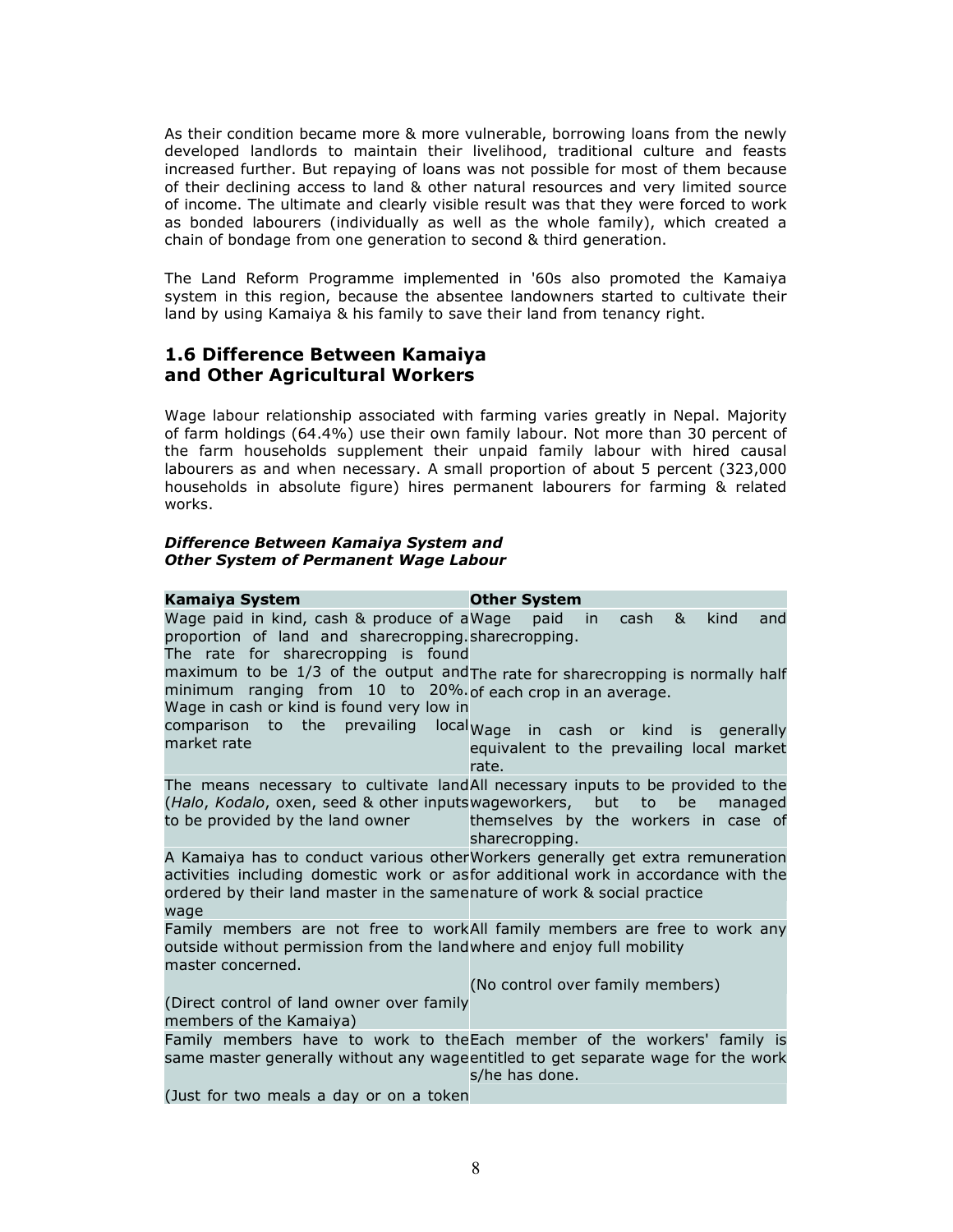wage.) The terms of loan taken from land The terms of loan generally do not create owners create bondage from onebondage\_to\_the\_worker & his\_family generation to the next

Haliya, Harawa, Kamaiya and Jan are the local names of the tillers and casual workers in farming, whereas Gothalo, Charawa, Gaibar, Bhaisbar and Chhegbar are known as animal herders. These relations and terms & conditions associated with labor relations differ in different parts of the country. The Kamaiya form of permanent labour relationship is in practice in the mid and far-western Terai districts and has become synonymous to exploitation and bonded labour.

### 1.7 Status of Kamaiya

#### A. Before Liberation

It is estimated that the total Kamaiya population is approximately 100,000 in the five Kamaiya concentrated districts (Sharma; 1999: 20). The studies conducted by various organizations during different periods have recorded 15,000 – 20,000 Kamaiya families.

| Source                                                             | Year | <b>Districts</b> |              |                        |      |                 |       |
|--------------------------------------------------------------------|------|------------------|--------------|------------------------|------|-----------------|-------|
|                                                                    |      | Dang             | <b>Banke</b> | <b>Bardiya Kailali</b> |      | KanchanpurTotal |       |
| <b>INSEC Survey</b>                                                | 1992 | -                |              | 9185                   | 6964 | 1579            | 17728 |
| Survey by Sukumbasi1995<br>Samadhan<br>Samasya<br>Aayog            |      | 3032             | 1066         | 5419                   | 6245 | 1673            | 17435 |
| by Ministry of 1996<br>Survey<br>Reform<br>Land<br>&<br>Management |      | 1856             | 1060         | 5037                   | 5557 | 1642            | 15152 |

| Table: 1.3 Total Number of Kamaiya Families in Various Districts |  |
|------------------------------------------------------------------|--|
|------------------------------------------------------------------|--|

Source: Shiva Sharma, Nepalma Kamaiya Pratha, 1999.

The available information shows that among the five districts, Bardiya and Kailali are the major concentration areas where there are two thirds of the Kamaiya families.

#### Table: 1.4 Number of VDCs/Municipalities Covered

| <b>Districts</b> | <b>Number</b><br><b>VDCs/Municipalities covered</b> | of Percentage to the<br>total<br><b>VDCs/Municipality</b> |
|------------------|-----------------------------------------------------|-----------------------------------------------------------|
| Dang             | 35                                                  | 85.4                                                      |
| <b>Banke</b>     | 28                                                  | 59.6                                                      |
| <b>Bardiya</b>   | 32                                                  | 100.0                                                     |
| Kailai           | 37                                                  | 84.1                                                      |
| Kanchanpur       | 18                                                  | 90.0                                                      |
| Total            | 150                                                 | 81.5                                                      |

Source: Ministry of Land-Reform and Management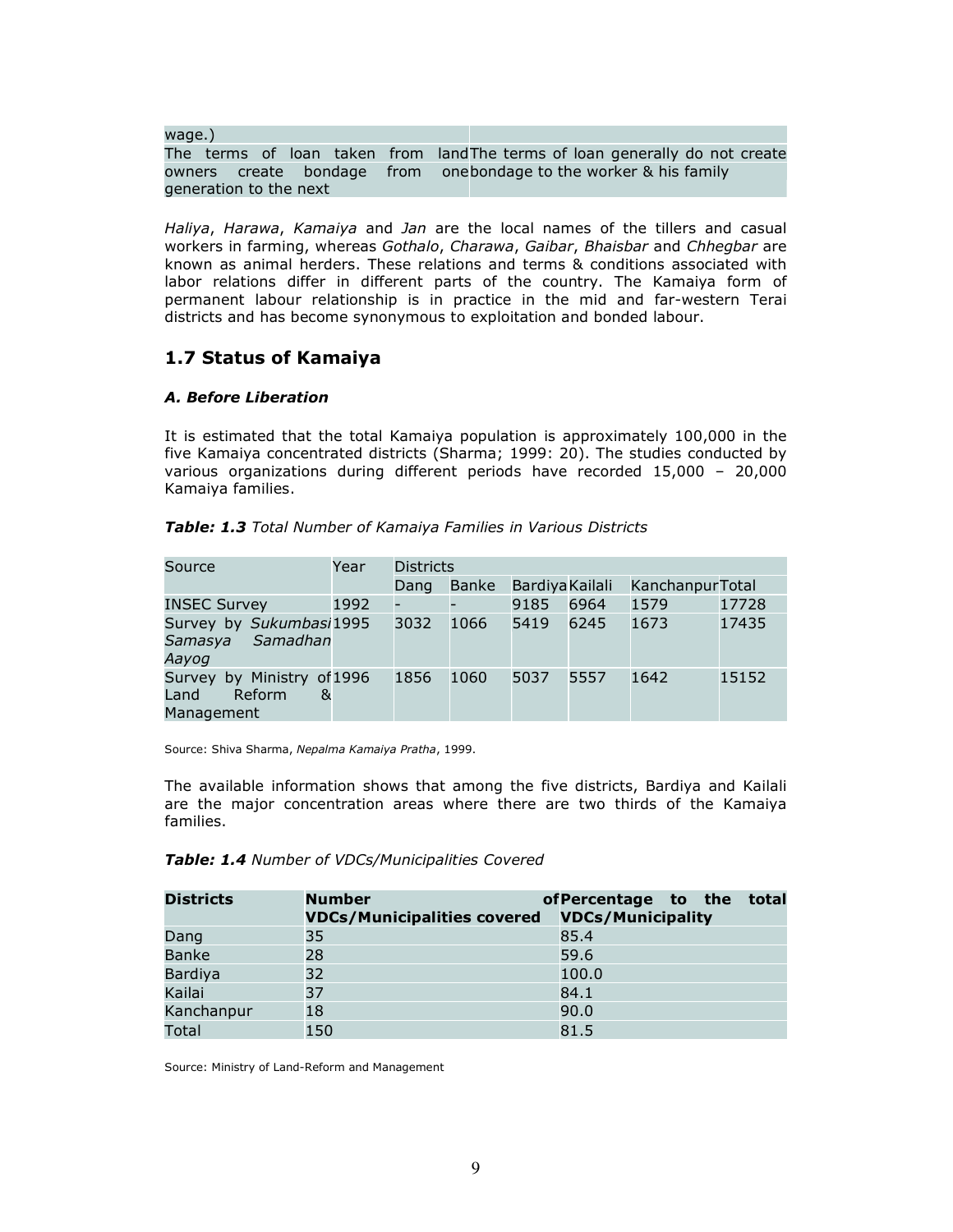Of the total VDC/municipality of the five districts, the Kamaiya system had been found highly intensified in 150 VDC/Municipalities. The heaviest concentration is in the District of Bardiya (100.0%) and lowest in Banke district (59.6%).

Table 1.5 highlights the reality that almost 60 percent of the Kamaiya families are landless ranging from 45 percent in Dang to 92 percent in Banke. Among the Kamaiya families without debt, altogether 57 percent have no land in their name. More than 50 percent of the Kamaiya families are indebted though the average debt amount per family does not show similarity. It is lowest in Bardiya and highest in Kanchanpur where 81 percent Kamaiyas had been found indebted in 1995.

| <b>Status</b>                                 | Dang | <b>Banke</b> | <b>Bardiya</b> | Kailali | <b>KanchanpurTotal</b> |       |
|-----------------------------------------------|------|--------------|----------------|---------|------------------------|-------|
| Total Kamaiya family                          | 3032 | 1066         | 5419           | 6245    | 1673                   | 17435 |
| Landless Kamaiya                              | 44.8 | 92.1         | 62.4           | 54.5    | 71.4                   | 59.2  |
| Kamaiya without Debt                          | 58.7 | 65.8         | 61.8           | 33.6    | 18.6                   | 47.0  |
| Indebted Kamaiya family 41.3                  |      | 33.2         | 38.2           | 66.4    | 81.4                   | 53.0  |
| Land less                                     | 39.5 | 65.8         | 62.5           | 56.6    | 72.4                   | 58.1  |
| Occupying barren land                         | 22.9 | 21.2         | 16.8           | 30.5    | 16.2                   | 23.8  |
| Own land                                      | 26.8 | 9.0          | 18.6           | 10.4    | 9.2                    | 14.2  |
| Both own & Barren land                        | 10.8 | 4.0          | 2.0            | 3.3     | 2.3                    | 4.0   |
| Average Debt per family 4404<br>$(in$ NRs $)$ |      | 3709         | 2916           | 4603    | 8766                   | 4784  |

Table: 1.5 Land less and Indebted Kamaiya Family (in %)

Source: Shiva Sharma, Nepalma Kamaiya Pratha, 1999, p. 24

Among the indebted Kamaiya families, 58 percent are Landless, 24 percent have their *Bukura* on barren land (*Parti Jagga*) whereas the remaining 18 percent have their own land though a very small plot. Almost all-landless Kamaiya families had used to live in the 'Bukura' provided by their landowners with whom they had worked before the announcement of Kamaiya liberation in July 17, 2000. The condition of landless families has been found more vulnerable as compared to those with small piece of land.

#### B. After Liberation

In July 17, 2000, His Majesty's Government of Nepal took a historical and bold stride by announcing complete liberation to all Kamaiyas from their age - old bondage relation. Thus the practice of bonded labour system has been declared illegal. All bonded Kamaiya labourers became free immediately from their Saunkis and previous contracts with their land masters whether written or oral. It also declared the provision of punishment of 3-10 years imprisonment for those who continue the practice of bonded labour. The government also formed a high level Kamaiya Identification and Monitoring Committee headed by Deputy Prime Minister in the centre and also in the five concerned districts headed by DDC- Chairman.

After the announcement of liberation, Kamaiyas from all over the five districts started to express their warm welcome to the decision and celebrated the moments of the history by organising mass meetings, rallies and demonstrations in the districts concerned. Though being confused in the beginning, Landowners, after a few weeks of the announcement, started to remove their Kamaiyas from the Bukuras provided earlier. The ultimate result was the unexpected gathering of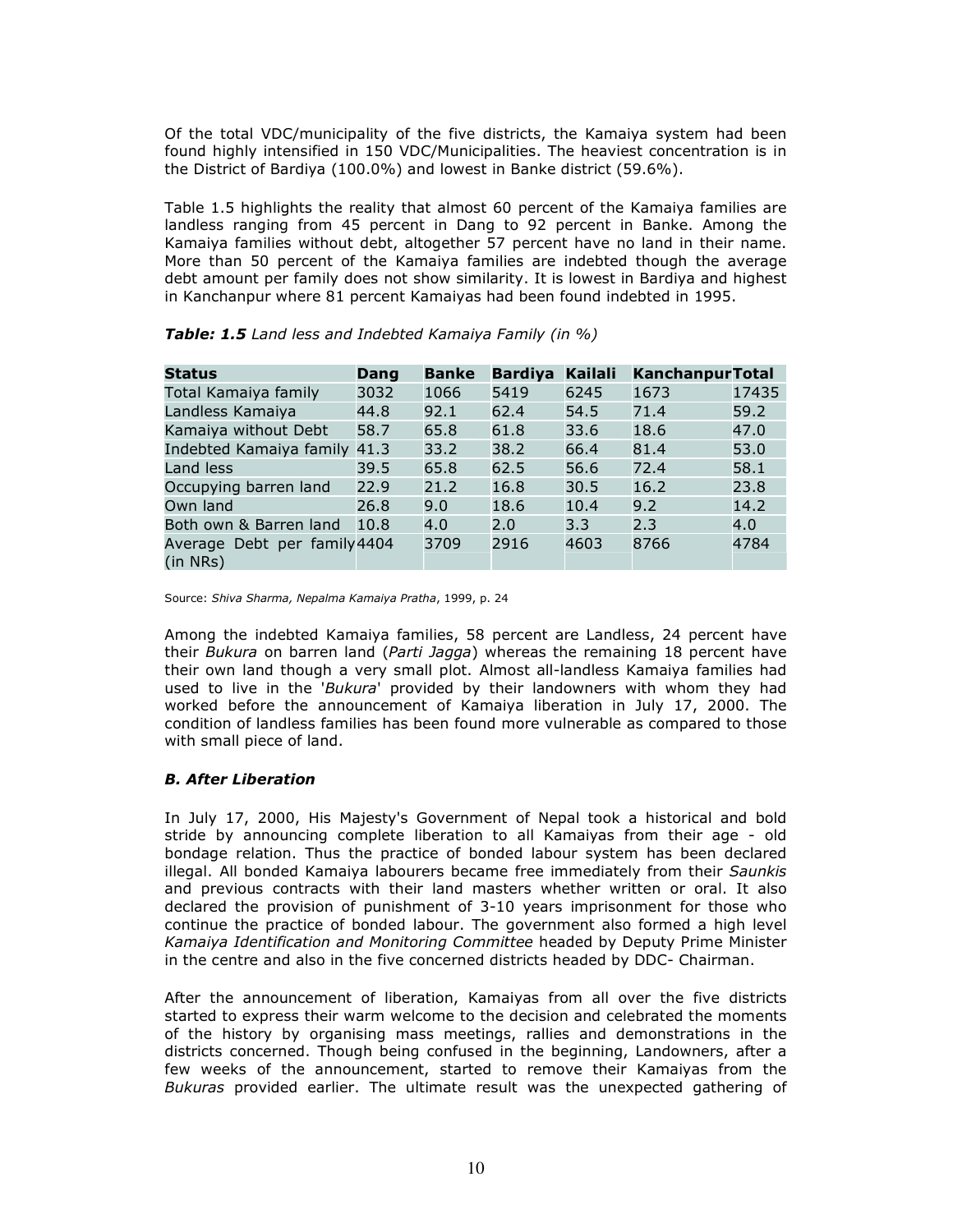Kamaiyas in the streets of district HQs along with their families. As they were forced to come to under the open roof of the rainy cloudy sky, there was no option for them than to sit on picket line in front of the DDC office. The stagnant situation was then blurred and there was no immediate solution with other social actors except Government, but government could not manage the situation in alien of immediate relief and long-term way-outs. As an emergency management for a very short period, Kamaiyas were asked to live temporarily on the fallow land in socalled *camps* by making temporary huts with tarpaulins or plastic roof provided by the DDCs and NGOs. Most of the Kamaiya families are living in a terrible condition. For instance, in Manahara camp of Geta VDC in Kailali district, floor of the hut was boggy and plastic roof was completely unable to check rainwater. The situation of expulsion and harassment differ district to district but it is grave in Kailali and Kanchanpur while comparing to other districts.

A number of Kamaiyas in all districts still can be found remaining with landlords in the previous terms and conditions whereas some are working in a new agreement especially under sharecropping in the changed context. The new pattern of sharecropping has started again to exploit women and children of the free Kamaiya families. The landowners have given their land on sharecropping to their former Kamaiyas but in a condition to use the adult female members or children for their household work. This indicates towards a changing form of exploitation of Kamaiya families after the declaration of liberation.

On the basis of 1995 survey, Ministry of land reform and Management conducted a new survey after liberation basically concentrated on Kamaiyas who were working with the landowner before 17th of July 2000. This survey identified 19, 863 Kamaiya households in the five districts of Dang, Banke, Bardiya, Kailali and Kanchanpur showing an increment of 4,711 households (31%) during 1995-2000.

The Kamaiya system is found in 150 VDC/Municipalities of the five districts. Of the total Kamaiya families, 57.6 percent are pure landless families. Among them, more than two thirds have neither the land nor the house.

| <b>Districts</b> | VDC/<br><b>Municipality number</b> | <b>Total</b><br><b>Kamaiyas</b> | <b>Homeless Landless Having</b><br>of & landless |               | Land           | <b>Other</b>   |
|------------------|------------------------------------|---------------------------------|--------------------------------------------------|---------------|----------------|----------------|
| Dang             | 35                                 | 2417                            | 239(9.9)                                         | 153(6.3)      | 944<br>(639.1) | 1080<br>(44.7) |
| <b>Banke</b>     | 28                                 | 1342                            | 186 (13.9)                                       | 874<br>(65.1) | 21(1.6)        | 261<br>(19.4)  |
| <b>Bardiya</b>   | 32                                 | 6949                            | 3155 (45.4) 1119                                 | (16.1)        | 1020<br>(14.7) | 1655<br>(23.8) |
| Kailali          | 37                                 | 6329                            | 2688 (42.5) 1119                                 | (17.7)        | 533 (8.4)      | 1989<br>(31.4) |
| Kanchanpur 18    |                                    | 2827                            | 1552 (54.9) 355                                  | (12.6)        | 222(7.9)       | 698<br>(24.7)  |
| Total            | 150                                | 19863                           | 7820 (39.4) 3620                                 | (18.2)        | 2740<br>(13.8) | 5683<br>(28.6) |

#### Table: 1.6 Number of Liberated Kamaiya Households in Five Districts, 2000

Note: Figure in Parentheses indicates percentage of the total.

Source: Shiva Sharma, Kamaiya Situation Analysis, NLA, 2001.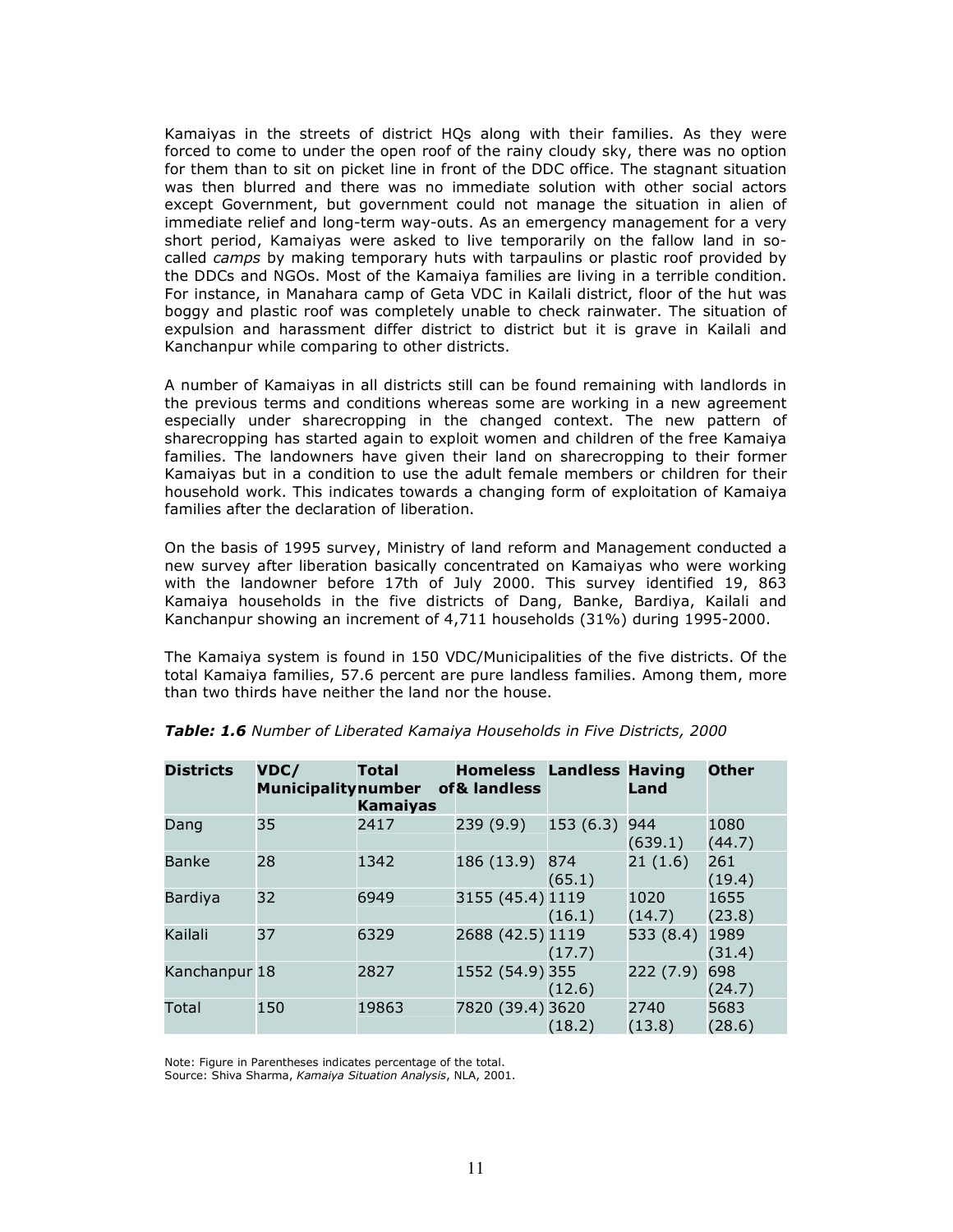As an outcome of the continuous pressure by the Kamaiyas, Trade unions and NGOs, HMG ultimately decided to provide five katthas of land to the liberated but landless and homeless Kamaiyas. However, the government has not implemented the decision effectively. Recently, the government declared that altogether 9,378 landless Kamaiyas have been provided land for their settlement. Unfortunately in practice, it is found that most of the Kamaiyas who received Land Owner's Certificate are not getting land. Most of them are still compelled to live in the socalled *camps* in extreme hardship and under an intolerable situation.

### 1.8 Child Labour

Various international seminars and workshops on child labour have categorised bonded child labour as the most hazardous and worst forms of child labour, which brings about heavy negative impact on physical, mental and psychological development of the children concerned. The ILO Convention 182 concerning the worst forms of child labour has clearly highlighted it as an extremely urgent issue of the world today. One of the major causes of child labour is the



widespread poverty and prevailing exploitative socio-economic relations & inequality in the society. Similarly, deep-rooted traditional culture, lack of awareness and negligible exposure to outside world have jointly led them to become bonded labourers as their fathers and grandfathers. The system of bonded labour particularly under the Kamaiya system is considered to be in existence also because of the unavailability of alternative employment opportunities to them.

Almost all children of Kamaiya families are definitely the most vulnerable group of children always deprived from basic primary education and minimum health care facilities. Even those enrolled in schools often become dropped-out due mainly to lack of money to cover the cost of education. In addition, as a cheap source of labour for farm as well as household works, the middle class and landlord families have encouraged the poor Kamaiya parents to involve their children in work instead of sending school. Thus, most of the children above 6 years of age in this community used to work for landlords and others along with their parents and still after liberation they are working in and outside their families.

Generally the Kamaiya family children work without receiving anything in return in exchange of their labour except two meals a day and one or two pairs of clothes annually. Looking at the various activities of their involvement under this system of semi-slavery, it can be observed that children are used in:

### Cooking

We are children of ages below 15. It is okay if we spend half an hour helping to the seniors cooking in our own house. But we should not stay at home and be engaged in this work for the whole day even though we know it.

It is harmful for us to involve in cooking without going to school.

It is harmful to us because: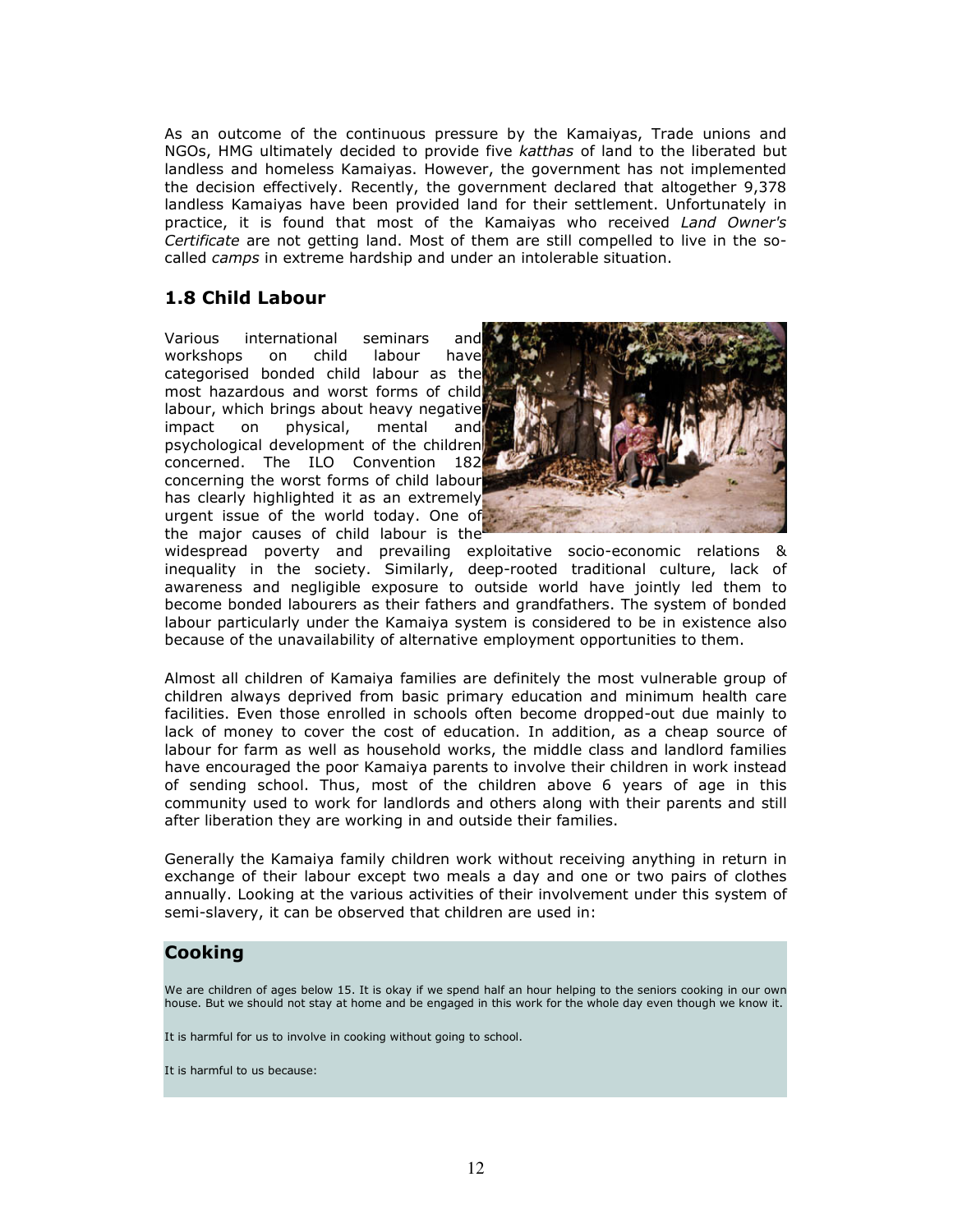- Working near the Choolo (fire) can cause us burn injuries. Smoke from the Choolo can cause respiratory problems, headache, burning sensation in eyes, etc.
- While getting rice cooked, the maad (starch) has to be separated from the rice. This is very risky and it may cause us burn injuries.
- We do not have arms strong enough to grind masala; moreover it can hurt our fingers.

If children without mental or physical ability become engaged in these activities, it is harmful to them.

- Collection of firewood and fodder
- Live stock herding
- Taking care of siblings or small children
- Cooking, washing dishes & cleaning clothes
- Assisting Farm work during cropping & harvesting season

The extent and magnitude of the Kamaiya family children involved in wage employment as revealed by a survey (Sharma and Thakurathi 1998) has been found to be altogether 12,328 children from the total 17,435 Kamaiya households. Out of the working children of the Kamaiya families, 67 percent work as unpaid family workers, while others work for employers. Considering the children under employers, 23.8 percent are working as cattle herders and others in domestic work. Though they are working for wage but it is negligible and highly exploitative. The maximum amount of wages that a smart child worker of this community could draw does not exceed US\$ 75.00 a year, or about US\$ 6.00 per month.

### 1.9 Intervention Programmes

Just after the restoration of multiparty democracy, the issue of Kamaiya workers came into highlight as an issue of human right violation in the form of Bondage & debt bondage. As a consequence, NGOs, INGOs and UN Agencies became active on the issue of bonded labour considering Kamaiya system as the extreme form. Government Organizations also came into the scene to work in favour of Kamaiya workers particularly through the Ministry of Land-Reform & Management.

Most of the organizations focussed their attention to the issue recently after having understood the extremely miserable condition of Kamaiyas and their families. More than a dozen of INGOs & NGOs are working also with their satellites (small local NGOs in their network) in various VDCs and municipalities of the five districts from last few years. Some of them have covered some VDCs in each of the five districts and some have covered few areas in one or more districts.

While reviewing the nature of the major programmes conducted by the organizations before the declaration of liberation of Kamaiyas, we can categorise those into awareness raising activities, formal and informal education, income generating activities, campaigning for health care, organising & unionising and lobbying & advocacy for the abolition of Kamaiya system. In addition, the government was implementing Kamaiya livelihood programmes. Even after the declaration, most of these programmes are being continued with some additions and modifications. Visibly after liberation, the advocacy for abolition of Kamaiya system has turned towards short-term relief as well as long-term developmental rehabilitation programmes for former Kamaiyas.

The short-term & primary relief programmes after liberation includes construction of temporary huts; distribution of food grains & clothings and arrangement for drinking water, health care and schooling of the children. The distribution of land to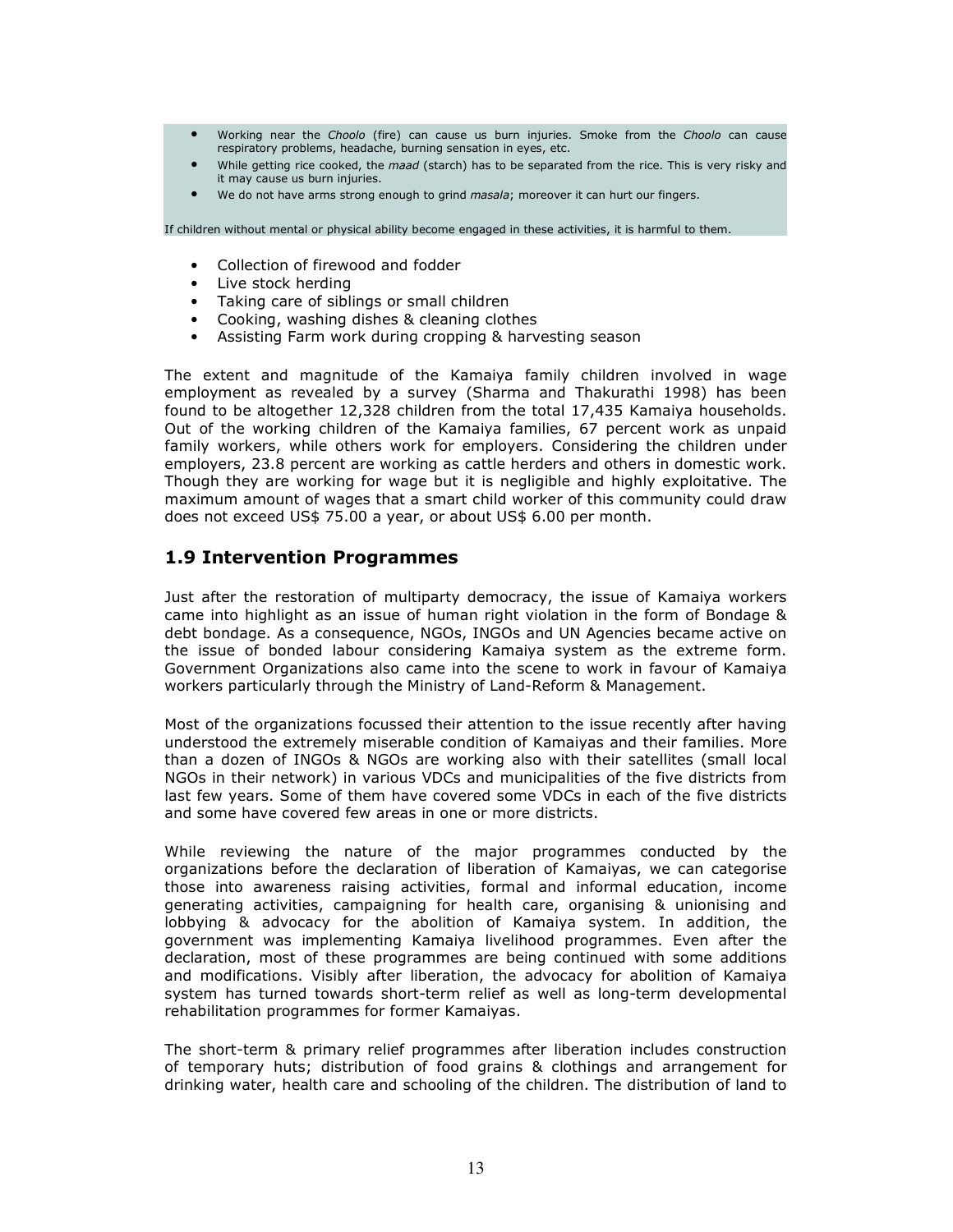the landless and homeless Kamaiya families for rehabilitation & permanent settlement is the long-term programme. The former ones are launched mainly by the NGOs whereas the later depends solely under the responsibility of the government.

Some of the major intervention programmes launched by the government, NGOs, INGOs and trade unions are presented in Table 1.7. From the Fiscal year 1994/95, the government, having accepted the existence of bonded labour in the form of Kamaiya system, started to allocate a small amount in the annual National Budget to conduct various activities under 'Kamaiya Rin Mochan Tatha Britti Bikas Karyakram' under Ministry of Land- Reform and Management. Later on, this programme was renamed as 'Kamaiya Punarsthapan Tatha Britti Bikas Karyakram' after the declaration of Kamaiya liberation. In addition, the Ministry of Labour launched 'Kamaiya Mahila Ship Bikas Karyakram' in the five districts concerned.

|                     | <b>Coverage</b>       |                      |                                                                                                      |                                                                               |  |
|---------------------|-----------------------|----------------------|------------------------------------------------------------------------------------------------------|-------------------------------------------------------------------------------|--|
| <b>I/NGOs</b>       | <b>District</b>       | VDC/<br>Municipality | <b>Programmes</b>                                                                                    | <b>Beneficiaries</b>                                                          |  |
| <b>BASE</b>         | 6 including<br>Salyan | 72                   | <b>Educational support</b><br>Female development<br>Income generation                                | 1427 Kamaiya<br>246 Children<br>251 Women                                     |  |
| <b>SPACE</b>        | Bardiya               | $\overline{2}$       | Research, NFE, Awareness<br>Kitchen gardening                                                        | 40 women                                                                      |  |
| <b>Action Aid</b>   | Kanchanpur 5          |                      | Advocacy                                                                                             |                                                                               |  |
| <b>GEFONT/KLFN5</b> |                       | 95                   | Appeal movement for<br>Kamaiya liberation<br>Package programmes for<br>Kamaiya family children       | Mass of<br>Kamaiyas, their<br>women & 604<br>children                         |  |
| <b>FAWN</b>         | 5                     | 56                   | Minimum wage campaign,<br>Organizing & TU education                                                  | Mass of<br>Kamaiyas                                                           |  |
| <b>GRINSO</b>       | 5                     | 6                    | Research<br>Literacy<br>Awareness<br>and income generation                                           | 375 Kamaiya<br>1848 Kamaiya<br>women                                          |  |
| <b>INSEC</b>        | 5                     | 40                   | Research<br>Literacy & awareness<br><b>Education support</b><br>(Formal, Informal and<br>vocational) | 1310 Kamaiya<br>children,<br>1396 women<br>and 723<br>Kamaiyas<br>$(1993-97)$ |  |
| <b>RRN</b>          | <b>Bardiya</b>        | 6                    | Literacy and awareness<br>On the job training<br><b>Skill Training</b><br>Micro credit               | 750 women and<br>children<br>(During 1996-<br>97)                             |  |
| LWF/WSP             | Kailali               | $\overline{4}$       | Literacy<br><b>Formal education</b><br>Income generation                                             | 1945 Women<br>1905 Kamaiyas                                                   |  |
| SAP/NEPAL           | <b>Bardiya</b>        | $\mathbf{1}$         | Literacy<br>Awareness and income<br>generation                                                       | 271 Kamaiyas<br>118 children<br>and<br>153 Members of<br>Kamaiya              |  |

|  | Table: 1.7 Intervention Programmes Related to Kamaiya |  |
|--|-------------------------------------------------------|--|
|  |                                                       |  |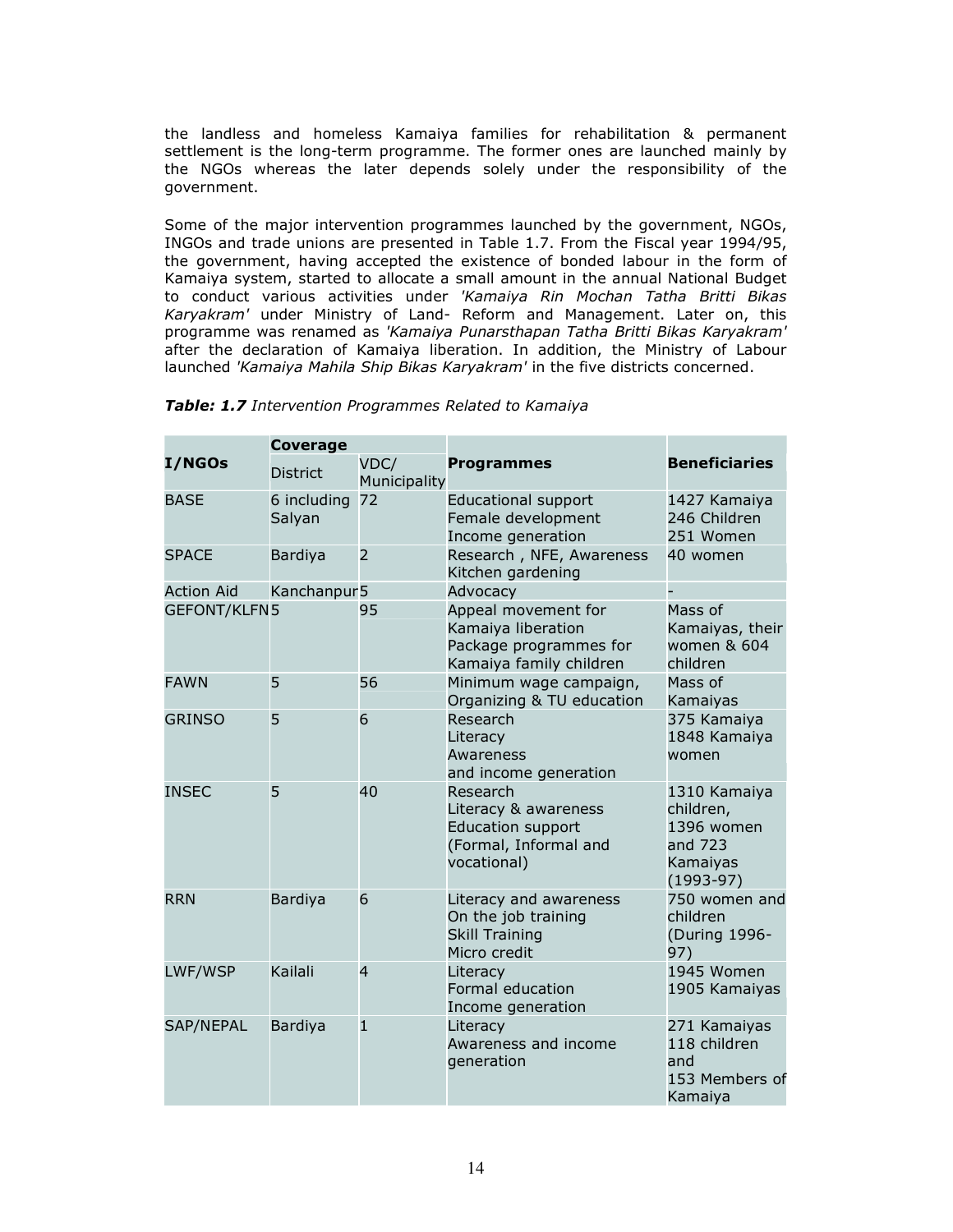|                           |              |     |                                                                                    | Families                                                           |
|---------------------------|--------------|-----|------------------------------------------------------------------------------------|--------------------------------------------------------------------|
| Plan<br>International     | <b>Banke</b> | 3   | <b>Education &amp; Training</b><br>Health                                          |                                                                    |
| NLA                       | 5            |     | Research & Advocacy                                                                |                                                                    |
| Ministry Land 5<br>Reform |              | 150 | Land distribution<br><b>Skill Training</b><br>Micro Saving/credit group            |                                                                    |
| Ministry of<br>Labour     | 5            |     | Skill training for Kamaiya<br>family women and Kamaiya<br>debt repayment programme | 752 groups<br>covering more<br>than 7520<br>Kamaiyas in<br>average |

Source: Shiva Sharma, Nepalma Kamaiya Pratha, 1999

The various training activities launched by the government under the abovementioned Kamaiya focussed programmes have not been useful to the landless and homeless Kamaiyas like training on vegetable farming, bee farming, papaya farming, tailoring. But the training on carpentry, masonry, electrician, hair-cutting etc. has been found useful to them.

Moreover, it is to be noted that Ministry of Local Development has also taken high initiatives to launch food for work programme with the help of GTZ, DFID and WFP. But it is unfortunate that the market price of the amount of food grain provided to the Kamaiyas is much less then the minimum wage (NRs. 60 per day) fixed for the agricultural workers.

The contribution of ILO/IPEC on the elimination of child worker in general and childbonded labour in particular is also significant. The ILO, UNICEF & DANIDA are working with the government & local units, NGOs and trade unions, which have had a significant impact in all the five Kamaiya concentrated districts. The Italian Social Partners Initiative through ILO-IPEC in the field of Bonded Adult & Child Labour in cooperation with Trade union Movement particularly GEFONT is important in this regard. The ILO also has announced to launch a project entitled Sustainable Elimination of Bonded Labour in Nepal to protect and promote the rights of agricultural workers for three year. This project includes creation of alternative employment opportunities in addition to education & health support to the children of former Kamaiya families. This project will implement only after the distribution of land to the former Kamaiyas. The recent initiatives of US Department of Labor after the declaration of Kamaiya liberation may come into effect in near future.

The activities from a number of organizations in support of Kamaiyas directly and indirectly have been observed from time to time. In spite of so many initiatives from various corners, it is surprising that still only one third of the Kamaiya concentration areas are covered by the programmes launched by the government as well as other social actors. However, the coverage of Government and Trade Unions especially GEFONT and FAWN is wider in comparison to other actors.

### 1.10 Government Budget on Kamaiyas

The HMG Nepal started to allocate budget on specific programmes for Kamaiyas and their family only from the Fiscal Year 1993/94 though in a limited manner. Before the declaration of liberation, the budget allocation was focussed on the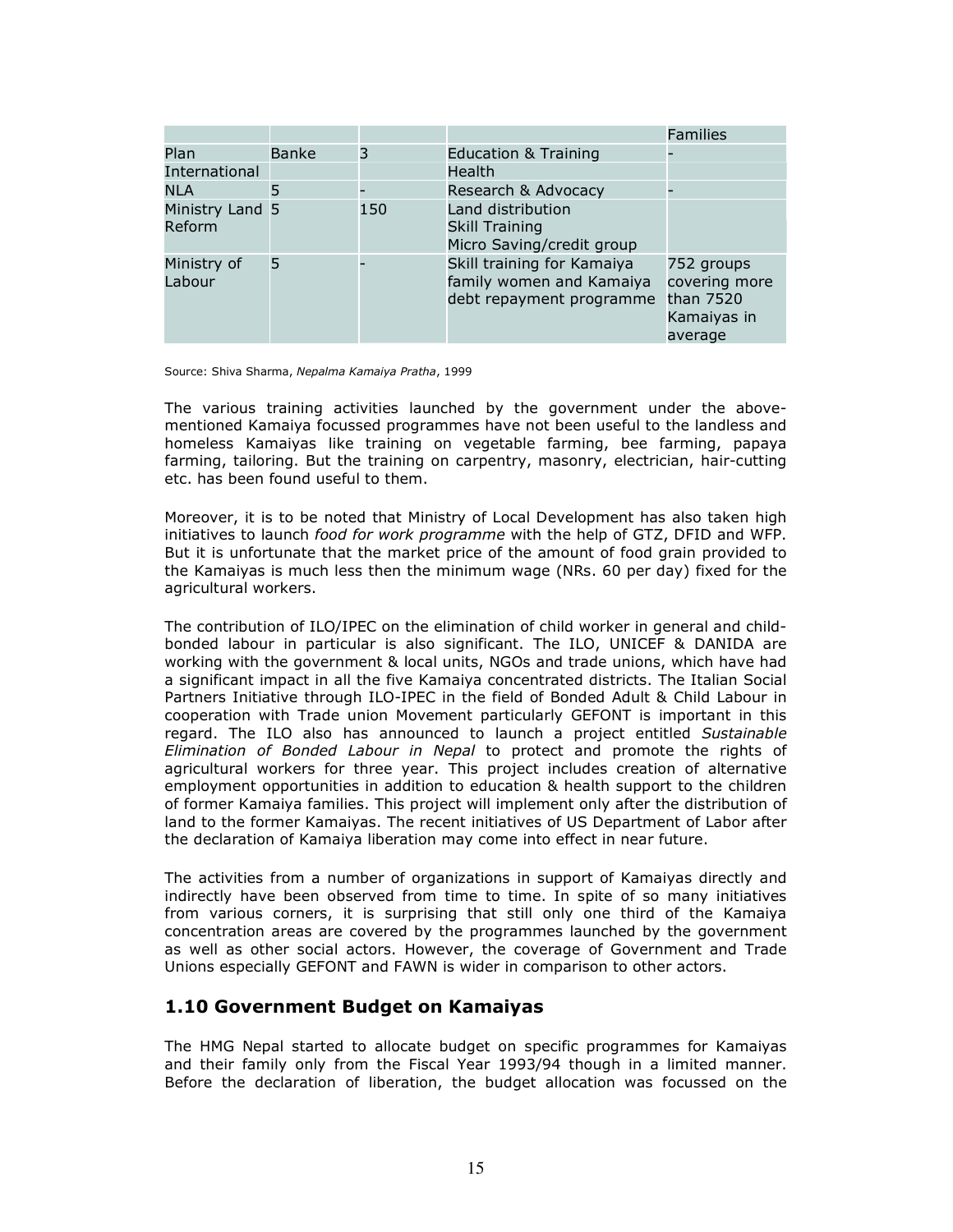programme 'Kamaiya Rin Mochan Tatha Britti Bikash Karyakram'. After liberation, the programme has been converted into Kamaiya Punarsthapan Tatha Britti Bikash Karyakram under the Ministry of Land-Reform and Management. Additional programme was the Kamaiya Mahila Ship Bikash Talim Karyakram launched under Labour Ministry.

|       |  |  |  | Table: 1.8 Budget Allocations on Specific Kamaiya Related Programmes (NRs. in |  |
|-------|--|--|--|-------------------------------------------------------------------------------|--|
| '000) |  |  |  |                                                                               |  |

| <b>Fiscal Year</b> | Kamaiya Rin<br>Mochan Tatha Britti Ship Bikash Talim<br><b>Bikash</b> | <b>Kamaiya Mahila</b> | Kamaiya<br>Punarsthapan<br><b>Tatha Britti Bikash</b> |
|--------------------|-----------------------------------------------------------------------|-----------------------|-------------------------------------------------------|
| 1993/94            | 10000                                                                 |                       |                                                       |
| 1994/95            | 7305                                                                  | 3094                  |                                                       |
| 1995/96            | 8347                                                                  | 3058                  |                                                       |
| 1996/97            | 14170                                                                 | 3267                  |                                                       |
| 1997/98            | 20425                                                                 |                       |                                                       |
| 1998/99            | 22027                                                                 |                       |                                                       |
| 1999/2000*         |                                                                       |                       | 30423                                                 |
| 2000/01**          |                                                                       |                       | 20000                                                 |

\* Revised estimate

\*\* Preliminary estimate

Out of the total expenditure, generally 30 percent goes on administrative and other expenses while approximately 70 percent to the programmes. It has also been expected that the Kamaiya family would be benefited from other programmes of the government targeted to the Poor and aboriginal caste/ethnic group of people.

### 1.11 Why Did We Design This Study?

In this background, it becomes obligatory on the part of the society and the state to take most sincere initiatives in favour of the workers under the grip of the Kamaiya system and the backward social practices related to it. All four social actors – Government, landowners, Trade unions/Agricultural workers, and social organizations/civil society actors - have to shoulder their roles. UN Agencies, donor organizations and INGOs have the secondary role to assist financially as well as technically and they have been in genuine cooperation.

While designing the action program for the elimination of bonded child labour problem in Kamaiya stricken districts in cooperation with Italian Social Partners basically with Italian trade unions under ILO-IPEC initiative, we came to the conclusion that there is an urgent need to evaluate the impacts of intervention on Kamaiya workers & their families in relevance with child labour – all types of intervention from Government corner, the NGO corner and trade union corner. Previously, the assessment and evaluation in general have not been conducted so far in spite of the channelling of resources and activities from all significant corners.

The experiences gained during organising works previously under Kamaiya liberation Forum Nepal (KLFN) and afterwards under Federation of Agricultural Workers of Nepal (FAWN) have indicated towards an overall evaluation study concerning the impacts of various interventions in this field. The inspiration gained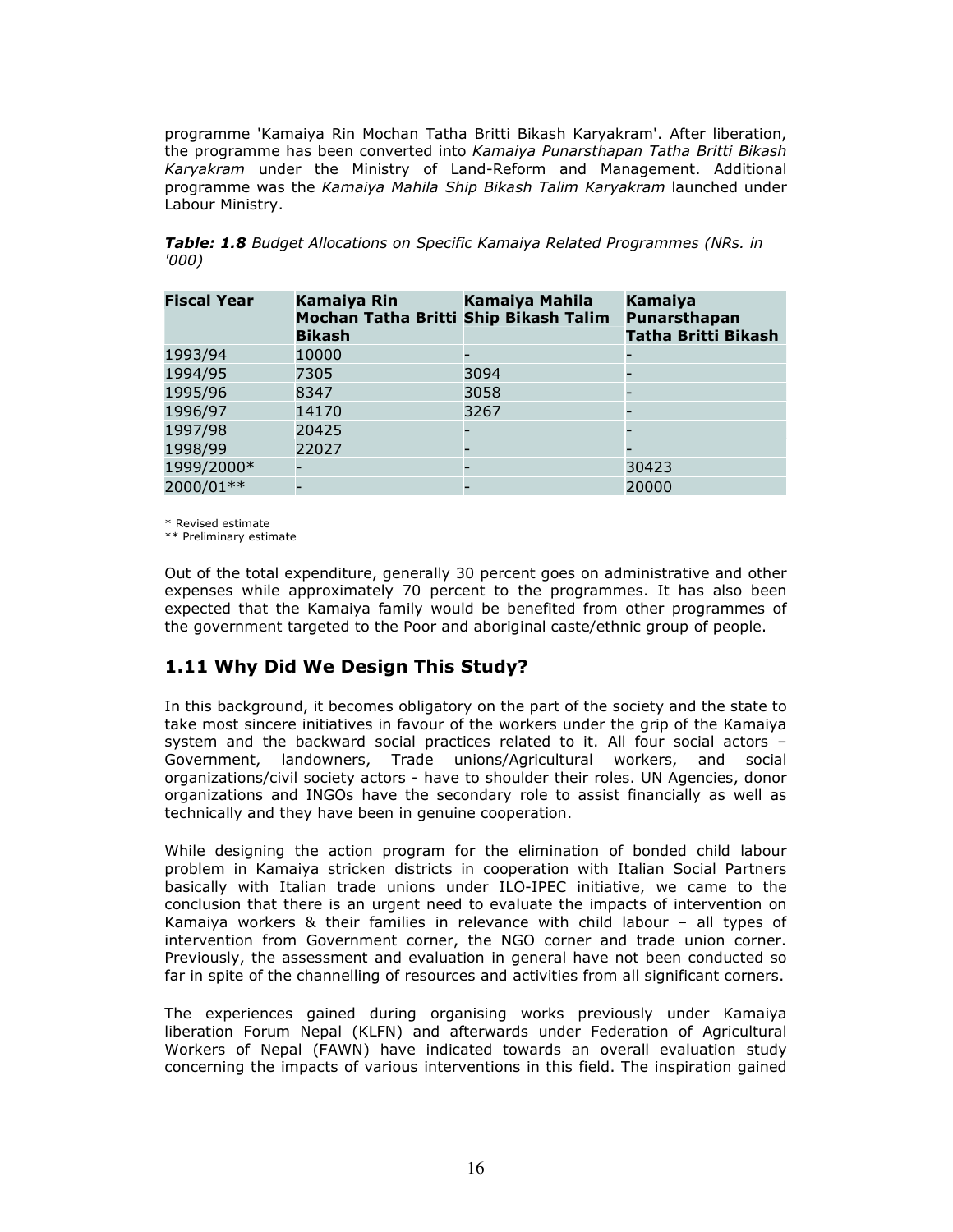during Appeal Movement led by GEFONT-KLFN has also been a source of energy in this regard.

However, it is extremely difficult to conduct a post-mortem of previous interventions and to assess the bright & darks of the ongoing interventions within a very limited timeframe with limited resources at hand. Moreover, the early design of the study had to be revised seriously after the liberation. The complications emerged because of the new situation developed in the form of displacement of thousands of Kamaiyas from the employment & Bukuras provided by their land masters. As a result, temporary relief activities, ups & downs in the programs of actors and effects of wage related & other movements have to be taken sincerely under the study. Thus difficulties multiplied to cover all these unforeseen contingencies. Therefore, the present study has been designed to have a general picture and not an in-depth analysis. The attempt is to cover all sorts of interventions in favour of families under Kamaiya system whether from Government side both central & local or NGOs/INGOs or trade unions. Thus it covers:

- Formal Education Support to Kamaiya Family children
- Non-Formal Education Programs
- Adult Literacy Programs
- Income Generation Programs
- Health Care & Counselling
- Awareness Building
- Advocacy & Lobbying
- Organising & mobilizing

### 1.12 Objectives of the study

The Action Program on Child Bonded labour from trade union coverage and perspective has been launched for the first time in this area. As a component of the action programme, impact assessment of our intervention has been designed. For the purpose of comparison and developing a comparative assessment of the achievements and failures in this issue, we have also designed the framework of the evaluation to include various interventions of other actors. General Objective of the study, thus, is to assess the impacts of interventions made by GOs, NGOs and TUs along with perceptions of children on the interventions. In resemblance with the general objective, the study is an attempt to fulfil the following specific objectives:

- To analyse the intervention programmes for Kamaiya conducted by various organizations in different parts of the study area.
- To identify the current situation of Kamaiyas and former Kamaiyas
- To explore the perception of Kamaiyas with regard to interventions launched to uplift them including micro credit programs, cooperative arrangements, NFEs, Adult Literacy, Income Generation, organising and so on.
- To understand the level of awareness among children below 15 years of age and perception on various intervention programmes targeted for Kamaiya families.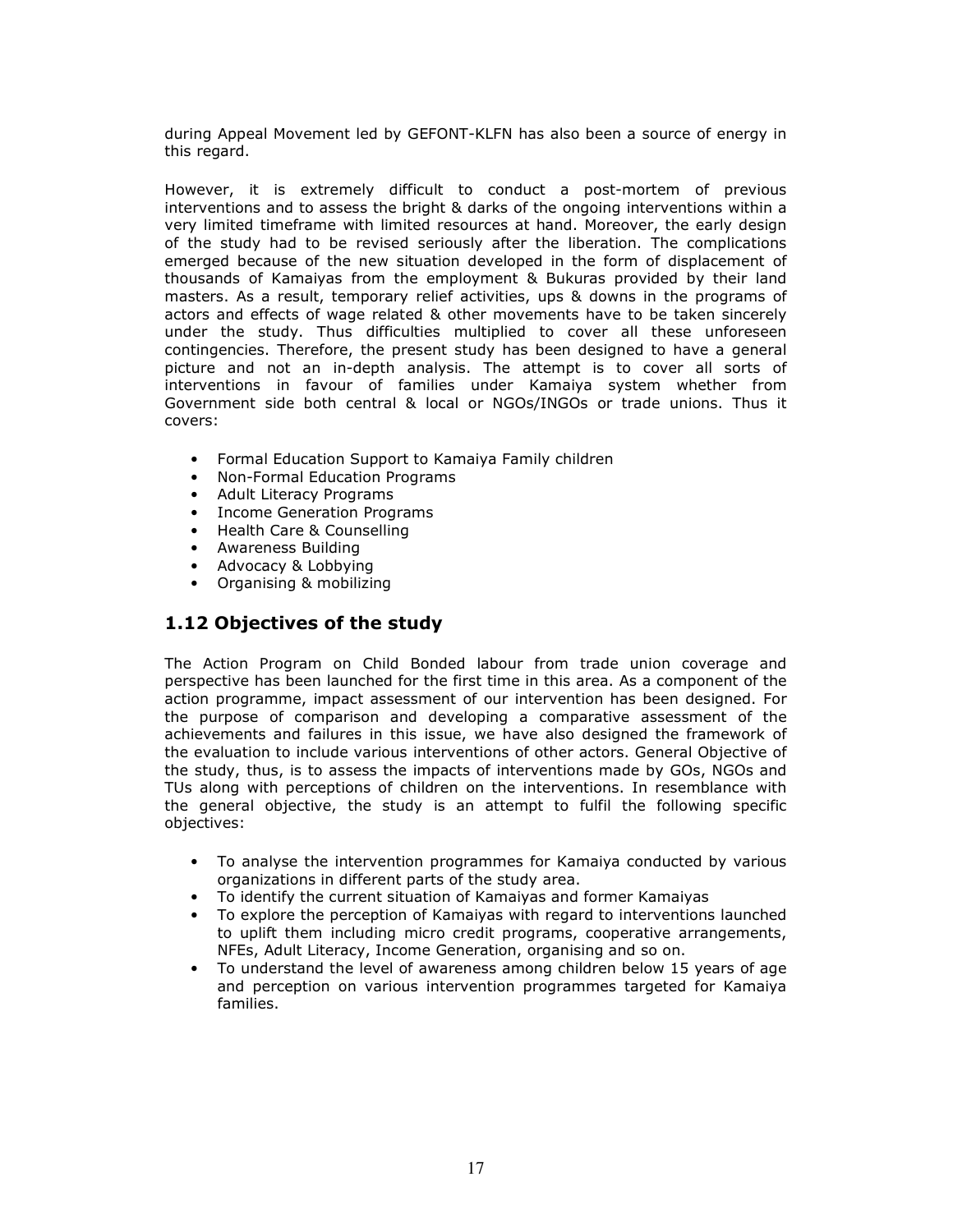### 1.13 Methodology

A central research team was formed to conduct this action research to assess the impacts of interventions made by various organisations including trade unions. Consultancy was provided by National Labour Academy. Dr. Shiva Sharma was the major consultant. Mr. Rudra Prasad Gautam was the coordinator of the research team consisting Bidur Karki, Rajendra Raj Hamal, Keshav Raj Giri, Dharmanand Pant, Phiru Lal Chaudhary, Kabindra Shekhar Rimal and Kiran Mali as team members. Bishnu Rimal and Umesh Upadhyaya have jointly shouldered the advisory role from the very beginning to all stages of the study.

All major five Kamaiya prone districts (Dang, Banke, Bardiya, Kailali and Kanchanpur) have been covered under this study, though Kamaiya system has been found in existence even in the Terai districts of Kapilvastu, Rupandehi and Nawalparasi. Two Village Development Committees (VDCs) were selected purposively from each of the districts except Dang where only one VDC has been selected

Similarly, after the last year declaration of Kamaiya liberation, about 50 percent (landless and homeless) Kamaiyas were settled at various temporary camps on public land as well as forest & barren land mainly in the districts of Bardiya, Kailali and Kanchanpur. While redesigning the study in the changed situation after declaration of liberation, it became a compulsion to cover the camps of displaced Kamaiya families. Among them altogether five camps were also selected purposively from three districts as sample.

From each of the selected VDCs and camps, 12 Kamaiyas (those who are still working as Kamaiya or liberated Kamaiyas) were selected randomly both in the VDCs and camps to obtain necessary information considering the constraints associated with time and resource.

In order to assess the level of awareness and perception of Kamaiya family children, 10 children in the age group of 6-14 years from each of the VDCs and camps under the sample were selected. In totality, 168 Kamaiyas and 140 Kamaiya family children were interviewed as the sample respondents to complete this study.

| <b>District</b> | <b>VDC</b>           | $Camp*$        |
|-----------------|----------------------|----------------|
| Dang            | Gadahawa             |                |
| <b>Banke</b>    | Bankatuwa            |                |
|                 | Titihiriya           |                |
| <b>Bardiya</b>  | Padnaha              | Jantanagar     |
|                 | Kalika               |                |
| Kailali         | Durgauli             | Likepur        |
|                 | Sande pani-Jute pani | Manahara       |
| Kanchanpur      | Daiji                | Chhela         |
|                 | Pipladi              | <b>Jhalari</b> |

#### Table: 1.9 Sample Committees and Camps

Four Separate sets of questionnaires were prepared. The first set was administered to the Kamaiyas and ex-Kamaiyas to find out their present status and change in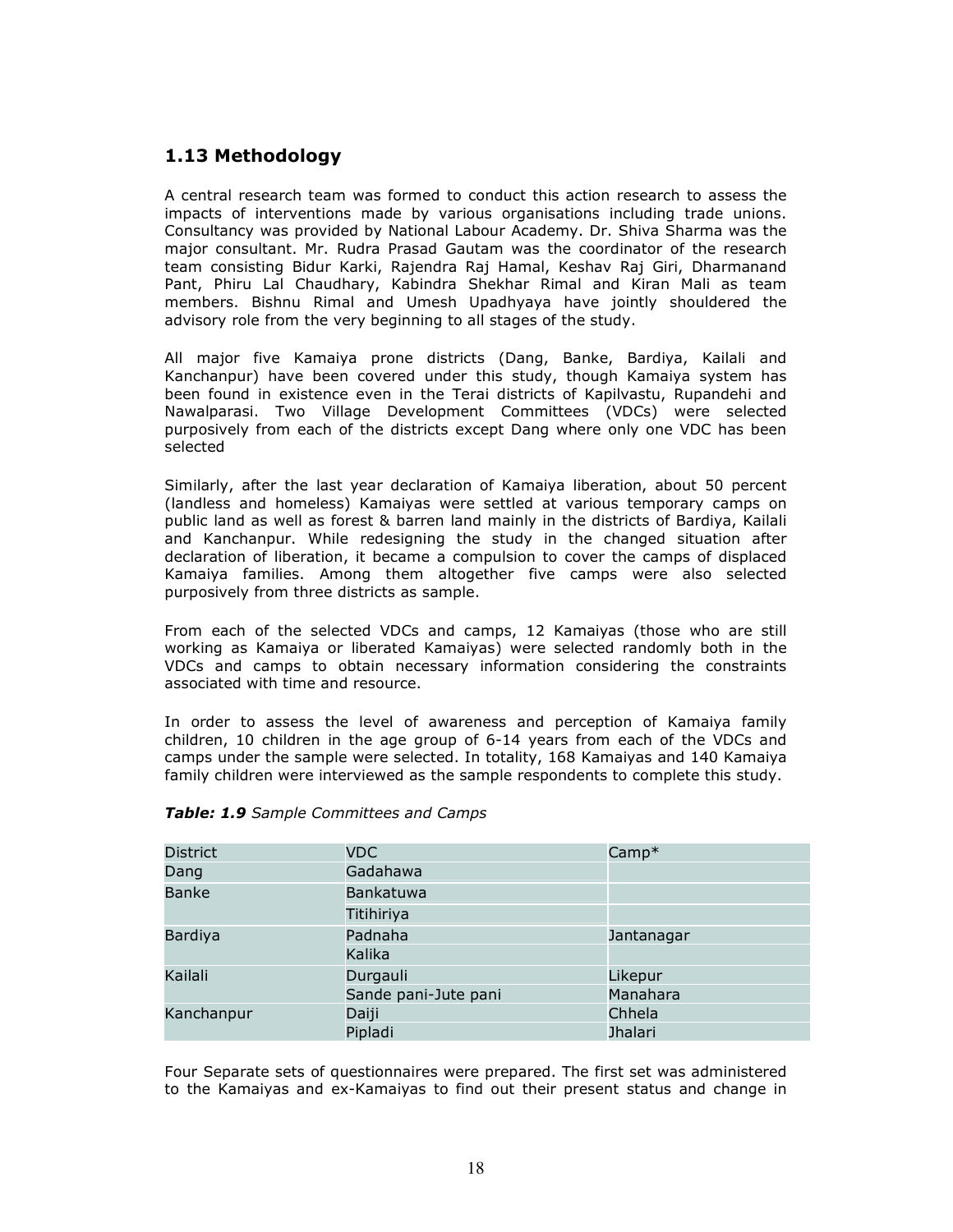their socio-economic and cultural status after the intervention programmes launched by various governmental, non-governmental organisations and trade unions.

| <b>District</b> | Kamaiya    |      | <b>Kamaiyas children</b> |      |
|-----------------|------------|------|--------------------------|------|
|                 | <b>VDC</b> | Camp | <b>VDC</b>               | Camp |
| Dang            | 12         |      | 10                       |      |
| <b>Banke</b>    | 19         |      | 20                       |      |
| Bardiya         | 24         | 12   | 20                       | 10   |
| Kailali         | 24         | 24   | 20                       | 20   |
| Kanchanpur      | 24         | 24   | 20                       | 20   |
| Total           | 103        | 60   | 90                       | 50   |

#### Table: 1.10 Distribution of Sample Size

The second set was administered to the Kamaiya children to get information on their present status, level of awareness and perception regarding the intervention programs. The third and the fourth sets were formulated to obtain information about Kamaiyas & the intervention programmes addressed to them and their children from concerned District Land Reform Offices, VDCs, DDCs, NGOs, INGOs in the five districts. The questionnaire also attempts to know the perception of the respondents with regard to the intervention programmes and whether s/he obtained benefit from it. Similarly each set is also designed to compare the situation before and after the declaration of liberation last year.

Two trained Research Assistants administered the first and second sets of questionnaire under the supervision of the coordinator. The survey team was assisted by the local assistant especially from the same community as an interpreter to make interview & interaction easier. The coordinator with the help of the research assistants administered the remaining two sets.

In addition to the quantitative information obtained from the questionnaire, nonformal discussions with the academicians, local political activists, administrators, shopkeepers, social activists and Kamaiya themselves. Such information through interaction and group discussion has been highly useful for the study. Similarly, secondary information on Kamaiyas & Kamaiya system was reviewed and used as necessary during the preparation of this report.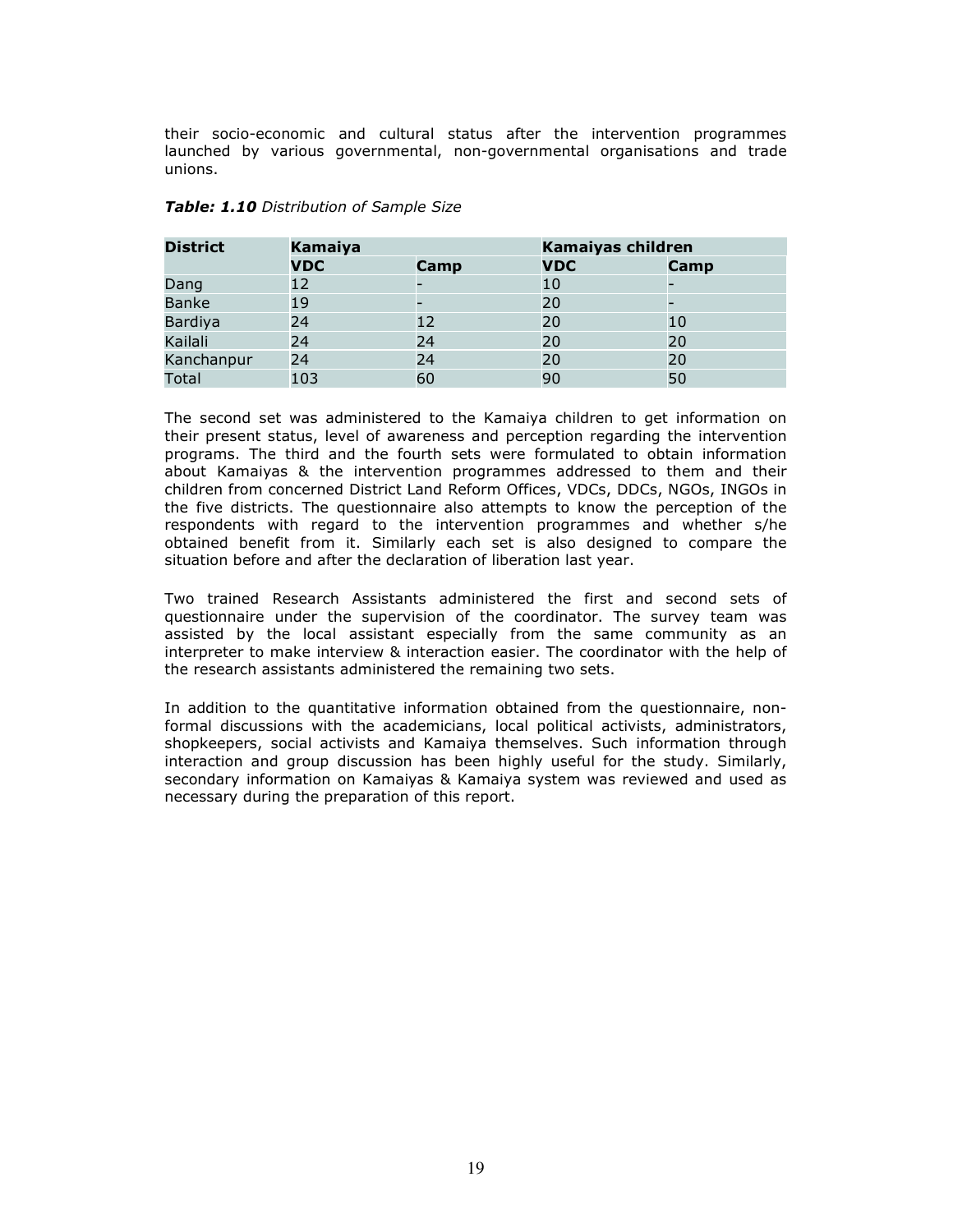### CHAPTER II Assessment of Various Organizations on Intervention Programmes for Kamaiyas

### 2.1 Background of Wide Coverage Interventions

The impact of NGO-activities was limited to a particular area and specified group in most of the cases. But government and trade union intervention has moved on a wide coverage of the Kamaiya population. From the Trade Union side, particularly GEFONT has been the single union working in this field with its affiliates – KLFN in the beginning and FAWN in recent years. The indirect effect of organizing Workers Education Programme and Appeal Movement as well as direct Action Program on child labour has been carried on by GEFONT. The Appeal Movement launched by GEFONT in October 1997, which covered a period of 10 months, has proved to be significant in its impacts. The movement had a strategy of request to the landlords and rich farmers to free their Kamaiyas willingly and to provide wages currently given in that area. Simultaneously, creation of social pressure through cadre mobilization, mass meetings and interaction with teachers, social workers and VDC officials was launched. At a first attempt, 15 Kamaiyas were declared free by landowners. The number was insignificant, but it created a wider impact. There we could witness a series of cases where Kamaiyas started to leave the owners' house. Courageous & militant Kamaiyas with Moral Boost up because of Appeal Movement and organizing process by KLFN denied to pay 'Saunki' and started to work as free agri-workers and construction workers. Naturally, this improvement has also affected the use of child labour, which was attached to the former Kamaiyas.

The peaceful Appeal Movement was designed to liberate Kamaiyas with minimum conflicts and tousle. The Appeal published and publicised during the movement expresses and concludes as follows:

'The relation between landowner and his/her Kamaiya should be transferred into employer-employee relationship from Master-Slave relation. Kamaiya should work as free agri-labourer under current wage condition. His mobility should not be restricted and should enjoy labour mobility position if he feels so. 'Saunki' should be completely eliminated. He can do the same work, live in the same 'Bukura', but should get wage what other free-agri-labourers get in the area. For this, Kamaiya owner should tear the 'Saunki' document, if there is no written paper, s/he can declare it as eliminated. Unnecessary and exploitative additions have been found in the name of 'Saunki'. Whoever declares his/her Kamaiya free from the Saunki or tears the Saunki paper, he/she is the ideal citizen. The persons who willingly declare their Kamaiyas free from 'Saunki' and provide wages, society should praise them. Those, who go against this humane 'approach, should be pressed by society, teachers, local representatives, social activists and political workers.

'Women workers of liberated Kamaiya families should not be used as 'Bukrahi' without any payment. Children should not be used in work. The slavery-based relationship in the society should be abolished through joint efforts. This may be the easiest and practical way out. If we could not move forward in this track, society may go to the difficult options of conflict and struggle. So, we urge to all responsible persons and organizations in the society to come forward to liberate Kamaiyas through this humane, easiest and peaceful option.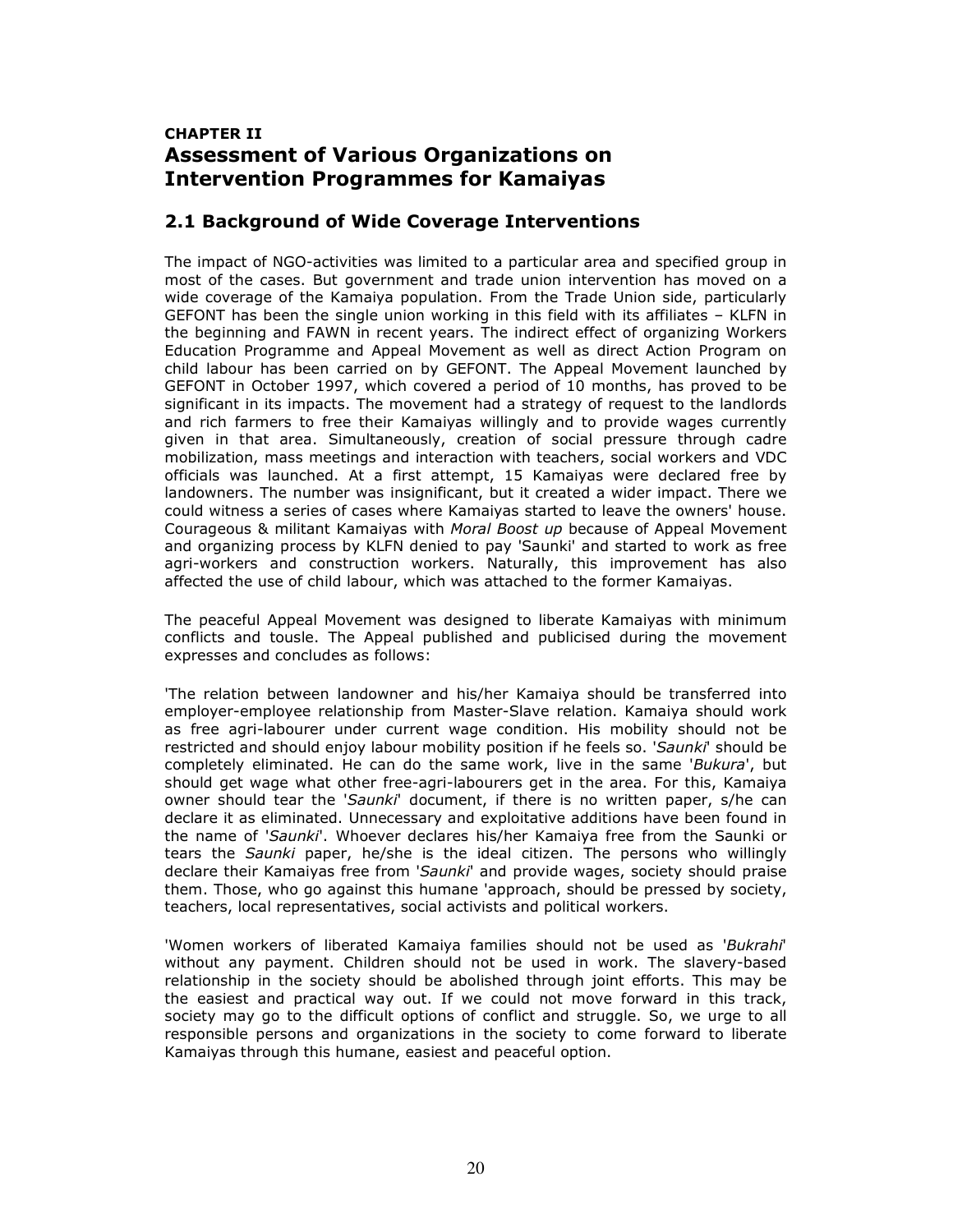'We appeal to the landowners to leave the old-traditional feudal style and try to prove themselves ideal and responsible citizen of the society and try to assist Kamaiyas to become citizen like us.

'We appeal to teachers, social workers, political activists and all pioneers of the society to contribute the campaign of Kamaiya liberation and assist them to become free citizens of Nepal like you.

'Let us join our hands and convert Kamaiyas into free agri-labourers. Let us promise to continue our campaign until every Kamaiya becomes free labourer.'

### 2.2 Perceptions of VDC

VDC and Municipality are the grassroots level political entities in the country. Each of the VDCs is divided into nine wards irrespective of the size of population, but every municipality is divided into nine or more wards on the basis of the size of population. The Kamaiyas are concentrated in 150 VDC/Municipality of the five districts out of the 177 VDCs and 7 Municipalities.

The government as well as NGOs and trade unions have conducted various intervention programmes to uplift the Kamaiya workers and Kamaiya family workers especially to eliminate the bonded labour (adult and children), which is prohibited in almost all corners of the world by adequate legislation. The spirit of The Constitution of the Kingdom of Nepal is also clear against all forms of slaverytype practices including bondage & debt bondage. However, the practice is different and bonded labour is still prevalent in many parts of the country, Kamaiya system is one of the malpractices. The programmes launched by all concerned organisations still do not cover all Kamaiya concentrated VDCs on the one hand. On the other hand, the programmes are considered as run on the surface and not in depth of the problem. Some wards are generally selected within the selected VDCs to implement intervention programmes.

One of the major reasons behind low coverage is the duplication of the programmes by two or more organizations at the same place. But unfortunately, the programmes could not become much effective as the actual target group (bonded Kamaiyas) was mostly outside of the participation in the programmes due to the grip of the landowners, who did not allow them to participate.

The information on the perception of the concerned VDC with regard to the effectiveness of intervention programmes was collected through discussion with the VDC chairperson, Vice-chairperson, ward chairperson and the VDC office secretary. According to the information, awareness raising programmes, formal and informal education support, income generation activities, skill development training, food for work programmes etc. are the major programmes launched for the Kamaiyas and their families. Government, INGOs in cooperation with NGOs, National NGOs & their local network, trade unions especially GEFONT & KLFN and VDCs themselves have conducted the programmes for the betterment of Kamaiyas. Considering the poor documentation & prevalence of oral culture, it is difficult to trace the actual beneficiaries from each organisation. Similarly, also because of the nature of some programs to involve the masses of the workers & families, pointing actual number & extent of beneficiaries becomes a subjective task, but observation indicates that the programmes launched by some NGOs and trade unions have played effective role in this connection.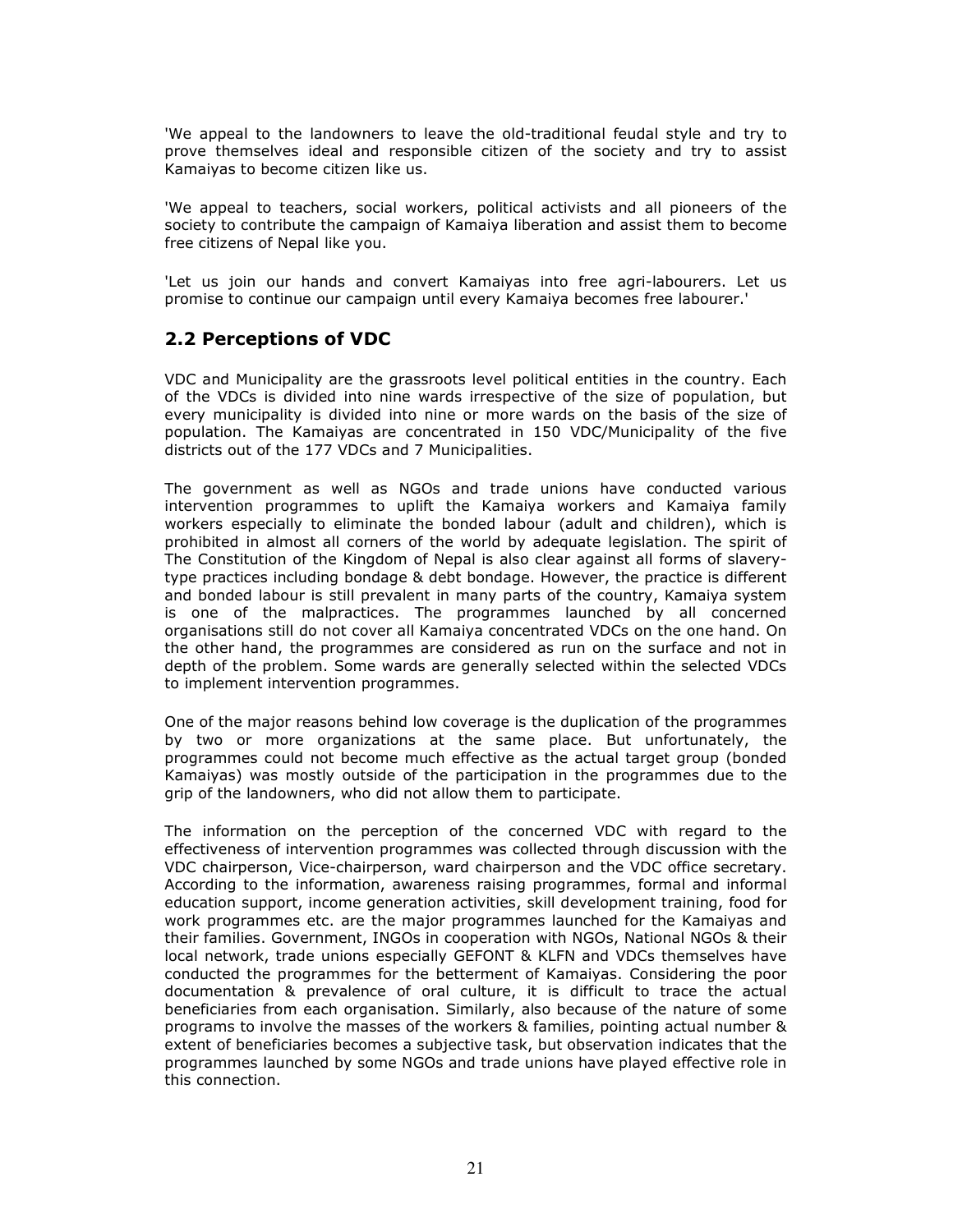Some of the NGOs particularly INSEC had started their activities since 1994. Formal and Non formal education programmes and skill training are the major programmes targeted specially to the Kamaiya children below 15 years of age. In an average, almost 300 children in each of the VDCs (which this study covers) are benefited from the programmes especially launched for them. The suggestion from VDC officials in order to make the Kamaiya targeted programmes more effective include the following:

- The concerned organizations should come forward with programmes addressing the actual needs & priorities of the Kamaiya families.
- Proper coordination between the organizations involved on this issue is essential to avoid duplication and to cover more and more vulnerable Kamaiya families,
- Lack of awareness is one of the major obstacles to the effective implementation of the programmes, so the level of awareness should be increased in mass scale in this community to make programmes more effective,
- The government should provide at least 10 Katthas land for the permanent settlement of the liberated Kamaiyas now living in temporary huts under terrible condition,
- All organizations working on the issue of Kamaiya workers should conduct awareness raising programmes at mass scale to cover majority of Kamaiya families through proper coordination among them at central as well as local level,
- Emphasis has to be placed on social services like education, health, safe drinking water etc.,
- Skill training should be provided to the Kamaiyas, Bukrahi, Kamlahris and adult members of their family to enhance self-reliance,
- Activities concerning the support for income generation both technically as well as financially along with awareness building have to be launched for selected most vulnerable families.

Five out of the nine VDC representatives have opined that improvement in the socio-economic condition of Kamaiya families is not possible without making them aware of their rights and of the benefits that might come from the various programs. In combination with the activities based on the rightapproach, coordination among all the actors - VDCs, DDC, Local Administration, HMG-Nepal, Trade Unions, NGOs/INGOs and UN Agencies working on Kamaiya issue – should be given high priority. Four of them were of the opinion that it is the sole responsibility of the central government.

Officials of the five VDCs accepted that bonded child labour practice is still in existence and for elimination of the practice, they have suggested as follows:

- The government should ban the practice of heavy & highly exorbitant rate of compound interest being imposed in rural areas by the landowners to their Kamaiyas, because this is the major reason for children of the Kamaiya families to become bonded child worker.
- Income generation programmes from various actors both government and non-government sides – in order to raise the family incomes have to be expanded to the maximum extent so as to cover most of the VDCs of the districts.
- Effective legal provisions and strict monitoring system should be developed and implemented against child-bonded labour.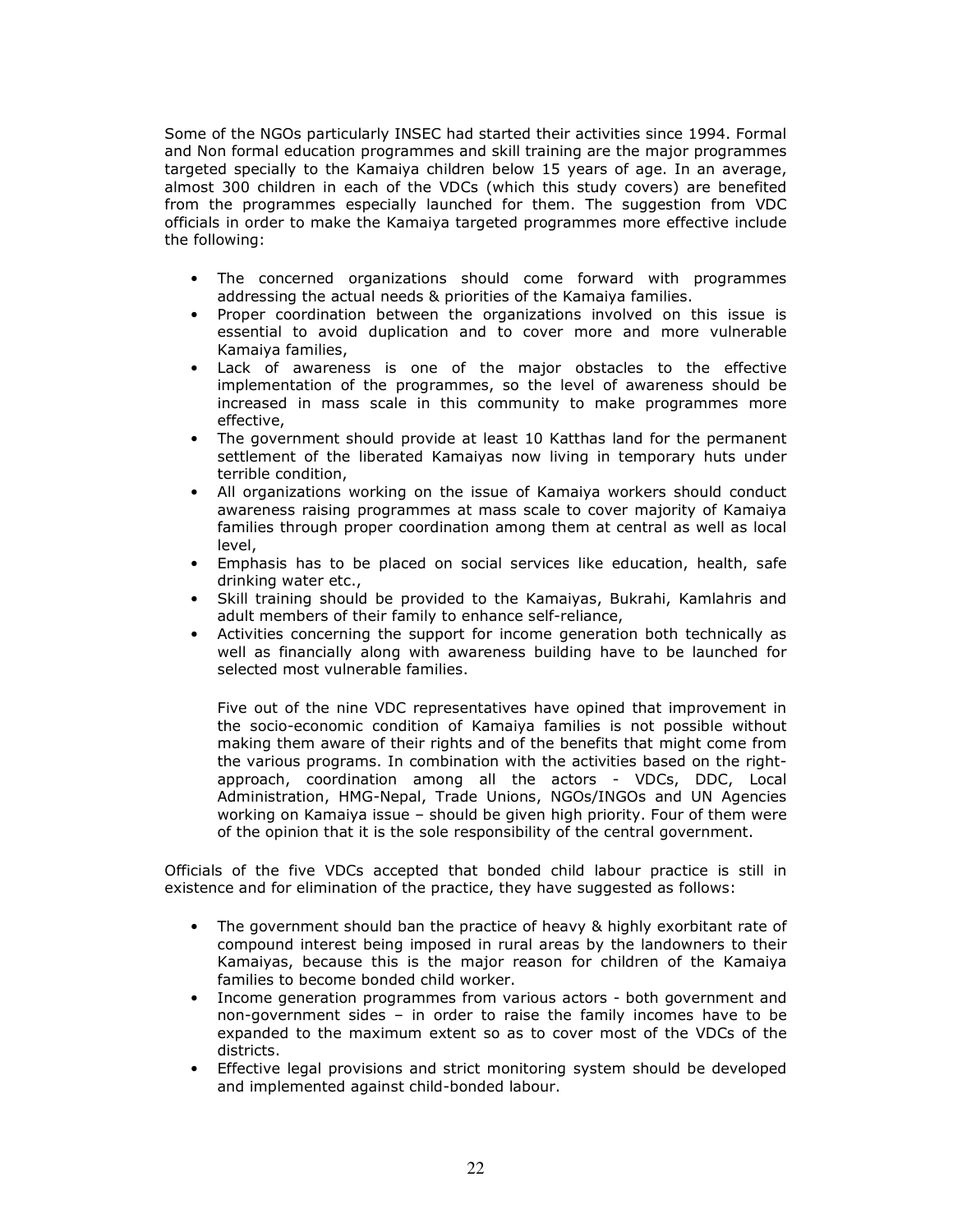Though the provision of Rs. 500,000 to the VDCs from HMG-Nepal have provided a resource base to develop specific programs within the VDC, but up to now no specific programmes to eliminate the problem of bonded child labour have been launched by the VDCs. However, some VDCs have supported Kamaiya family children by providing books and stationeries.

All the information and discussion reveals the fact that VDC officials do not bother about the issue of Kamaiyas, their families and the working children in the real sense. Neither they have developed any programme targeting this community in their annual programmes nor shown any interest to cooperate with other actors working through different programmes in favour of the Kamaiya families.

### 2.3 Perception of Government and Non-government Organisation

### 2.3.1 Involvement of Various Organisations

As the Kamaiya system is one of the most exploitative practices in rural agricultural sector, the government, NGOs and trade unions have launched various programmes in these districts in order to improve socio-economic condition and to liberate them from the system. For the first time, INSEC conducted a survey in 1992 and then other NGOs also became interested to work for Kamaiyas. GEFONT started to work for them from 1994. The government came into the scene from 1993. At present, In addition to GOs associated with Ministry of Land-Reform & Management and Ministry of Local Development, more than a dozen local and national NGOs and trade unions namely GEFONT and FAWN are working with Kamaiyas in these districts.

Besides these, a number of other organisations are also involved in various programmes launched for the Kamaiya families before and after the declaration of liberation. The Kamaiya liberation movement turned towards short-term relief activities and long-term rehabilitation programme after liberation in continuation with other programmes.

Among the organisations working on Kamaiya issues, 50 percent are national level, whereas regional & district level organisations account 25 percent each.

| <b>District covered</b>                      |
|----------------------------------------------|
| Dang, Banke, Bardiya, Kailali and Kanchanpur |
|                                              |
| Dang, Banke, Bardiya, Kailali and Kanchanpur |
|                                              |
| Human Right Jagaran Manch (HRJM) Dang        |
| Kanchanpur                                   |
|                                              |
| Dang, Banke, Bardiya, Kailali and Kanchanpur |
| Kailali                                      |
| Kanchanpur                                   |
| Dang, Banke, Bardiya, Kailali and Kanchanpur |
| Dang, Banke, Bardiya                         |
|                                              |

**Table: 2.1** Involvements of Government and Non-Government Organisations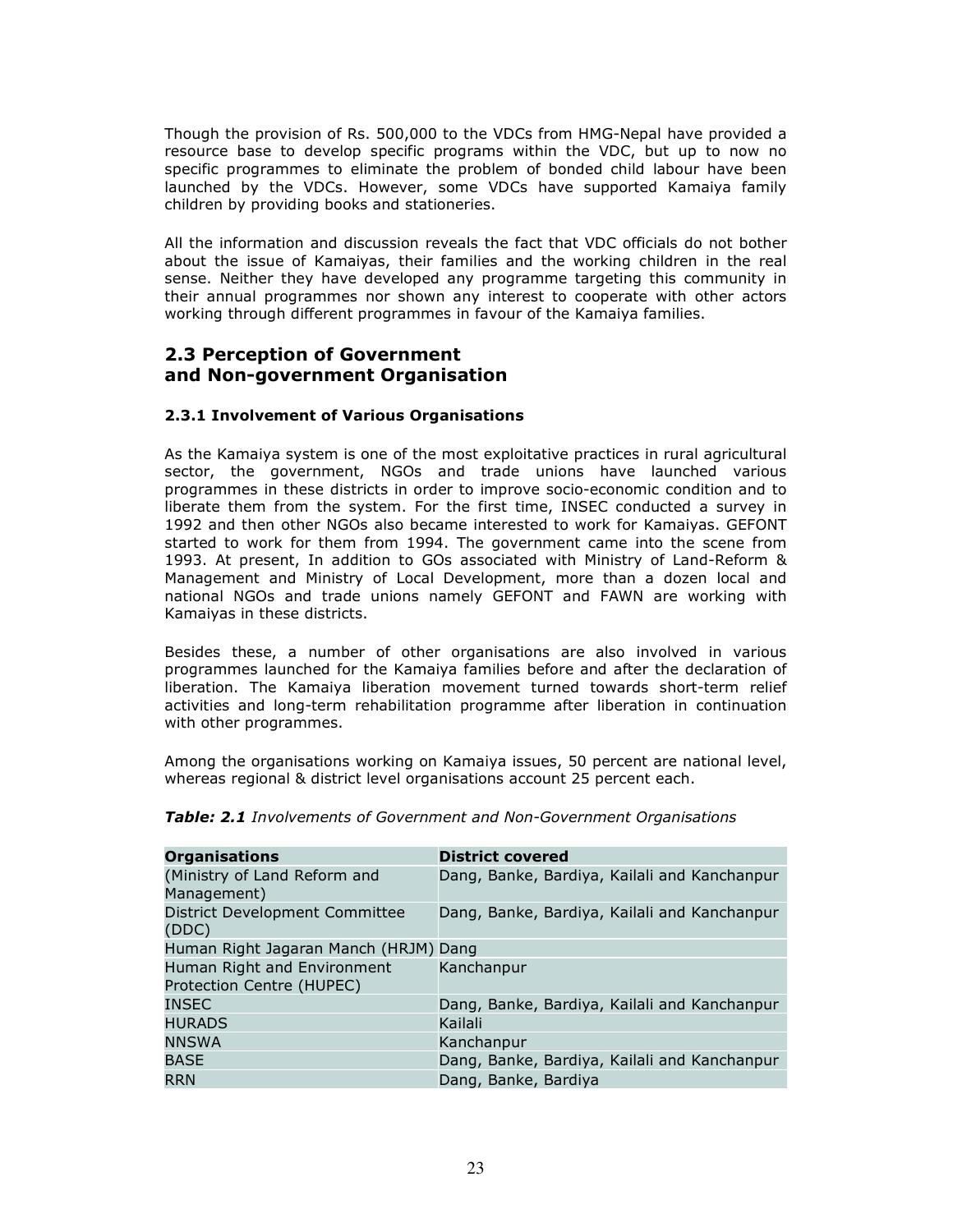| CCS                         | Kailali                                      |
|-----------------------------|----------------------------------------------|
| Social Youth Prerana Kendra | <b>Bardiva</b>                               |
| GTZ.                        | Dang, Banke, Bardiya, Kailali and Kanchanpur |
| GRINSO                      | Dang, Banke, Bardiya, Kailali and Kanchanpur |
| <b>GEFONT</b>               | Dang, Banke, Bardiya, Kailali and Kanchanpur |
| <b>NLA</b>                  | Dang, Banke, Bardiya, Kailali and Kanchanpur |

Source: Field Survey, 2001.

#### 2.3.2 Programmes for Kamaiyas

A number of programmes were conducted during the last decade for the right and benefit of Kamaiyas and their families (Table: 2.2). But only 50 percent of the expected number of beneficiaries has been benefited in the real sense. But there is also duplication in the number of beneficiaries reported by the organizations as same groups have been targeted by more than one organization in launching similar type of activities in some of the VDCs. Thus the actual number of beneficiaries may not exceed 25 percent of the expected number.

In addition to the general programmes, some programmes are conducted especially for Kamaiya family children covering both bonded and free or attached child workers. These programmes have been found useful to raise the level of awareness of the Kamaiya families.

| <b>Programmes</b>                   | <b>Number of Population Benefited</b> |
|-------------------------------------|---------------------------------------|
| Awareness                           | 13640                                 |
| Literacy                            | 5550                                  |
| Skill Development Training          | 6632                                  |
| <b>Vocational Training</b>          | 250                                   |
| Income generating                   | 3035                                  |
| Food for work                       | 12000                                 |
| Kamlari Help Programme              | 1200                                  |
| Kamaiya Mobile Fund Program         | 1476 (82 groups)                      |
| <b>Integrated Social Programmes</b> | 2500                                  |
| Micro Credit                        | 250                                   |
| <b>Others</b>                       | 5853                                  |
| Total                               | 51,386                                |

#### Table: 2.2 Programmes and Benefited Kamaiya Population

Source: Field Survey, 2001

The estimated number of children benefited form different programmes targeted to the children in the age group 5-14 is slightly higher than 10,000. However, the actual number of beneficiaries may be lower than the estimated figure because the same child has been found, in some cases, participating in more than one action programme and counted in each of the programme, i.e. there is a duplication of beneficiaries.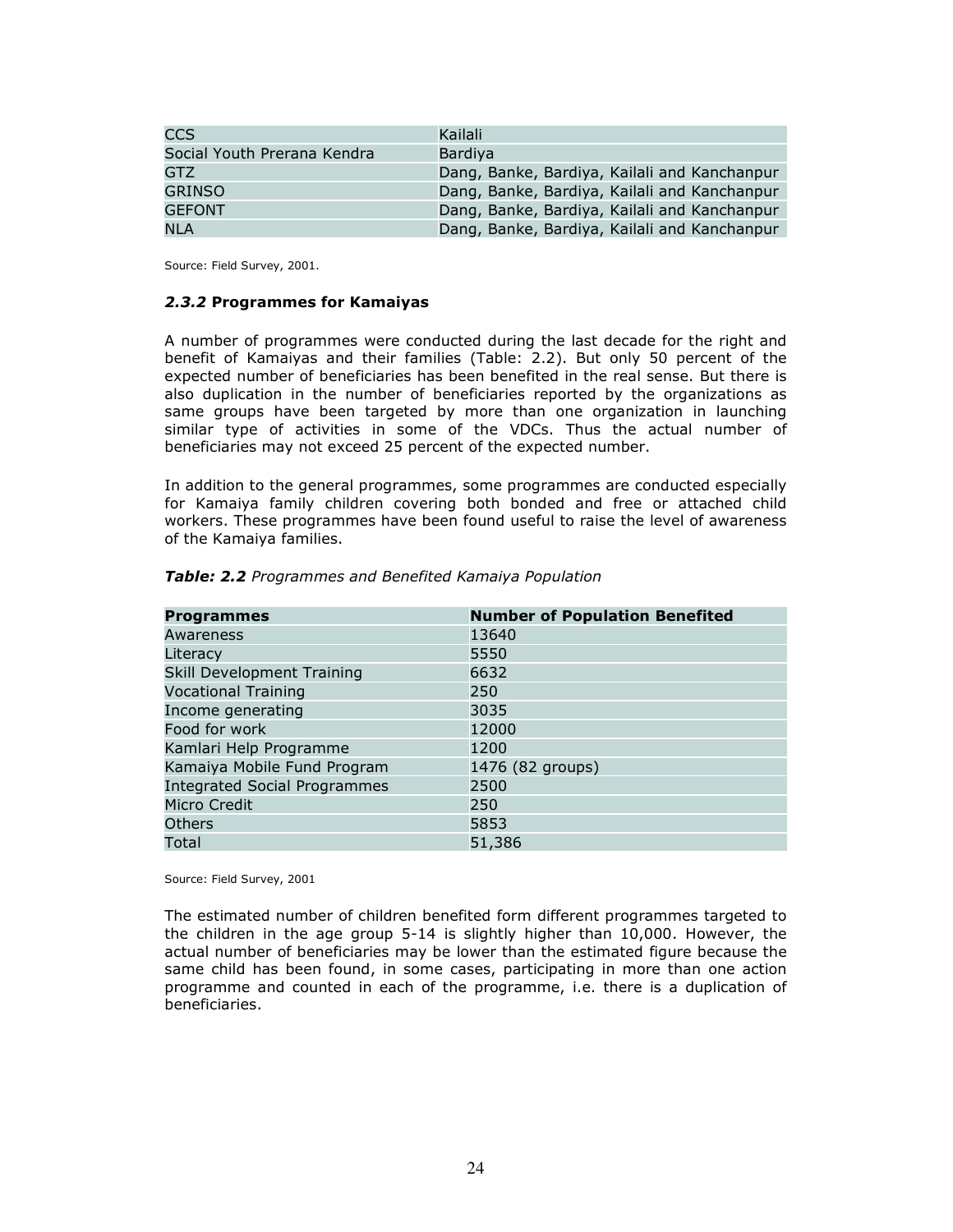| Table: 2.3. Specific Programmes for Kamaiya Children and Number of Beneficiaries |  |  |
|----------------------------------------------------------------------------------|--|--|
|----------------------------------------------------------------------------------|--|--|

| <b>Programmes</b>           | <b>Children Benefited</b> |
|-----------------------------|---------------------------|
| Education (formal/informal) | 6825                      |
| Awareness Campaign          | 250                       |
| <b>Skill Training</b>       | 400                       |
| <b>Medical Care</b>         | 900                       |
| Child Club                  | 1400                      |
| <b>Child Care Centre</b>    | 700                       |
| <b>Others</b>               | 36                        |
| Total                       | 10531                     |

Source: Field Survey, 2001

#### 2.3.3 Expenditures

Several organisations (Government and National & International NGOs) while launching various programmes to uplift the socio-economic condition of the Kamaiyas have been spending a considerable amount. The financial information indicates towards an expenditure of large amount, but the condition of Kamaiyas could not improve as expected. Thus it is necessary to rethink over the pattern of expenses.

It is difficult to collect the information of the actual expenses in the districts because of hesitation of some organizations to provide necessary information and because of our limited coverage of areas & organizations by this study. Some of the NGOs have been found highly reluctant to provide the information on their actual expenditure and breakdowns of administrative and programme-related items. Thus on the basis of available information, Spending in an average has been estimated to be Rs 6.4 million per organization every year.

#### Table: 2.4 Total Expenditures on Various Programmes\*

| <b>District</b>     | <b>Expenses</b>       |                  |              |  |  |
|---------------------|-----------------------|------------------|--------------|--|--|
|                     | <b>Administrative</b> | <b>Programme</b> | <b>Total</b> |  |  |
| Dang                | 5802                  | 46007            | 51809        |  |  |
| <b>Banke</b>        | 6528                  | 51757            | 58285        |  |  |
| <b>Bardiya</b>      | 7253                  | 57508            | 64761        |  |  |
| Kailali             | 8704                  | 69010            | 77704        |  |  |
| Kanchanpur          | 7979                  | 63259            | 71238        |  |  |
| <b>Total Amount</b> | 36266                 | 287541           | 323807       |  |  |
| Total $(% )$        | 11.2                  | 88.8             | 100.0        |  |  |

(Rs. .000)

\*Rough estimate on the basis of the information collected during survey, 2001.

Approximately NRs. 324 millions has been spent, which is more than NRs. 16,000 per Kamaiya family. Out of the total expenditures, almost 11 percent has gone on administrative items and the rest on actual implementation of programmes. All of the programmes conducted have been evaluated as successful by the programme organisers. Among the organizations interviewed under this study, a majority of 58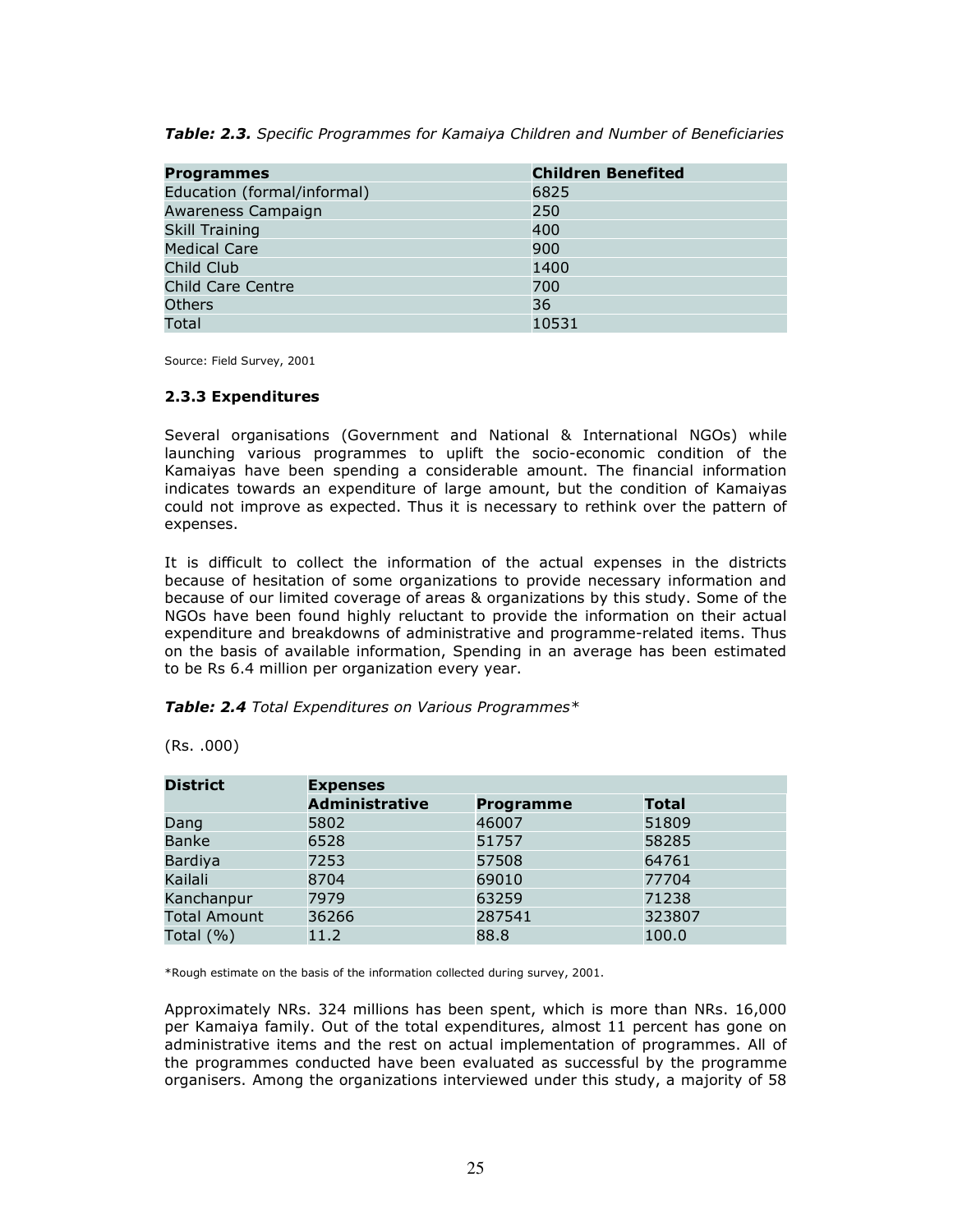percent have evaluated their programmes as full success whereas 42 percent evaluated as partial success.

The respondents of the organizations have prescribed the following suggestions to make the programmes more effective even though no single programme is considered failure:

- As the level of awareness is very low among Kamaiyas & their families, effective programmes for awareness raising should be given top priority for all age groups and residents both in camps and in villages:
- Skill training programmes should be managed in accordance with the needs of the market,
- Income generation programmes should be designed by concerned organisations for the adult and idle members of Kamaiya families,
- The Government should also dig out various wayouts to make an environment to uplift the status of Kamaiyas on equal footing with other citizens in the society.
- There is an urgent need of coordination between NGO & NGO on the one hand and NGOs, government and trade unions on the other in central as well as district level,
- The government should immediately manage the settlement of the liberated homeless Kamaiyas,
- The government should also become active to shoulder its responsibility to provide alternative employment opportunities to Kamaiya families and health care & education to the children.
- Effective system of evaluation and monitoring of the programmes is also an essential component.

#### 2.3.4. Free-declared Kamaiyas

On the basis of their personal and organisational observations, the respondent have expressed their estimate that nearly 84 percent of Kamaiyas have enjoyed the declared liberation in one way or other after the announcement of 17 July 2000. They also inform that 16 percent of Kamaiyas in an average are still working within the system, among them 5 percent are on same terms and conditions as before while 11 percent under new terms and conditions.

| <b>District</b> | Percentage of Liberated Kamaiya* |
|-----------------|----------------------------------|
| Dang            | 80                               |
| <b>Banke</b>    | 91                               |
| Bardiya         | 95                               |
| Kailali         | 72                               |
| Kanchanpur      | 84                               |
| Total           | 84                               |

#### Table: 2.5 Liberation of Kamaiyas by District

\*Based on simple average Source: Field Survey, 2001.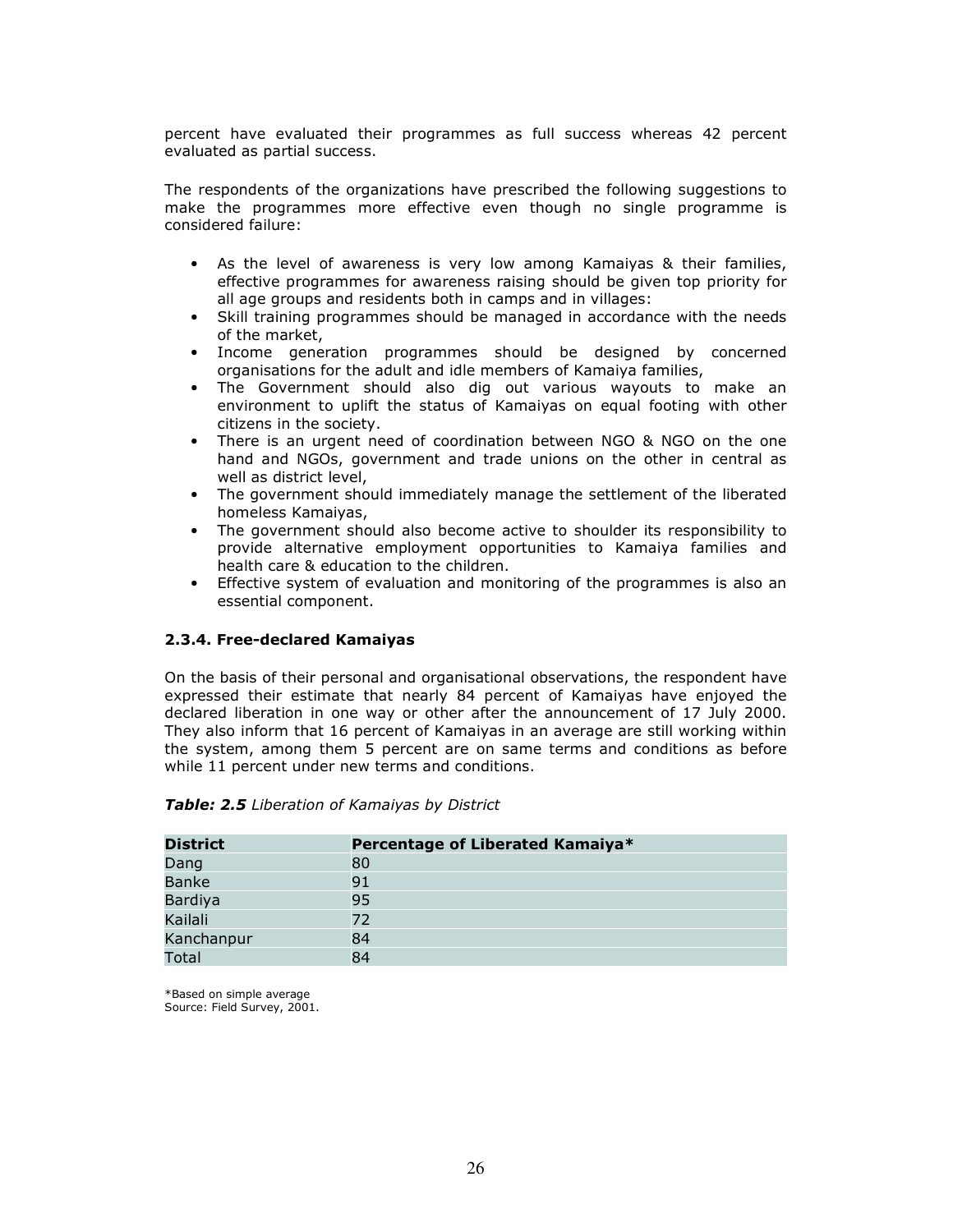| <b>Observed Change</b>                     | Percentage |
|--------------------------------------------|------------|
| <b>Economic Change</b>                     |            |
| Increase in standard of living             | 27.3       |
| Decrease in standard of living             | 31.8       |
| No change                                  | 40.9       |
| Total                                      | 100.0      |
| <b>Social Change</b>                       |            |
| Improve in social prestige                 | 81.8       |
| Decrease in social prestige                | 4.6        |
| No change                                  | 13.6       |
| Total                                      | 100.0      |
| <b>Change in the Condition of Children</b> |            |
| Improve                                    | 22.7       |
| Decline                                    | 45.5       |
| No change                                  | 31.8       |
| Total                                      | 100.0      |

Table: 2.6 Feeling of the Organisations Regarding Change After Liberation

The feeling of the organisations in general and respondents in particular with respect to the change in socio-economic condition of the Kamaiya workers after the declaration of liberation was a main area of our interaction. Only 27.3 percent observed that the economic condition of the Kamaiya families has improved, but more than 80 percent observed that the social condition of the families has improved after liberation. On the contrary, the use of child labour has increased as the earning member of the family became idle and preferred to send their children to work as a domestic worker within and outside the district.

#### 2.3.5 Responsibilities and Weaknesses of the Actors

The discussion with the respondents about the responsibilities and weaknesses of the government, NGOs and trade unions have been quite successful to list the following responsibilities and weaknesses.

Government - Responsibilities

- Free education to the children of liberated Kamaiyas,
- Skill training based on market demand,
- Efficient management of Rehabilitation programme,
- Providing health care facilities, pure drinking water and security,
- Distribution of at least 10 katthas of land to the liberated Kamaiyas,
- Strict & effective implementation of Minimum wage fixed by the government for agricultural workers,
- Fair identification of Kamaiyas,
- Necessary budget allocation to complete the rehabilitation program in time.

#### Government - Weaknesses

- Declaration of the elimination of Kamaiya system through cabinet decision without adequate homework and preparation.
- The announcement of providing maximum 5 katthas of land for landless and homeless Kamaiya being insufficient.
- Failure of the government to initiate a planned programme after liberation,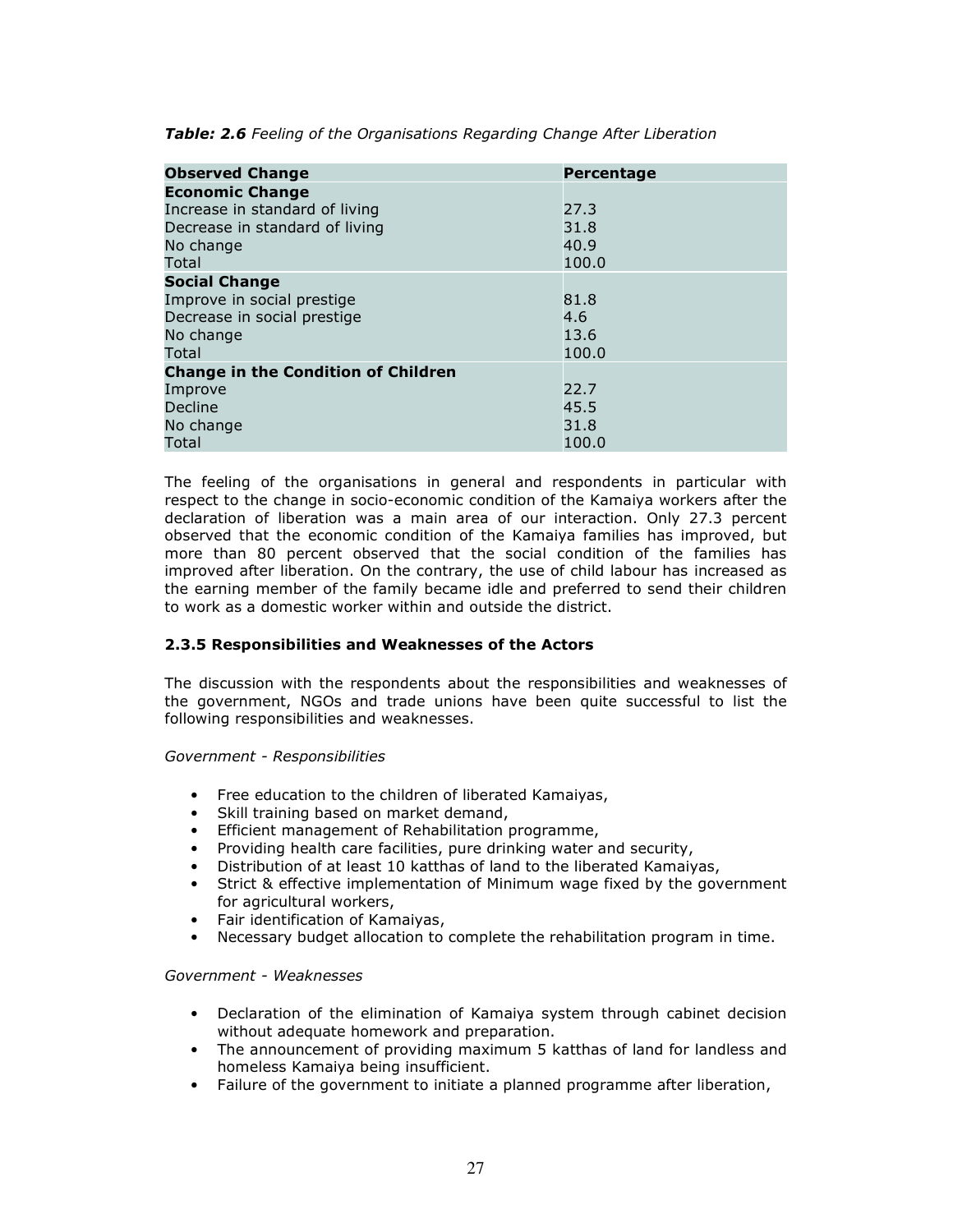• The Kamaiyas of all districts being treated equally without considering the differences in the condition of Kamaiyas.

#### NGOs - Responsibility

- Preference to be given to awareness programmes,
- Providing skill training to the Kamaiyas and their families based on market demand,
- Coordination among NGOs and joining hands with other organizations,
- Non Formal Education programmes and Formal Education Support,
- Focussing the programmes towards sustainable development rather than publicity,
- Avoiding the politicisation of the programmes launched by them

#### NGOs - Weaknesses

- Incomplete nature of action programmes
- Attachment on individual interest
- Less cooperation with the government
- Insufficient lobbying with the government to provide land at appropriate place for easy employment opportunities

#### Trade unions - Responsibilities

- Organising Kamaiyas in union structure and coordinating their movement,
- Provide trade union education to the Kamaiya family workers,
- Effort to shift Kamaiyas in sectors other than agriculture,
- Strengthening the movement of minimum wage and monitoring for its effective implementation.
- Control the free flow of foreign migrant workers
- Coordination with government & NGOs on the issue of Kamaiyas

#### Trade Unions - Weaknesses

- Slow to organise liberated Kamaiyas in the union of Agricultural Workers,
- Insufficient efforts to coordinate with government and NGOs to make the programmes of every actor effective,

#### Other Organizations - Responsibilities

- Playing role to convince society to accept Kamaiya on equal footing with other citizens of the society,
- Political parties and organizations to develop appropriate policy to put an end to the exploitative Kamaiya system instead of going on with cheap slogan,
- Kamaiya themselves to unite themselves for self-reliance in every sphere of life.

#### General Weaknesses

- Society still reluctant to accept Kamaiyas as an inseparable part of the society,
- Political intervention and politicisation of humane issues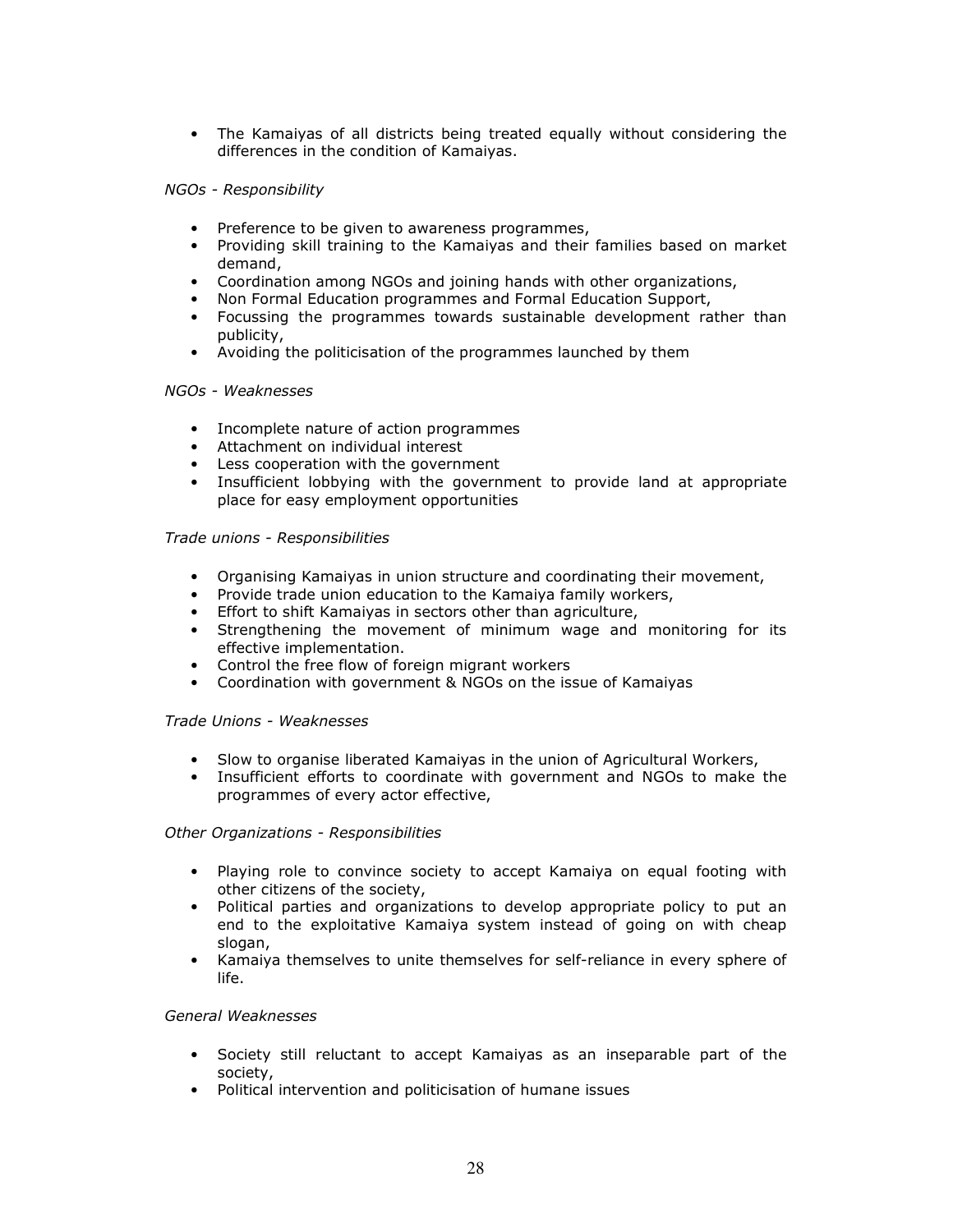### CHAPTER III Socio-Economic Condition and Perception of Kamaiyas

Kamaiyas in Nepal are one of the most vulnerable segments of the people. Even after the liberation, the society does not seem ready to accept Kamaiyas to enjoy equality in the real sense. Most of the Kamaiya families are landless and even among those with land, majority are settled on fallow/barren land 'Ailani'. No doubt all Kamaiya families are below the absolute poverty line. It is very difficult to improve there economic as well as social status in the present prevalence of high illiteracy, very low level of awareness, unskilled nature land-based labour and hesitation to mix up with other communities. This vulnerable socio-economic condition of the families certainly determines the magnitude and extent of child labour in the society.

### 3.1 Distribution of Respondents by Age and Sex

The survey covered 168 respondents from 9 VDCs (63.2%) and 5 camps (36.8%) of the five Kamaiya prone districts. Out of the total respondents two thirds are male and one third female from various age groups, but majority of them from 25 to 49. The age of the respondents is based on the saying of local persons familiar to them who assisted the research team to collect information.

| <b>Age Group</b> | Male % | Female % | Total % |
|------------------|--------|----------|---------|
| $15 - 19$        | 1.8    | 14.8     | 6.1     |
| $20 - 24$        | 8.3    | 5.6      | 7.4     |
| $25 - 29$        | 14.7   | 11.0     | 14.1    |
| $30 - 34$        | 11.9   | 11.0     | 12.3    |
| $35 - 39$        | 23.9   | 16.7     | 21.5    |
| $40 - 44$        | 11.0   | 11.0     | 11.7    |
| 45-49            | 13.8   | 11.0     | 13.5    |
| $50 - 54$        | 7.3    | 3.7      | 6.1     |
| 55-59            | 1.8    | 3.7      | 2.5     |
| $60 +$           | 5.5    | 3.7      | 4.9     |
| Total $(% )$     | 100.0  | 100.0    | 100.0   |
| Total (N)        | 109    | 54       | 163     |

Table 3.1 Distributions of Respondents by Age and Sex

Source: Field Survey, 2001

It is because of the fact that most of the respondents of Kamaiya family - male, female or children - do not know their actual date of birth or at least the year of birth.

### 3.2 Education & Kamaiya families

The literacy rate of Kamaiya family is 24.5% less than half of the national average literacy rate. Only 28.4 percent of the males and 16.7 percent of females have been found literate. The literacy rate among the residents of VDCs is comparatively high than that of the people living in temporary camps. All the female respondents living in the camps have been found illiterate. It is also indicative that the formal education support and non formal education programmes launched by various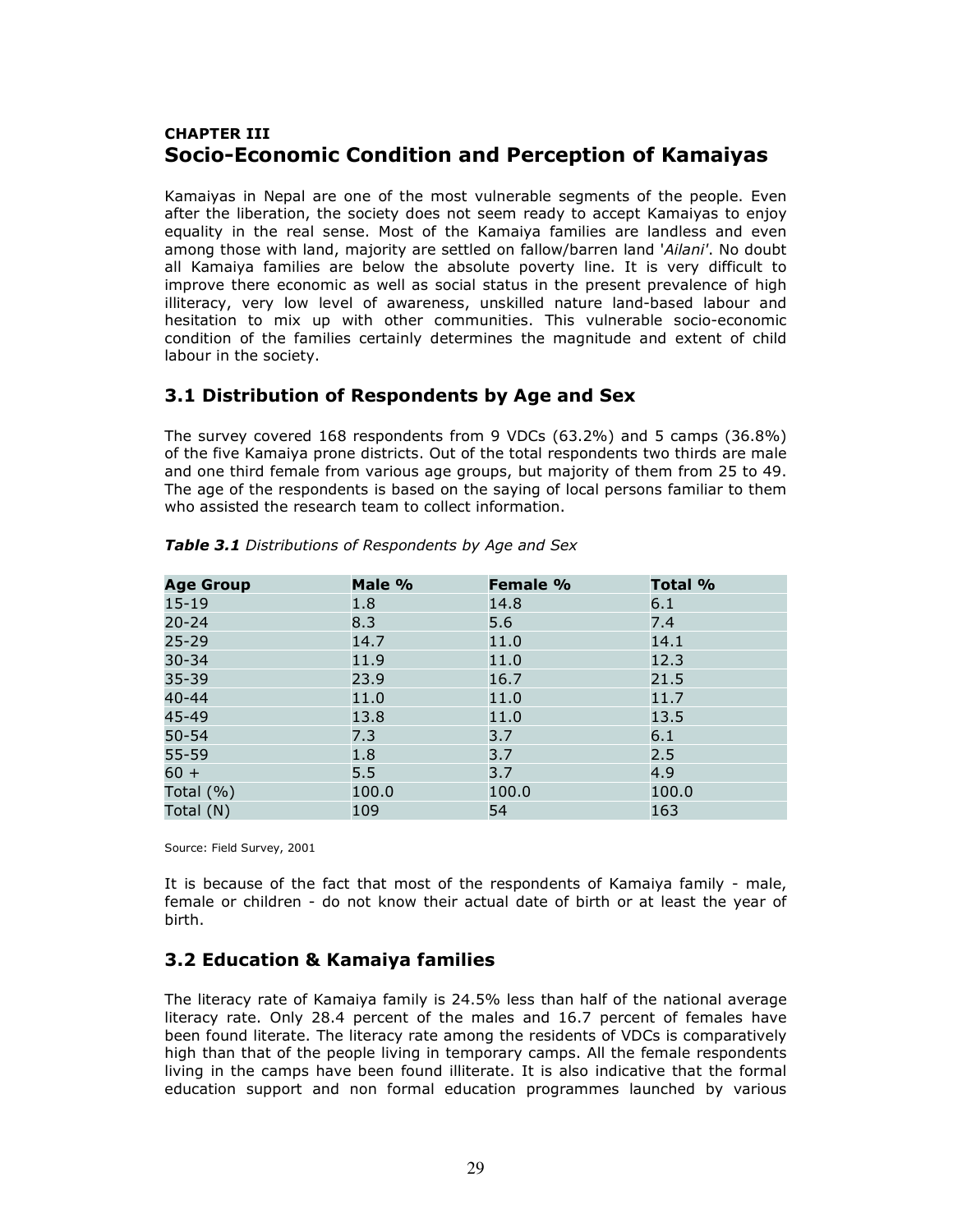organizations during the last decade could not reach to the 'Bukuras', where the landless and homeless Kamaiyas used to live before the declaration of liberation. But it has been a notable fact during the survey that the Kamaiya families living in the camps are more vocal then those living in their own hut or in village (Table 3.2)

|                           | <b>Male</b> |      | <b>Female</b> |       | <b>Total</b> |      |
|---------------------------|-------------|------|---------------|-------|--------------|------|
| <b>Educational Status</b> | VDC.        | Camp | <b>VDC</b>    | Camp  | <b>VDC</b>   | Camp |
| Literate                  | 29.9        | 26.2 | 25.0          |       | 28.2         | 18.3 |
| Illiterate                | 70.1        | 73.8 | 75.0          | 100.0 | 71.8         | 81.7 |
| Total (N)                 | 67          | 42   | 36            | 18    | 103          | 60   |
| <b>Formal Education</b>   | 65.0        | 27.3 | 22.2          |       | 34.5         | 27.3 |
| <b>Informal Education</b> | 35.0        | 72.7 | 77.8          |       | 65.5         | 72.7 |
| Total (N)                 | 20          | 11   | 9             |       | 29           | 11   |

**Table: 3.2** Educational Status of the Kamaiya family respondents by Sex (%)

Source: Field Survey, 2001

Among the literate ones, 36 percent of males and 78 percent of females have gained literacy through Non Formal Education. As a characteristic of the feudal structure of society in Nepal, preference is given to the son in every field (education, health, fooding, clothing, in-house status etc.) as compared to daughter. So the widespread illiteracy among females seems natural in the present context. The low level of literacy through formal education to the girl children is the reflection of saying 'Luanda ke school, Laundi ke Argani' within the Kamaiya Community.

### 3.3 Marital Status

Altogether 95 percent of Kamaiya family respondents are married- 96.3% male and 92.6 % female. The proportion of unmarried females exceeds the males though the number is equal (3) for both the sexes (Table 3.3)

Table: 3.3 Marital Status of the Kamaiya by Sex  $(In  $\% )$$ 

|               | <b>Male</b> |      | <b>Female</b> |      | <b>Total</b> |      |
|---------------|-------------|------|---------------|------|--------------|------|
| Status        | VDC         | Camp | <b>VDC</b>    | Camp | <b>VDC</b>   | Camp |
| Married       | 95.5        | 97.6 | 91.7          | 94.4 | 94.2         | 96.7 |
| Unmarried     | 4.5         | 2.4  | 8.3           |      | 5.8          | 1.7  |
| <b>Others</b> |             |      |               | 5.6  |              | 1.7  |
| Total (N)     | 67          | 42   | 36            | 18   | 103          | 60   |

Source: Field Survey, 2001

#### From Bonded Kamaiya to Elected VDC Official

Beju Tharu, an old man in his sixties, one of the Ward Chairperson in Titihiriya VDC of Banke from a very long period. The villagers respect him as their strong leader and are known as Jimdar of the people. Beju had worked as a bonded Kamaiya in Dang for nearly 11 years from his age of 18 years. During the period of 11 years, he had worked as Kamaiya with 3 landowners. He still remembers the bitter experiences of those days. The landowners had used Beju not only in farm & household work, but also as a porter in off-season and his wage as a porter had always gone inside the pocket of the landowners. Usually while going to the upward sloppy direction with heavy load on his back, he used to pray to God with tears in his eyes –' Oh God! I would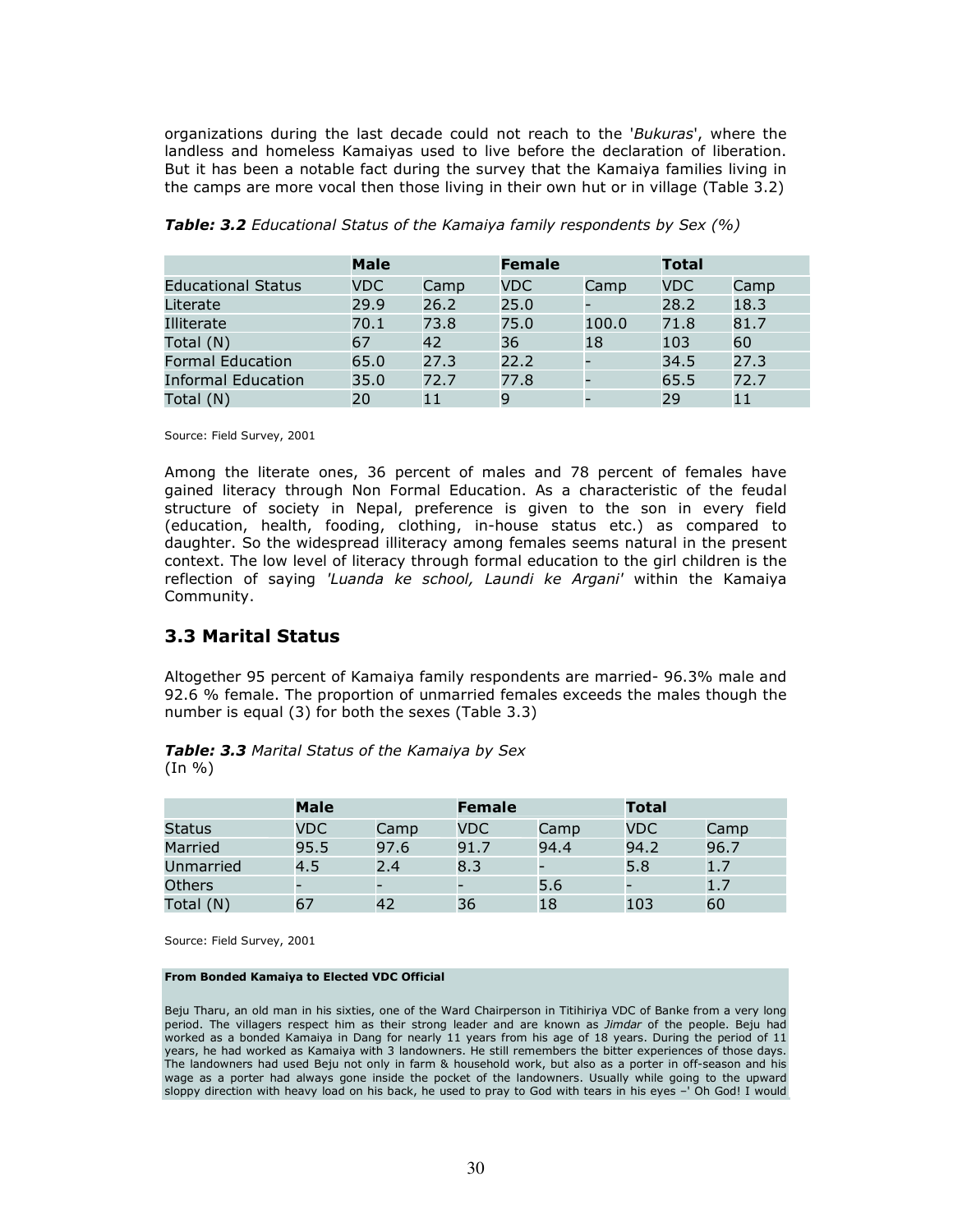never be a Kamaiya if I could only one kattha of land in my name'. Luckily, he became able to buy 3 katthas of land with the help of his father's sister. After two years, Beju denied to work as Kamaiya and construct a Bukura in his own land. After few years, he could add five katthas of land under rehabilitation programme for landless peasants. Through hard work and proper utilisation of crop produced on the land Beju managed his family well. At present, he lives with his wife, three sons, two daughters, two son-in-law and five grand children. Under his possession, there are two bigha five katthas of land, oxen and buffalos. He concludes that the inability of Tharus to think of the future has made them bonded labourers. In the present context of Kamaiya liberation, he again prays the God and expresses best wishes that the hardship of the earlier days may not come again in the life of former Kamaiyas.

### 3.4 Kamaiya Population

Total population of the 163 households covered by the survey has been recorded to be 1130 - males 51.2 percent and females 48.8 percent. The average family size in Kamaiya community is 6.9, lower than the size of poor Tharu family (8.3) as reported by the Population Census 1991 (Table: 3.4).

|  | Table 3.4 Distribution of Households by Family Size |  |  |
|--|-----------------------------------------------------|--|--|
|  |                                                     |  |  |

| <b>Average Family Size</b> | <b>Number of House Hold</b> | <b>Percentage</b> |
|----------------------------|-----------------------------|-------------------|
| $1 - 6$                    | 92                          | 56.4              |
|                            | 18                          | 11.0              |
|                            | 14                          | 8.6               |
|                            | 9                           | 5.5               |
| 10 and over                | 30                          | 18.4              |
| <b>Average Family Size</b> | 6.9                         |                   |

### 3.5 Land Holding

Among the Kamaiya families covered under the Survey, the magnitude of landlessness is 61 percent. Even in the group with pieces of land, 8 percent have used Ailani land (fallow/barren land) while 31 percent have their own land (Table: 3.5) though it is very small in size.

#### Table: 3.5 Land Holding of the Kamaiya Families

| <b>Status of Holding</b>  | <b>Number of Household</b> | $\frac{1}{2}$ |
|---------------------------|----------------------------|---------------|
| Family with Landownership | 51                         | 31.3          |
| Family without Land       | 99                         | 60.7          |
| Family with Ailani Land   | 13                         | 8.0           |
| Total                     | 163                        | 100.0         |

Source: Field survey, 2001.

The proportion of landless Kamaiyas is higher approximately by 3 percentage points compared to the information obtained from the Ministry of Land-Reform and Management in 2000 after announcement of Kamaiya Liberation.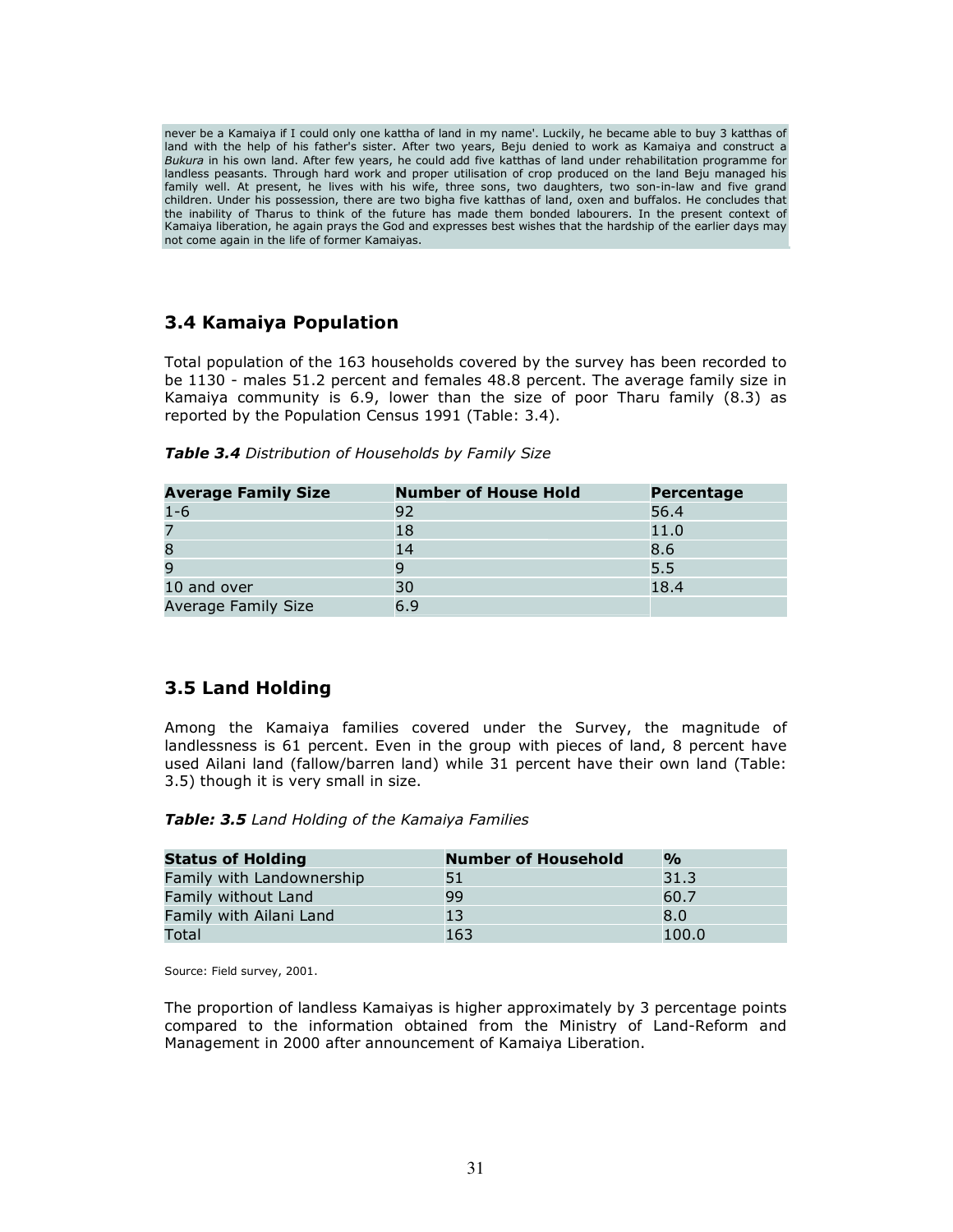### 3.6 Kamaiya Respondents at present

Most of the Kamaiya workers denied working as Kamaiyas after the declaration of liberation. The landowners themselves ousted them out from job & the Bukuras in order to threat them on the one hand and because of the fear of punishment on the other. But still there are 5 percent Kamaiyas working with the same or new land master in the same or similar contract without any feeling of change. Altogether 95 percent of Kamaiyas are now enjoying the declared liberation, but some of them are still tortured by their former master with frequent threatening to pay their 'Saunki'. Enjoying of liberation has been a bitter experience to all of the families with increased hardships and extreme uncertainties, but none of them seems to accept a return to the former days.

### 3.7 Duration of Employment as Kamaiya

The workers still working as Kamaiya had started their working lives from last 10 to 55 years. A large Proportion of aged Kamaiyas are still working with the landlords due to their faith as well as fear of uncertainties or both in many cases. (Table: 3.6)

#### Table: 3.6 Duration of work as Kamaiya

| <b>Duration</b>    | <b>Number</b> | %     |
|--------------------|---------------|-------|
| Less than 10 years |               | 12.5  |
| $10-20$ years      |               | 12.5  |
| $21-30$ years      |               | 25.0  |
| $31-40$ years      |               | 12.5  |
| 40 years and above |               | 37.5  |
| Total              |               | 100.0 |

Source: Field Survey, 2001.

### 3.8 Former Kamaiyas and Duration of service as Kamaiya

Out of the total liberated Kamaiyas, 45 percent had worked as Kamaiya for more than 20 years and 17 percent for 16 to 20 years. Approximately one fourth of them had worked for less than 10 years (Table 3.8). Thus we find a positive relationship between number of Kamaiyas and duration of service as Kamaiyas– the larger the duration of service, the higher the number of Kamaiyas.

#### Table: 3.7 Former Kamaiyas and Duration of Service

| <b>Duration</b>    | <b>Number</b> | $\frac{1}{2}$ |
|--------------------|---------------|---------------|
| Less than 3 years  | 11            | 7.1           |
| $3 - 5$            | 10            | 6.5           |
| $6 - 10$           | 19            | 12.3          |
| $11 - 15$          | 20            | 12.9          |
| $16 - 20$          | 26            | 16.7          |
| More than 20 years | 69            | 44.5          |
| Total              | 155           | 100.0         |

Source: Field Survey 2001.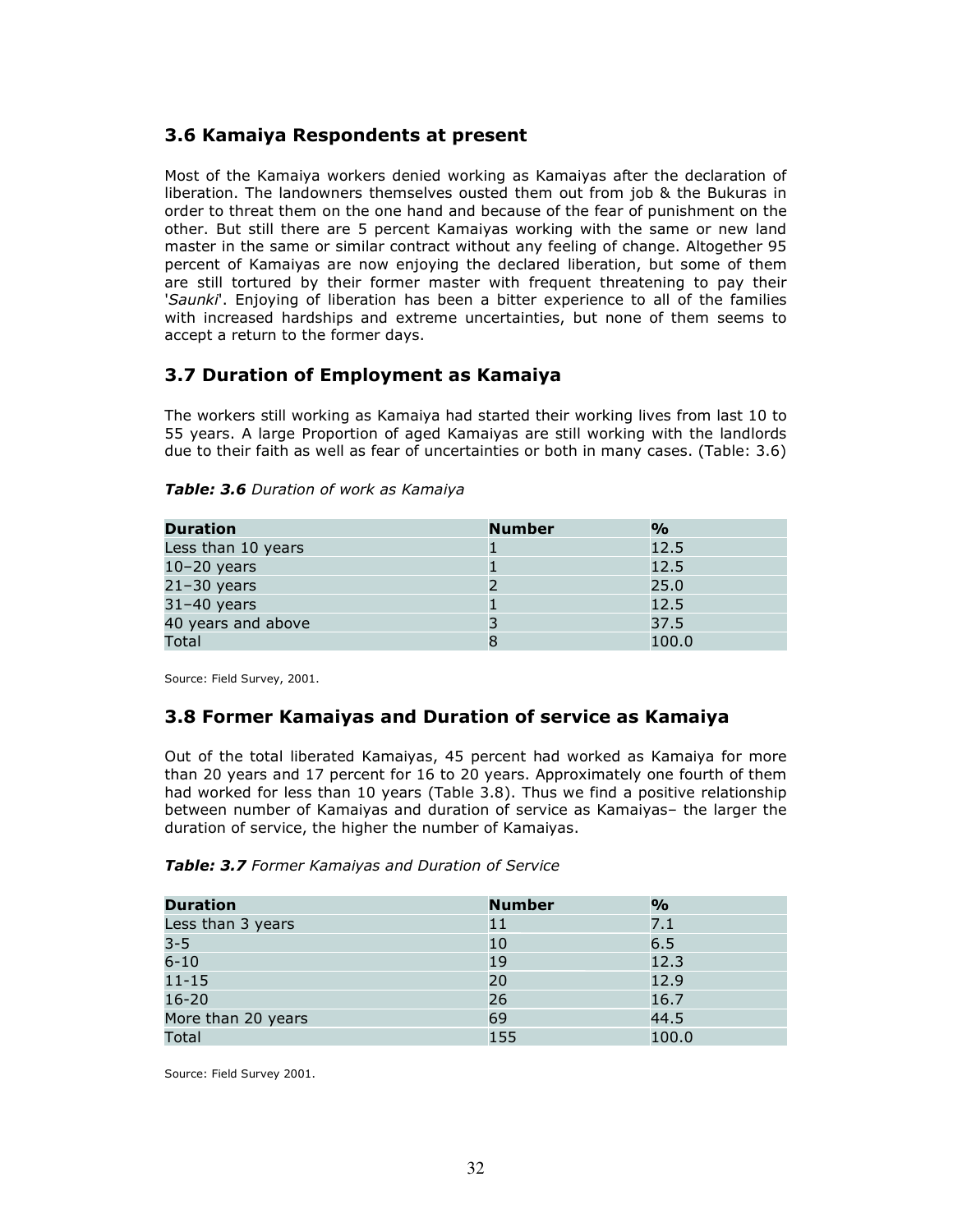### 3.9 Reasons to come out of the Kamaiya system

While asking about the reasons why did they reject the employment as Kamaiya where they were involved for so many years, responses of more than two thirds had been normal that they because of the declaration by the government in 17th July 2000.

With the declaration, the hope of land distribution and resettlement caused them to move out of the grip of the land master. Associated with the declaration is also reaction of the land master to remove their Kamaiyas. Among other causes, significant is the involvement of 23.2 percent Kamaiyas in other works outside Kamaiya system. (Table 3.8)

#### Table: 3.8 Major Reasons for coming out of the system

| Reasons                                | <b>Number</b> | $\frac{O}{O}$ |
|----------------------------------------|---------------|---------------|
| Declaration of Liberation by the Govt. | 105           | 67.7          |
| Became unable to work                  | 4             | 2.6           |
| Involvement in other works             | 36            | 23.2          |
| Repayment of Saunki                    | 3             | 1.9           |
| <b>Others</b>                          |               | 4.5           |
|                                        | 155           | 100.0         |

Source: Field Survey, 2001.

### 3.10 Terms of Employment

The terms and condition of employment not only vary from district to district, but also from place-to-place and person-to-person. Generally Maseura is familiar mode of wage payment. In some places, the Maseura to the concerned Kamaiya includes money wages along with food items mainly Paddy, oil, salt and so on, whereas it only refers to the food items in many places. In order to maintain uniformity and convenience in the calculation, the term 'Maseura' under this study is used to denote wage in kind.

| Table: 3.9 Modes of Wage Payment |  |  |  |
|----------------------------------|--|--|--|
|----------------------------------|--|--|--|

| Payment                    | $\frac{1}{2}$ |
|----------------------------|---------------|
| Maseura                    | 67.5          |
| Cash                       | 9.2           |
| Share cropper              | 10.4          |
| Bigha (Proportion of land) | 12.9          |
| Total                      | 100.0         |
| Total (N)                  | 163           |

Source: Field Survey, 2001.

Table 3.9 depicts that more than two thirds out of the total respondents were getting Maseura as their annual wage in kind while 4 percent of the respondents drawing wages both in kind and cash. Almost 9 percent of them were paid in cash.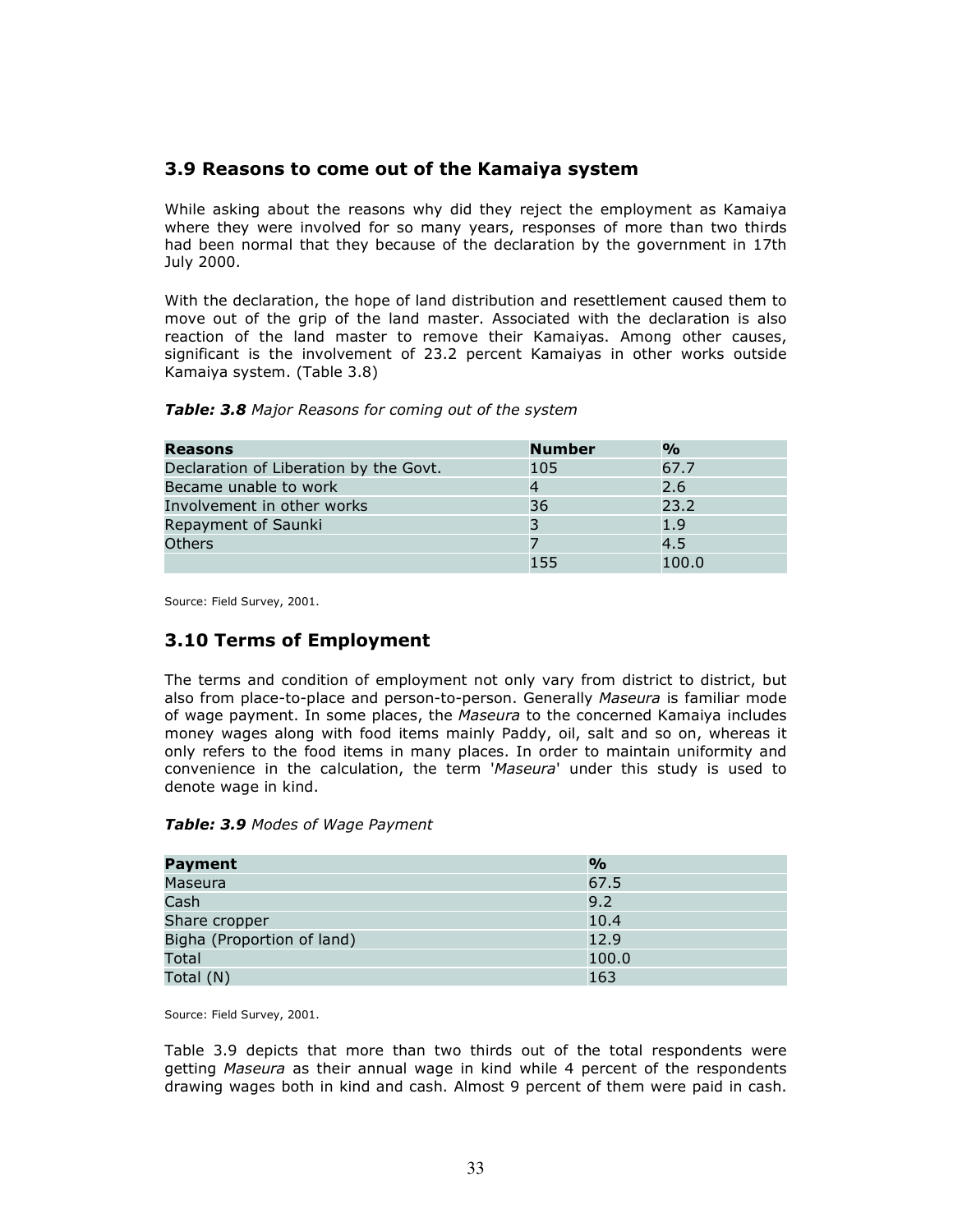The Kamaiyas being paid in cash used to take their meal at their masters' kitchen. Ten percent of the Kamaiyas have started to work as sharecropper. The share also varies ranging from one third called 'Tikur' to one fifth (Panchkur). The landowner in some places according to the local practice, provides share in each crop, whereas in other places the Kamaiyas are entitled to get the share only in the main crop & in other crops they may get either little consideration & kindness of their master or nothing. The next mode of wage payment in Kamaiya system is 'Bigha' (a piece of land), in which the product of the piece of land comes within the fold of cultivating Kamaiya. The proportion of the piece of land ranges from 10 percent to 20 percent i.e. 2 katthas to 4 Katthas per bigha of the land that the Kamaiya has cultivated by the Kamaiya for the landowner.

### Memories of the Dark Days

Runche Dagaura in his late forties lives at Daiji VDC of the district of Kanchanpur. His happiness has touched the points of excitement when he became free from his cruel land master. Still tears drop from his eyes while remembering the dark days of the past. He had worked for last 16 years with single land master. While he was working as Kamaiya, he in extreme frustration, used to feel 'We are born to serve the master, so we have to do it as much as possible.' The cruel master had taken him over from the previous master by paying NRs. 12,000 of Saunki payable to the old master. The new master not only tortured him physically & mentally, but also increased his Saunki arbitrarily by adding the cost of Oxen and Cart that was seized by the forest guards in the forest while collecting wood for the master and also by adding the cost of the cattle lost in the forest while grazing. As a result of such an inhumane behaviour of the master, the amount of Saunki increased very fast. Consequently he became unable to change the master and had spent 16 years of his life as a slave up to the date of the declaration of liberation and abolition of Saunki.

In totality, 32 percent respondents were receiving wages under more than one modes of payment, especially two.

Wages of the Kamaiyas vary diversely by place, nature of the concerned land master, number of working members of Kamaiya family, quality of bigha land under the cultivation of Kamaiya and so on. The wage in kind varies ranging from less than 500 kg to higher than 1000 kg per annum. The normal range is 500 to 750 kg (42.7%) - few receiving less than 500 kg paddy added by some nominal cash or negligible amount of other crops like wheat, maize, mustard etc. (Table 3.10). Among those who receive wages in cash, 63 percent are paid less than NRs. 5000 annually. A few Kamaiyas have been found getting NRs. 1000 per month (Table 3.10)

| <b>Quantity (kg. Paddy)</b> | %     | Cash (in NRs.) | %     |
|-----------------------------|-------|----------------|-------|
| Less than 500 kg            | 8.2   | Less than 5000 | 62.9  |
| 500-750 kg                  | 42.7  | 5000-10000     | 22.9  |
| 750-1000                    | 23.6  | 10000-15000    | 14.3  |
| More than 1000 kg           | 25.5  |                |       |
| Total                       | 100.0 | Total          | 100.0 |

#### Table 3.10 Annual wage of Kamaiya

\* Note: in 6 cases both kind and cash earned.

\* Source: Field Survey, 2001.

### 3.11 Earnings

The cost of living is increasing every year. In order to meet the two ends and for expenses on other bare needs of life, it is essential to increase the wages at least in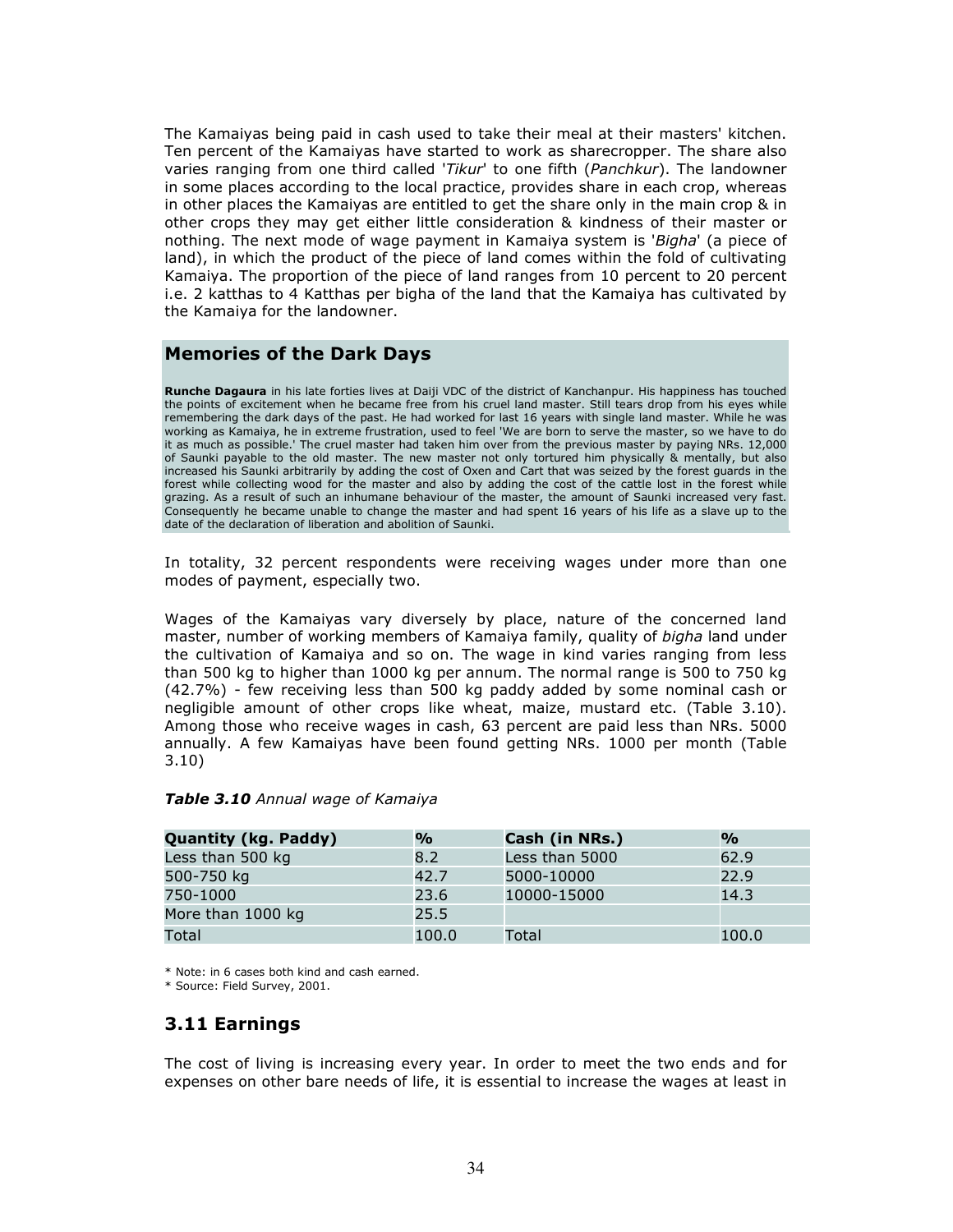accordance with consumer price index (CPI). Altogether 41 percent of the Kamaiyas told that their wages had increased once in last five years, whereas 42 percent had worked in constant wages and 15 percent have been the victims of decreased earnings during last five years (Table 3:11). Even in the cases where the earnings are constant or increased, the socio-economic conditions have not increased during the same period.

| <b>Earnings</b> | <b>Number</b> | $\frac{0}{0}$ |
|-----------------|---------------|---------------|
| Don't know      | 15            | 3.1           |
| Increased       | 66            | 40.5          |
| Constant        | 68            | 41.7          |
| Decreased       | 24            | 14.7          |
| Total           | 163           | 100.0         |

Table: 3.11 Earnings During Last Five Years

Source: Field Survey, 2001.

### 3.12 Activities of Female Members

Beofre the declaration of Kamaiya liberation, 53.4 percent female (wife or other) members of the Kamaiya families were involved in work as 'Bukrahi' with her husband or other male Kamaiya of the family. Only 23.3 percent were working as daily wage earner and 17.8 percent on their own household or Farm work (Table 3.13). Information point out that more than 50 percent of the female member either wife or close relative of concerned Kamaiya were working as 'Bukrahi', but their contribution in family income is negligible because of low wage (not more than  $1/4<sup>th</sup>$  to that of Kamaiya). So the improvement in condition has become almost impossible.

| Table 3.12 Activities of Female Members of the Family |  |  |  |  |
|-------------------------------------------------------|--|--|--|--|
|-------------------------------------------------------|--|--|--|--|

| <b>Activities</b>       | <b>Number</b> | $\frac{1}{2}$ |
|-------------------------|---------------|---------------|
| Bukrahi                 | 87            | 53.4          |
| Kamlahri                |               | 2.5           |
| Other works             | 38            | 23.3          |
| No wife                 | 4             | 2.5           |
| No Female Member        |               | 0.6           |
| Own household/Farm work | 29            | 17.8          |
| Total                   | 163           | 100.0         |

Source: Field Survey, 2001.

#### **Thanks To The Social Actors**

Twenty two year old Kamal Chaudhary, son of a Kamaiya in the district of Kanchanpur, was working with his parents in the house of a landowner. The BASE, an NGO, enrolled Kamal in the NFE course of six months. After the completion of the NFE course, he was again enrolled in a Formal education program assisted by the same organization. As a result of the regular study and his carrier-orientation, He was successful to pass SLC. Examination held in 1997. Now he is working as a self-employed technician after completing CMA course from Mahendra Nagar. He has his own medical shop and is earning nearly Rs. 150 per day. He is grateful to social organizations including BASE.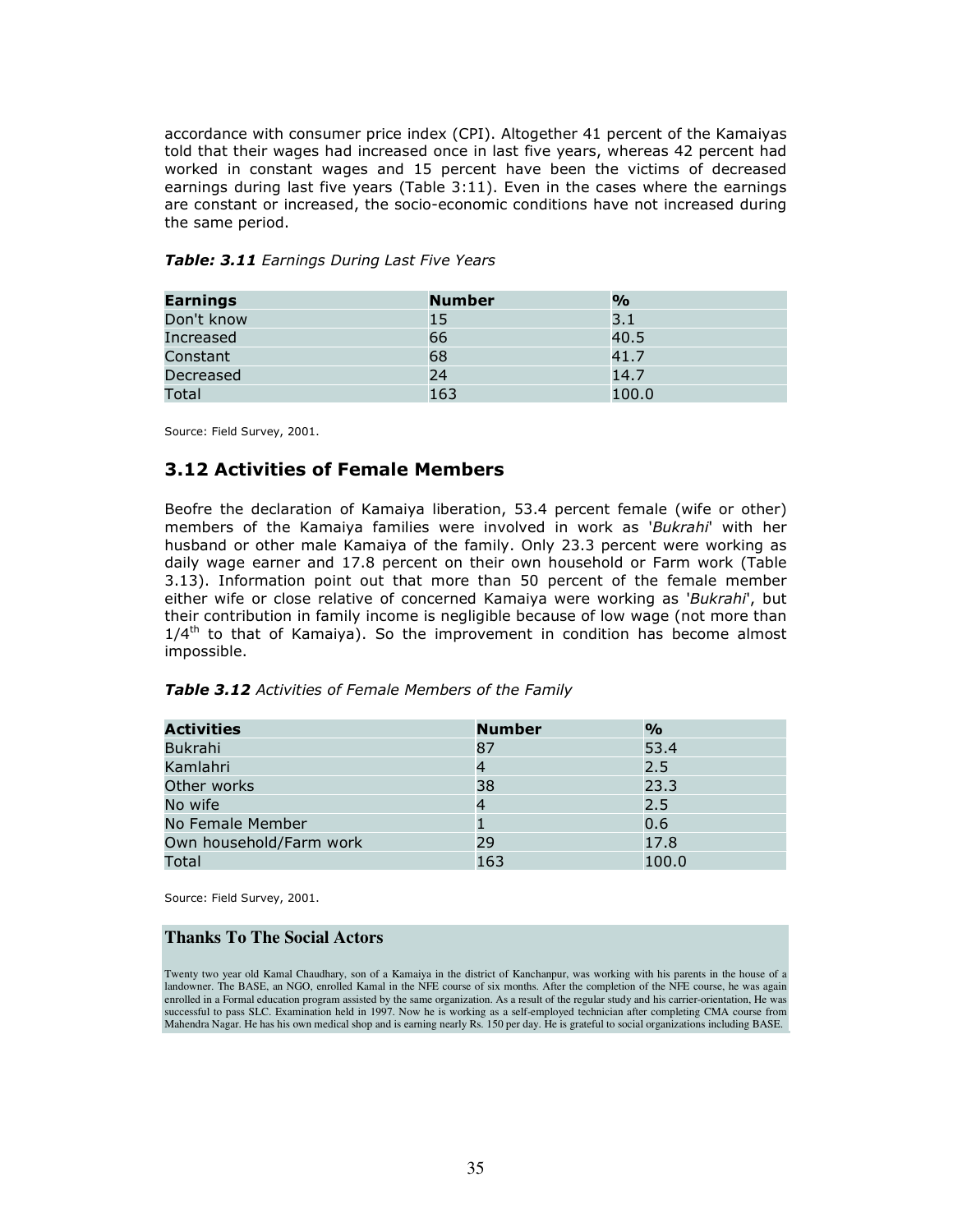### 3.13 Organisations Involved in Intervention Programmes

More than one dozen GOs, national and INGOs/NGOs and Trade Unions from national level have been found working for the benefit of Kamaiyas concerning one or more VDCs in one or more or all five districts of mid and far-western Terai. Of the total respondents interviewed, 50.3 percent have heard about one or more organizations, which have provided services to them. 42.9 percent of them are involved in these programmes and only 38 percent have been benefited from the programmes.

BASE is more familiar to Kamaiyas in comparison to other organizations, but is benefited more from the programmes launched by the GEFONT and INSEC. As a labour organization, the activities of FAWN are expanding in all districts. BASE, INSEC, GEFONT and FAWN are popularly known in all the study districts (Table 3:11). RRN and CCS are less known among the Kamaiyas in comparison to the four mentioned above. NNSWA is popular in only Kanchanpur district. The popularity of GEFONT may be because of the three reasons:

Firstly, GEFONT reached almost every VDCs and Municipalities of Kamaiya concentration through FAWN at present and KLFN during the previous years. Through KLFN, GEFONT has moved on to launch Appeal Movement effectively among the Kamaiyas.

Secondly, GEFONT itself has been in continuous activities of intervention programs in the VDCs selected under the sample. Thirdly, minimum wage movement has been launched ahead by GEFONT and FAWN.

|                          | <b>Number of Respondents</b> |                           |                                          |  |  |  |
|--------------------------|------------------------------|---------------------------|------------------------------------------|--|--|--|
| <b>Organisation</b>      | Heard about                  | Involved in<br>Programmes | the Benefited<br>the<br>by<br>Programmes |  |  |  |
| <b>HMG</b>               | 13                           | 8                         | 5                                        |  |  |  |
| Local government         | 9                            | 5                         | 4                                        |  |  |  |
| Kamaiya Liberation Forum | 9                            | 4                         | 3                                        |  |  |  |
| <b>FAWN</b>              | 22                           | 11                        | 9                                        |  |  |  |
| <b>GEFONT</b>            | 28                           | 28                        | 25                                       |  |  |  |
| <b>INSEC</b>             | 27                           | 25                        | 24                                       |  |  |  |
| <b>RRN</b>               | $\overline{\phantom{a}}$     |                           |                                          |  |  |  |
| <b>BASE</b>              | 33                           | 23                        | 21                                       |  |  |  |
| Plan International       |                              | 4                         | 4                                        |  |  |  |
| Lutheran International   | $\overline{2}$               | $\overline{\phantom{0}}$  | $\overline{2}$                           |  |  |  |
| <b>CCS</b>               |                              |                           |                                          |  |  |  |
| <b>NNSWA</b>             | 14                           | 14                        | 14                                       |  |  |  |

#### Table: 3.13 Knowledge, Involvement and Benefits

Source: Field Survey, 2001.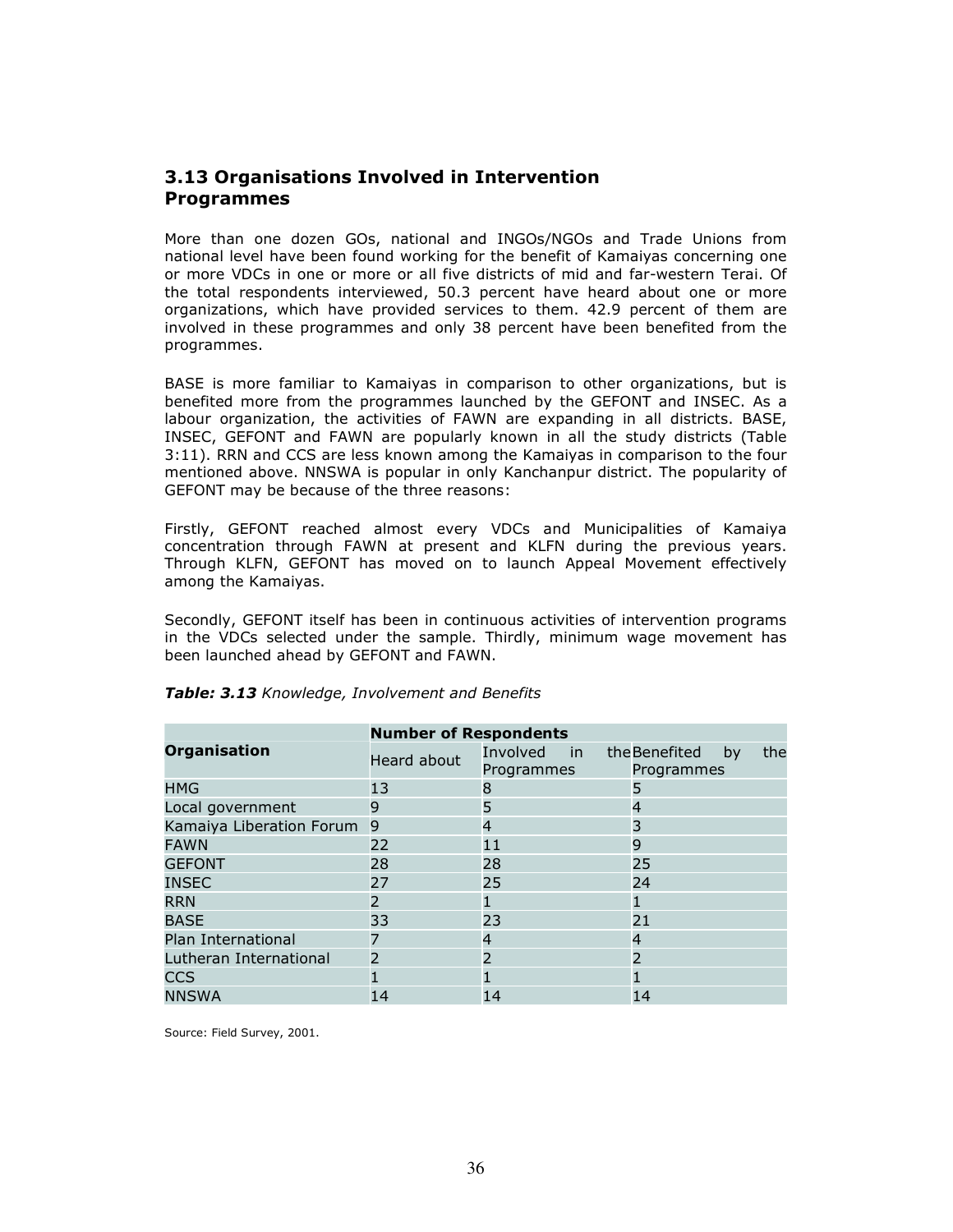### 3.14: Direct Benefit From the Intervention Programmes

The information shows that more than 40 percent families were benefited form relief programmes which include food grain distribution, drinking water management, distribution of clothes including blanket, provision of zinksheets and school enrolment & uniform to the Kamaiya children. About 19 percent were benefited through education programmes and 13 percent from skill training programmes. Kamaiyas themselves were benefited from education and skill training programmes. Particularly females of those families have been benefited from nonformal education and income generation activities in addition to 50 percent children from education support programmes. From this picture, it can be concluded that whole family - Kamaiya, female members and children are basically benefited from education programmes (formal education support programmes for the children and non formal education to all ages and sex). Only 6.6 percent respondents did not have any benefit themselves but they know about the benefits obtained by others.

| <b>Programmes</b>         | <b>Beneficiaries</b> |        |          |        |  |  |
|---------------------------|----------------------|--------|----------|--------|--|--|
|                           | Self                 | Female | Children | Family |  |  |
| Awareness                 | 10.1                 | 6.8    | 3.5      | 6.3    |  |  |
| Education                 | 20.2                 | 34.0   | 48.2     | 18.8   |  |  |
| <b>Skill Training</b>     | 19.1                 | 16.5   | 12.3     | 12.5   |  |  |
| Income generating         | 13.5                 | 28.2   | 23.7     | 9.4    |  |  |
| Kamaiya Liberation        | 14.6                 | 4.9    | 1.8      | 5.2    |  |  |
| Minimum wage Movement 9.0 |                      | 3.9    | 2.6      | 6.3    |  |  |
| <b>Others</b>             | 13.4                 | 5.9    | 8.0      | 41.7   |  |  |
| Total (N)                 | 89                   | 103    | 114      | 96     |  |  |

Table: 3.14 Programmes and Involvement of the Family Members Including Respondent him/her self

Source: Field Survey, 2001.

### 3:15 FAWN – Knowledge and Affiliation

Agricultural workers belong to the informal sector. The amendment of Trade Union Act in 1999 includes the provision that the agricultural workers too can be organised in trade unions of their choice. Informally GEFONT had started to unionise agricultural workers form 1995, but after the legal provision of registration included in the Act, FAWN became registered. Expansion of FAWN membership and committee network became fast. Now this Federation has a total membership of 75,000 workers all over the country. Kamaiyas as the agricultural worker are being organising in FAWN.

#### Table: 3.15 Respondents and FAWN

| <b>District</b> | <b>Known</b> | <b>Membership</b> |
|-----------------|--------------|-------------------|
| Dang            | 16.7         | 8.3               |
| <b>Banke</b>    | 57.4         | 15.8              |
| Bardiya         | 27.8         | 13.9              |
| Kailali         | 37.5         | 14.6              |
| Kanchanpur      | 25.0         | 14.6              |
| <b>Total</b>    | 31.3         | 14.1              |

Source: field Survey, 2001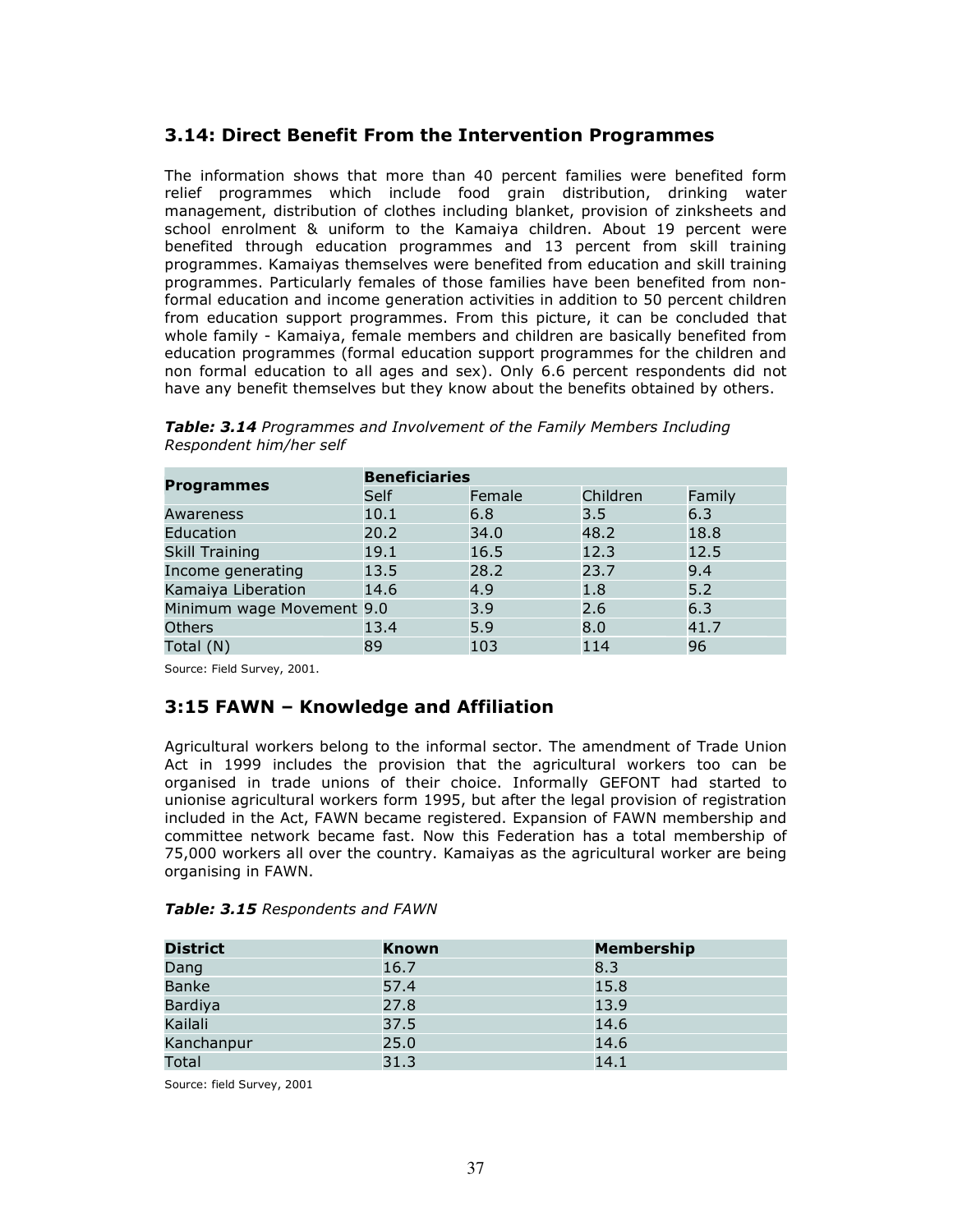#### **Kathbansko Lauro** (The Bamboo stick)

Now a resident of Sandhepani VDC of Kailali District, 55-year-old Joshi Ram Chaudhary and his 20-year-old son were working previously as Kamaiyas with separate landowners. As their wages per annum, Joshi Ram was entitled to get 900 Kgs. of rice while his son was working for 525 Kgs. The total earning of both the father and the son was insufficient to maintain the lives of their family of 12 members. Once Joshi Ram had dared to request the landowner to increase his wages, but his landowner beat him by a *Kathbansko Lauro*. Consequently he was injured seriously and for the treatment of this injury, he had taken loan from the same master. He was unable to repay the amount till the date of liberation. Now, he is very much happy as a citizen transferred from a slave though he is living in a terrible condition.

Out of the Kamaiyas & former Kamaiyas covered by the survey, only 31 percent had known FAWN and 14 percent reported they are the members also (Table 3.13). In some places it is also found that some Kamaiya workers had taken supportive membership of the federation but they could not report the name of the FAWN due to lack of awareness on the one hand and fear of other anti-union NGOs on the other.

### 3:16 Activities of Kamaiyas After Liberation

Table: 3.16 Activities of the Kamaiyas after Declaration of Kamaiya Liberation

| <b>Activities</b>                                         | $\frac{1}{2}$ |
|-----------------------------------------------------------|---------------|
| Still Kamaiya (same master and same terms and conditions) | 1.8           |
| Daily wage / contract with same employer                  | 1.8           |
| Daily wage/contract with new employer                     | 80.0          |
| Share cropper                                             | 11.2          |
| Self employed                                             | 3.0           |
| <b>Others</b>                                             | 2.4           |
| Total                                                     | 100.0         |

Source: field Survey, 2001

Most of the Kamaiyas depend on agricultural wages. Kamaiyas whether they are in their 'Bukura' or Camp have now started to work as casual agri-labourers after liberation (Table 3.14). Some have become sharecroppers through agreement with landowners. Few of them have started to involve themselves in construction, vegetable selling and other small self-employed activities.

### 3.17 Average Earnings

In an average, a male working as wage earner after coming out of the Kamaiya system is earning NRs. 75 per day. The daily wage of woman workers is also slightly higher (NRs. 64) than the minimum wage fixed by the government (NRs. 60). But they feel that they have to stay idle during most of the days in a year due to unavailability of job. The children and minors of Kamaiya family also earn NRs. 54 per day as daily wage but not regularly.

During the survey period, 96 percent male, 83 percent female and 60 percent children were getting NRs. 60 and over per day. They are quite clear that the wage and employment is seasonal just limited to pick period in agriculture.

So Far the Kamaiya family women are concerned, three fourth of them are working as daily wage earner outside the place of previous landowners but especially in agriculture. Involvement of the wives of former Kamaiyas in agricultural works is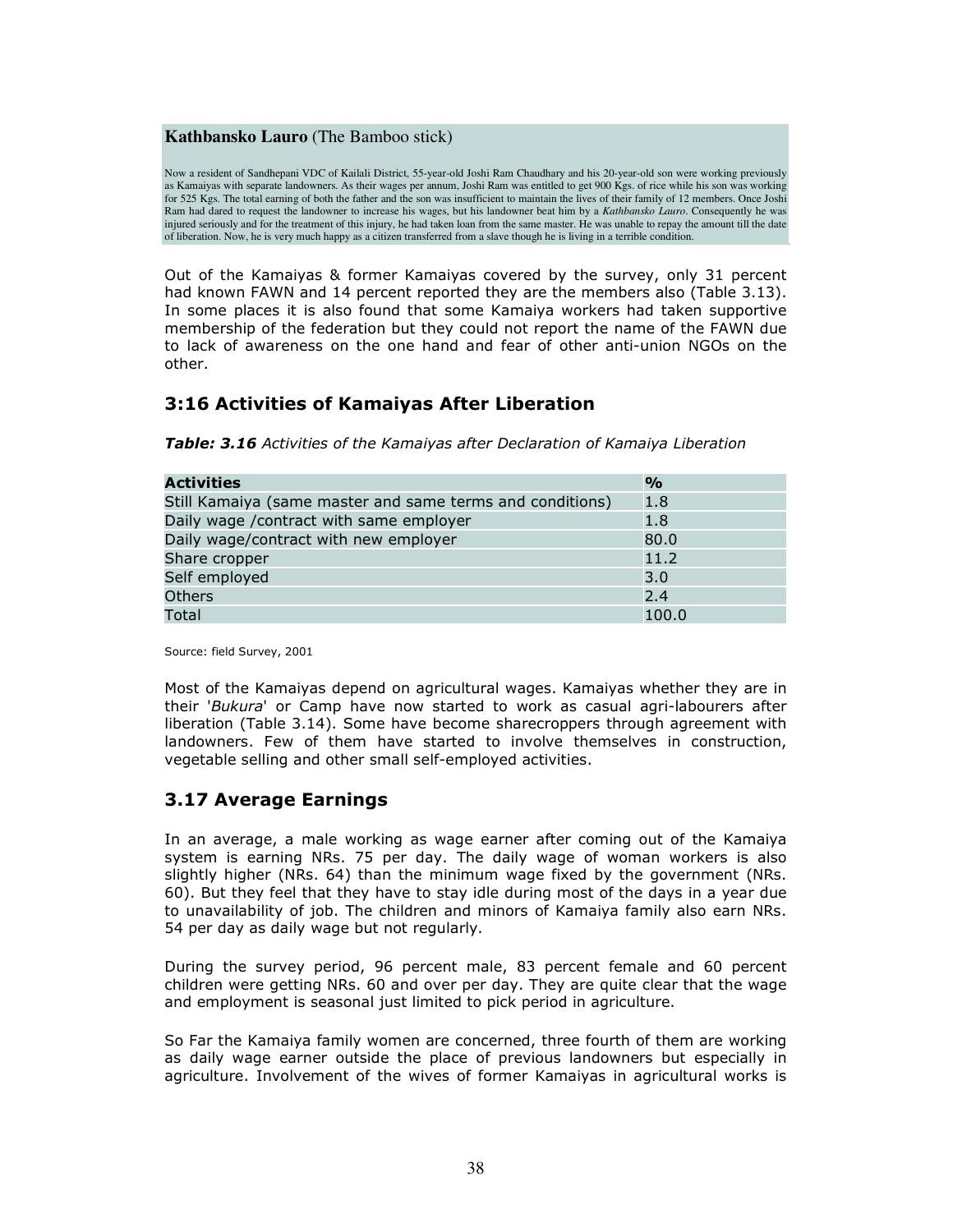because of two reasons – their skill in farming from the beginning of their life and the peak season for paddy cropping.

| <b>Nature of Activities</b>                 | $\mathbf{O}/\mathbf{O}$ |
|---------------------------------------------|-------------------------|
| Same landowner and same terms and condition | 1.3                     |
| Same landowner but on daily wage/contract   | 0.6                     |
| New employer & on daily wage/contract       | 74.5                    |
| Share-cropper                               | 6.4                     |
| Skill based job                             | 1.9                     |
| Own household work only                     | 12.7                    |
| <b>Others</b>                               | 2.5                     |
| Total                                       | 100.0                   |

Source: field Survey, 2001.

The proportion of women working as 'Bukrahi' or 'Kamlahri' is negligible after liberation, which declined very sharply from the pre-liberation days. Nearly 2 percent Kamaiya family women could shift themselves from farming & domestic service towards skill-oriented job by receiving skill development training through government or NGOs. During the peak-farming season, only 13 percent Kamaiyas family women have been found fully occupied in their own household chores (Table 3:15)

### 3.18 Perception of Kamaiyas on Various Issues

Presently 91.7 percent Kamaiyas take a sigh of relief that the present work is easy as compared to the past, whereas 7 percent feel it the same and 1.3 percent of the respondents consider the present situation more difficult.

More than 90 percent respondents are hopeful that their living standard will improve in future. Only 2 percent view the situation with frustration and negative attitude while 7 percent are of the opinion that their living standard cannot change on the basis of present development.

With regard to their perception on declaration of Kamaiya liberation, overwhelming majority feels that the liberation has pushed up their moral and social condition (Table 3.16), however, they are feeling that their economic condition is very difficult.

During the informal discussions with a number of Kamaiyas, most of them agreed that they are, now, happy while enjoying a change into citizen from semi slaves. They have become free to work voluntarily based on their own judgment. They are ready to struggle for their better life in future even though they are now living in a temporary plastic huts without proper roof to check the rainwater in these rainy days.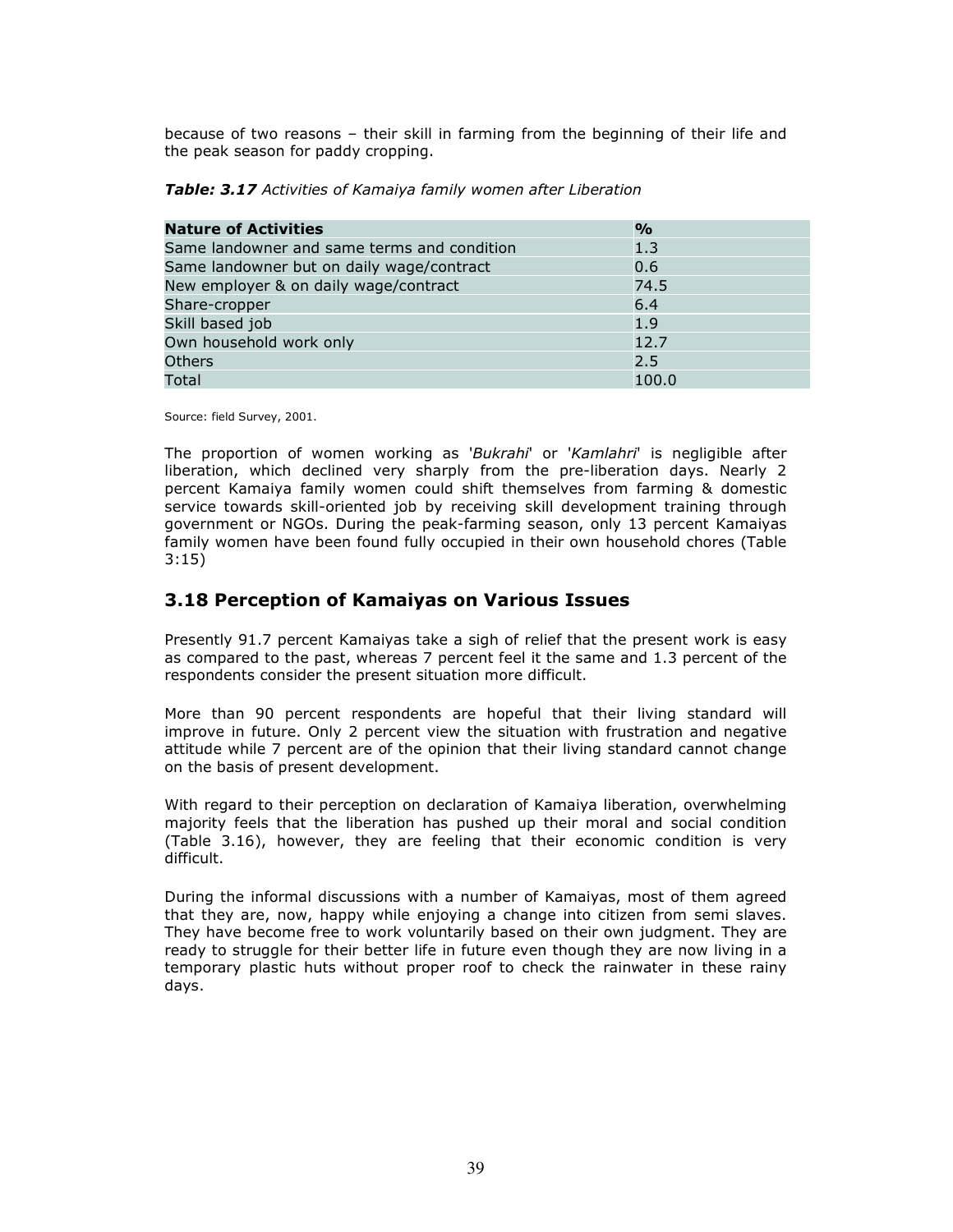| <b>Table: 3.18</b> Perception of Kamaiyas on the condition after Kamaiya Liberation |  |  |  |  |
|-------------------------------------------------------------------------------------|--|--|--|--|
|                                                                                     |  |  |  |  |

| <b>Perception</b>                  | $\frac{1}{2}$ |
|------------------------------------|---------------|
| Moral Boost up                     | 41.5          |
| <b>Improved Economic condition</b> | 27.5          |
| Improve social status              | 28.1          |
| Not much useful                    | 2.0           |
| Extreme hardships (Jhan bichalli)  | 0.9           |
| Total                              | 100.0         |

Source: Field Survey, 2001.

### 3.19 Wage and Kamaiyas

Among the respondents of the survey, majority had never heard about minimum wages, merely 21 percent knew it (Table 3.17). Among those who had heard and known about minimum wages, nearly 21 percent had participated in the movement of minimum wage and 5 percent filed case claiming for MW from the landowners for whom they used to work previously. So far the cases are concerned, 87.5 percent were filed in VDC offices and rest in the trade union – FAWN and GEFONT (Table 3.17)

Table: 3.19 Kamaiya Respondents and Minimum Wages

| <b>Responses</b>                           | $\frac{O}{O}$ |
|--------------------------------------------|---------------|
| State of knowledge                         |               |
| Not heard                                  | 53.4          |
| Only heard                                 | 25.5          |
| Known                                      | 21.1          |
| Participation in the Minimum Wage Movement | 21.25         |
| Case filed to claim Minimum Wage           | 5.1           |
| Office where case is filedb -              |               |
| <b>VDC</b>                                 | 87.5          |
| <b>Trade Union</b>                         | 12.5          |

Source: Field Survey, 2001.

### 3.20 Activities of Children

Number of children in Kamaiya families is very high. Based on the information obtained during the survey, it is estimated that every Kamaiya household has more than two children in an average below the age of 15. With this calculation, the ultimate conclusion is the prevalence of more than 40,000 children in the 19, 863 former Kamaiya households.

#### **Looking After Home**

We are children below 15 years. We lack ability, experience and information. We are too young to shoulder the responsibility. Being alone at home we will have to cook for ourselves, feed the cattle, take care of the house, etc. Moreover there can be interference from outsiders. Therefore we cannot do this work.

A small proportion of children is enrolled in school, but drop out rate is high. Within the 163 household covered by the survey, 353 children were reported. Among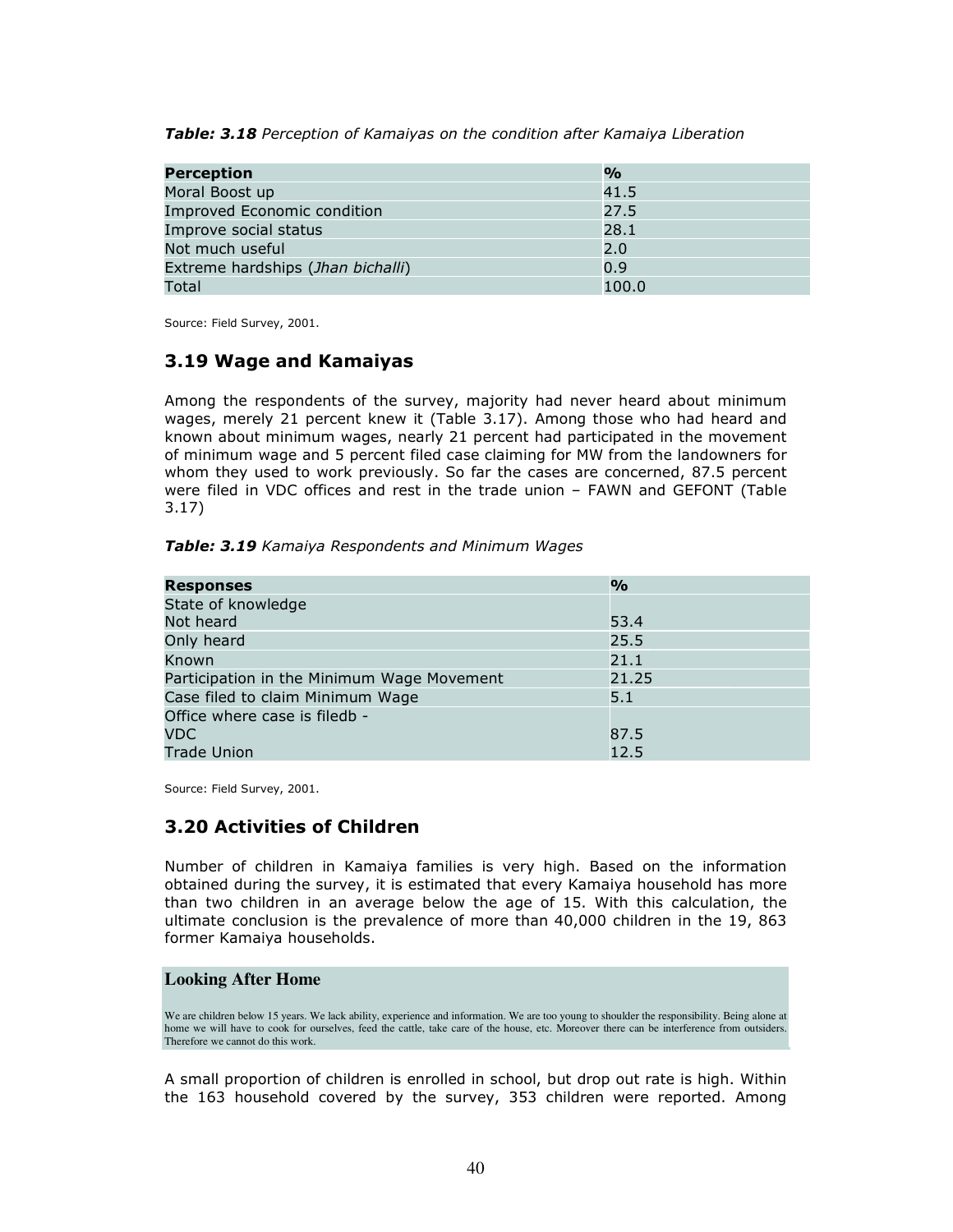them, only 21 percent had been enrolled in schools but they are not regular. Just before the declaration of liberation, nearly 15 percent children were working in the place of the land master as attached labour with their parents. On the contrary, 19 percent were working outside with other employers whereas 26 percent were assisting their parents in their own household chores and 18 percent were pure idlers.

| Activities                  | No of children | $\frac{1}{2}$ |
|-----------------------------|----------------|---------------|
| School going                | 75             | 21.2          |
| Working with same landowner | 54             | 15.3          |

Working with other employers 67 19.0 Own household chores 80 26.1 Idlers 65 18.4 Total  $\qquad \qquad \qquad 353$   $\qquad \qquad 100.0$ 

#### Table: 3.20 Activities of Children Below 15 years

Source: Field Survey, 2001.

Significant is the fact that school enrolment has increased by 18 percentage points after liberation as compared to the pre-liberation period. Similarly working outside with new employers has also increased remarkably (Table 3.21). On the contrary, the proportion of idle children and those involved only in the household chores to assist their parents has dropped to some extent.

Table 3.21 Activities of Kamaiya Family Children After Liberation

| <b>Activities</b>                     | $\frac{1}{2}$ |
|---------------------------------------|---------------|
| School going                          | 39.0          |
| Working with same land owner          | 1.5           |
| Working with other employers          | 30.8          |
| Idlers                                | 12.3          |
| Assisting parents in farming          | 5.1           |
| Assisting parents in household chores | 8.2           |
| <b>Others</b>                         | 3.1           |
| Total                                 | 100.0         |

Source: Field Survey, 2001.

The information and statistics indicate towards less improvement in the condition of Kamaiya family children even after launching of a number of programmes.

### 3.21 Place of work

Out of the Kamaiya children working with other landowners, 46 percent are within the same where the parents work and 42 percent are outside the VDC though within the same district. Exceptionally, a single child was reported to have sent outside the country (Table: 3.20) i.e. India with his relatives.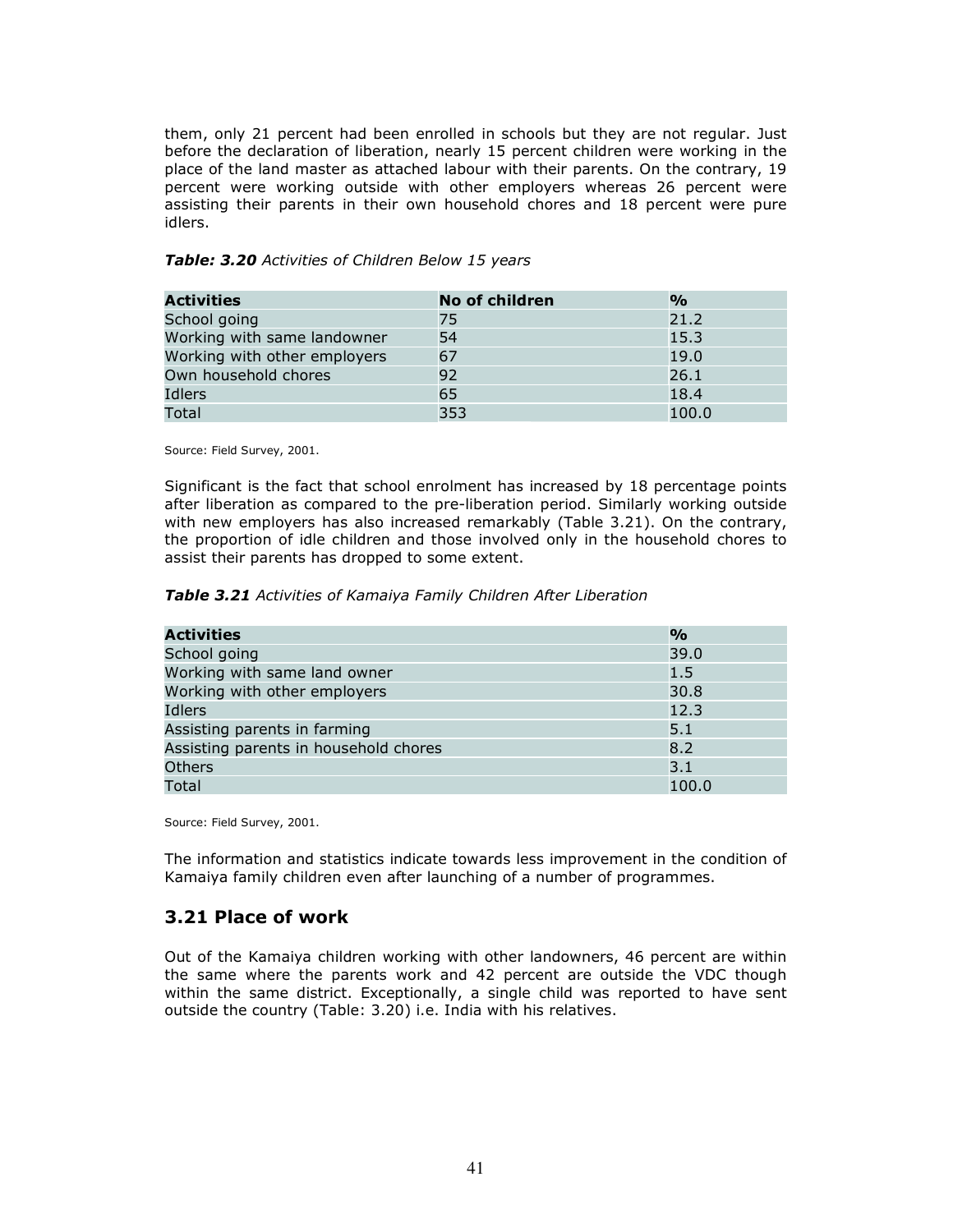Table: 3.22 Place of Work While Working with Other Employers

| <b>Place</b>         | $\frac{1}{2}$ |
|----------------------|---------------|
| Within the VDC       | 46.3          |
| Within the District  | 41.8          |
| Outside the District | 10.4          |
| Abroad               | 1.5           |
| Total $(\% )$        | 100.0         |
| Total (N)            | 67            |

Source: Field Survey, 2001.

The children working outside their house are usually involved as domestic servant. Some of them have been reported as engaged in farming and some others in small restaurants.

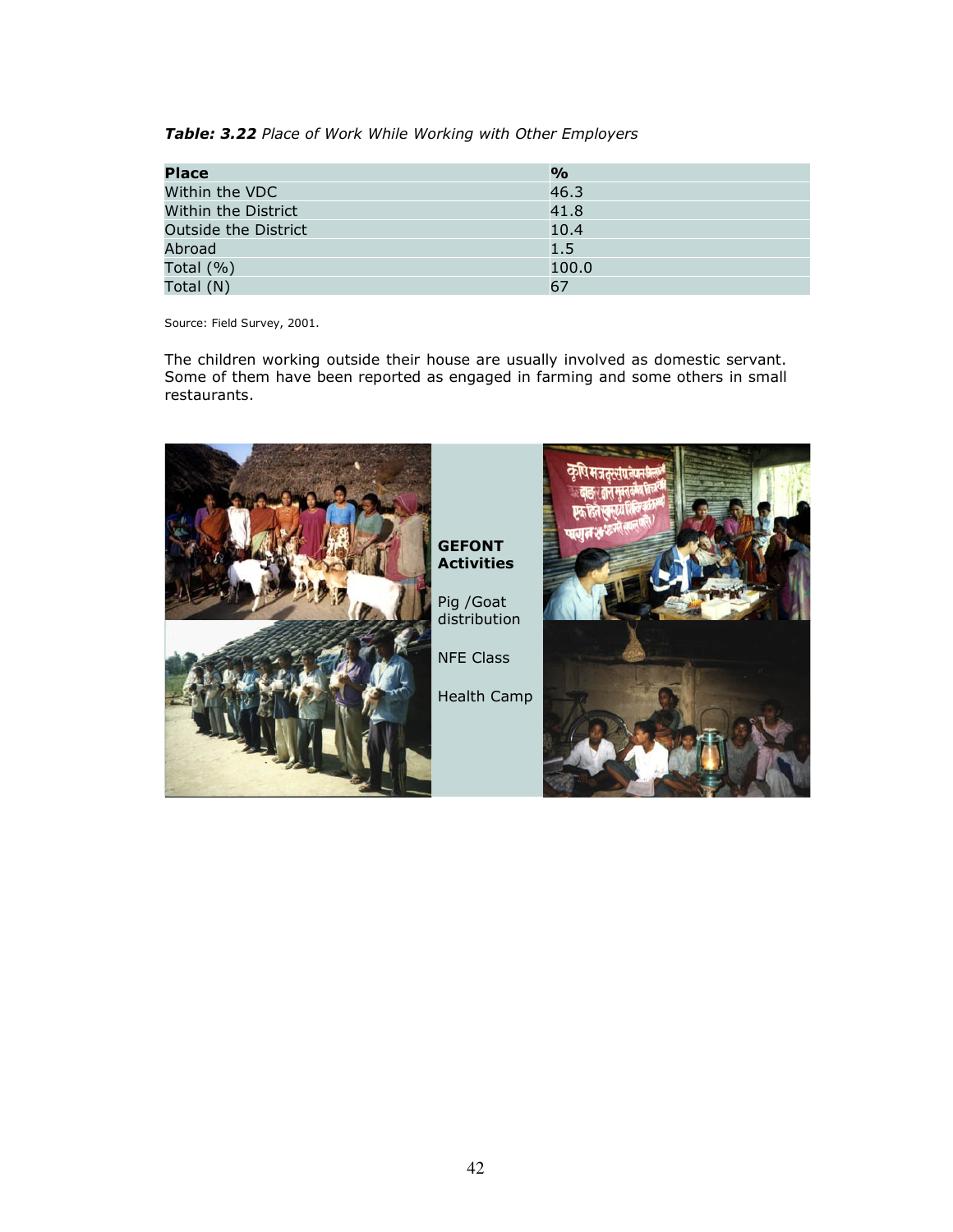### CHAPTER IV

Perception of Kamaiya Family Children on Intervention Programmes

### 4.1 Background

Children are known as the future of the society. But they need proper education and guidance in their childhood, as they can be compared during the child-age to the wet clay, which can be given shapes as we like. In developing countries like Nepal, a large number of the children is deprived of the rights of education and the rights of childhood. The reasons are economic in addition to the poor level of awareness of their parents. They are compelled to work within and outside their household for livelihood, which causes them to fall into misery for the whole life.

The rapidly expanding urbanisation and modernisation of the country have also caused widespread uses of child labour in formal as well as informal sector. The government, trade unions, NGOs, INGOs and UNICEF have made efforts to root out child labour problem but the impact of their activities has been limited mainly due to the existence of acute poverty and the exploitative socio-economic relations and conditions of the society. The concept of child rights and that 'children should not be compelled to work' has not been able to take effect in societies like ours.

Mentionable here is the new initiative in the form of ILO Convention No. 182 concerning elimination of worst forms of child labour. According to ILO estimates, the number of working children in the age group of 5-14 has been 250 millions, of which 120 millions work full time every day. Approximately 70 percent of the children are under dangerous work environments. Among the 250 million working children, approximately 50-60 millions are below the age of eleven years. This Convention defines clearly the worst forms of child labour and requests all governments to ensure that everyone would know about the worst forms, pass new laws if needed, monitor and enforce the laws and launch creative efforts to wipe out the root cause.

The worst forms of child labour comprise:

- All forms of slavery or practices similar to slavery trafficking, bondage, forced or compulsory labourChildren for prostitution and pornography
- Children in drug trafficking
- Works harmful for health, safety or morals of children

Child labour in Nepal is prevalent in traditional agriculture, carpet, small hotels and restaurants, brick kilns, construction, transportation, domestic service, etc. However, the bonded condition of children is found seriously in agricultural sector especially under Kamaiya system heavily practised in mid and far-western Terai districts. The socio-economic condition of Kamaiya families is extremely miserable as compared to others in the same society. As a result, Kamaiya family children are deprived of their basic rights more than the children of the other segments of the society.

In order to dig out the impact of intervention even from the children's perspective, interviews were conducted with the children below 15 years. In total, 141 children were interviewed under the survey (Table 4.1). The children covered under the survey were 63.8 percent from 9 selected VDCs of the 5 districts and 36.2 percent from 5 temporary camps.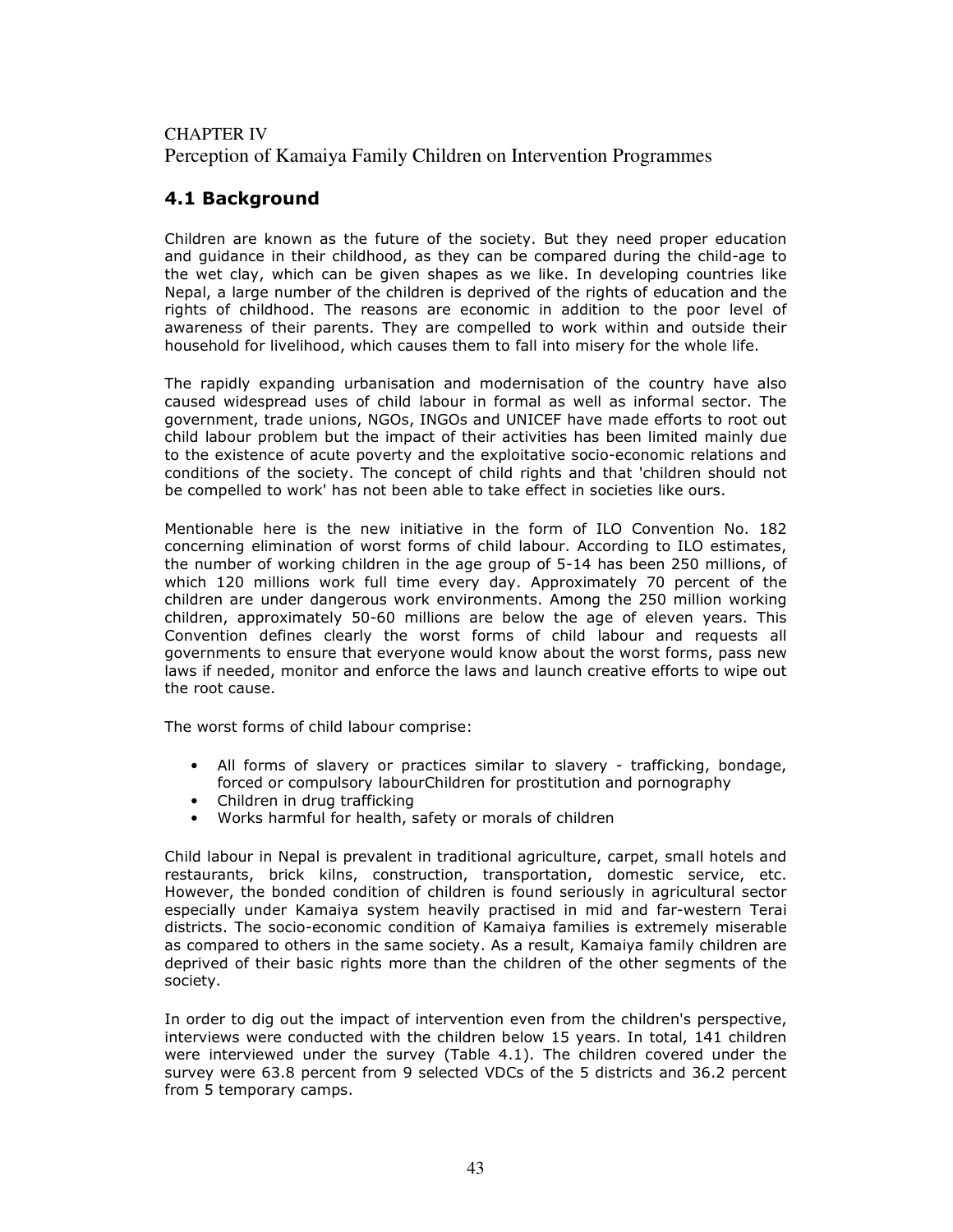| Table 4.1 Distributions of Sample Kamaiya Children by District |
|----------------------------------------------------------------|
|----------------------------------------------------------------|

| <b>District</b> | <b>VDC</b> | Camp | <b>Total</b> |
|-----------------|------------|------|--------------|
| Dang            | 10         |      | 10           |
| <b>Banke</b>    | 20         |      | 20           |
| Bardiya         | 20         | 10   | 30           |
| Kailali         | 20         | 20   | 40           |
| Kanchanpur      | 20         | 21   | 41           |
| Total           | 90         | 51   | 141          |

Source: Field Survey, 2001.

### 4.2 Ages and Sex of Children

Children in the age group of 10-14 years were selected (Table 4.2). Out of the total selected children, 57.4 percent were boys and 42.6 percent girls.

|           | Percentage  |              |              |
|-----------|-------------|--------------|--------------|
| Age       | <b>Boys</b> | <b>Girls</b> | <b>Total</b> |
| 10        | 7.6         | 8.1          | 7.8          |
| 11        | 11.4        | 14.5         | 12.7         |
| 12        | 16.5        | 12.9         | 14.9         |
| 13        | 24.0        | 22.6         | 23.4         |
| 14        | 40.5        | 41.9         | 41.1         |
| Total %   | 100.0       | 100.0        | 100.0        |
| Total (N) | 81          | 60           | 141          |

Table: 4.2 Distributions of Children by Age and Sex

Source: Field Survey, 2001.

### 4.3. Educational status of children

The literacy rate of children in VDCs is high (65.6%) than in camps (33.3%). The total literacy rate among boys and girls is equal though it differs in camps where girls' literacy rate is very low compared to that of boys.

| <b>Status</b>           | ofBoys     |      | <b>Girls</b> |      | <b>Total</b> |      |
|-------------------------|------------|------|--------------|------|--------------|------|
| <b>Education</b>        | <b>VDC</b> | Camp | <b>VDC</b>   | Camp | <b>VDC</b>   | Camp |
| Literate                | 64.0       | 38.7 | 67.5         | 25.0 | 65.6         | 33.3 |
| Illiterate              | 36.0       | 61.3 | 32.5         | 75.0 | 34.4         | 66.7 |
| Total (N)               | 50         | 31   | 40           | 20   | 90           | 51   |
| Formal education        | 90.6       | 75.0 | 77.8         | 80.0 | 84.7         | 76.5 |
| Informal education 6.3  |            | 25.0 | 22.2         | 20.0 | 13.6         | 23.5 |
| Vocational<br>education | 3.0        |      |              |      | 1.7          |      |
| Total (N)               | 32         | 12   | 27           | 5    | 59           | 17   |

| Table: 4.3. Status of Education and Kamaiya Children (In %) |  |  |  |  |  |
|-------------------------------------------------------------|--|--|--|--|--|
|-------------------------------------------------------------|--|--|--|--|--|

Source: Field Survey, 2001.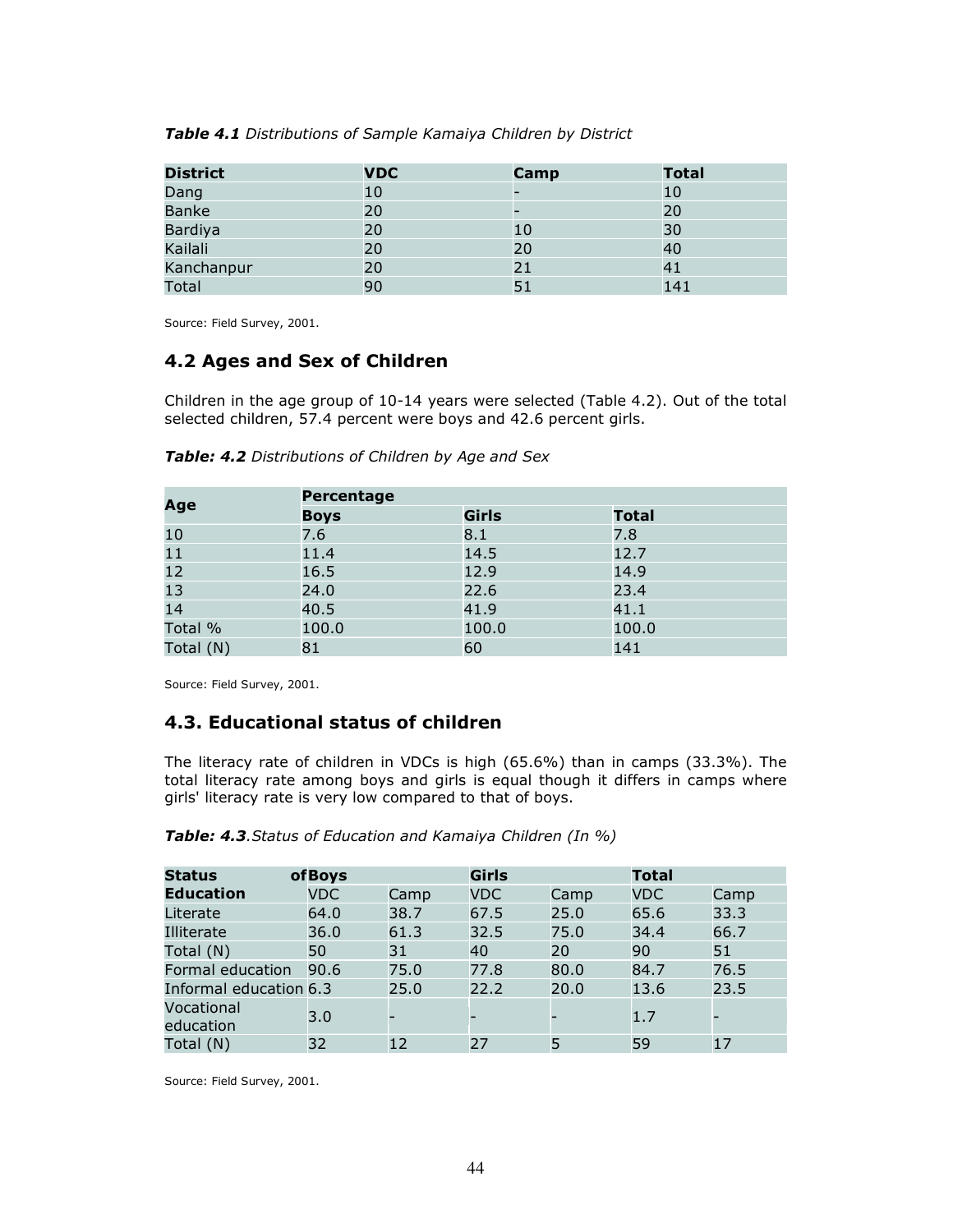Among the literates, 82.9 percent of the children have become literate through formal education (boys being 86.4 percent and girls 78.1). It shows that the formal education programmes of various organizations have been successful to some extent (Table: 4.3).

### 4.4 Activities of the Children

As far as the present activities of Kamaiya family children are concerned, nearly 60 percent are enrolled in school for formal education and in non-formal classes (boys being 57.9% and girls 61.7%). Naturally, a large proportion of them are assisting their parents at home during off-school time. Among others, 16.3 present are involved in domestic work, 22 percent as wage earners at employers' places and 2.1 percent as idlers (Table: 4.4).

#### Table: 4.4 Activities of Children by Sex  $(In \% )$

| <b>Activities</b>                      | <b>Boys</b> | <b>Girls</b> | <b>Total</b> |
|----------------------------------------|-------------|--------------|--------------|
| School going                           | 17.2        | 16.7         | 17.0         |
| Own Household chores                   | 13.6        | 20.0         | 16.3         |
| Both school going and Household Chores | 40.7        | 45.0         | 42.6         |
| Wage earners outside                   | 24.7        | 18.3         | 22.0         |
| Idlers                                 | 3.7         |              | 2.1          |
| Total $(% )$                           | 100.0       | 100.0        | 100.0        |
| Total (N)                              | 81          | 60           | 141          |

Source: Field Survey, 2001.

The children working outside for wage/salary, are mainly involved in domestic work (38.7%) concerning cooking food, washing dish, taking care of small children, washing clothes, cleaning the house, etc. In these activities girls exceed the number of boys whereas in cattle herding and agriculture boys are ahead (Table 4.5).

#### Washing The Clothes

- We are children 6-12 years. We can wash our small clothes but harmful to wash the clothes of other members of our own household or of others' house.
- We are children above 12, can physically able to do this work. But it is harmful to us to do this job for more than one hour each day.

#### Table: 4.5 Types of Work and Child Labour

| Type of Work        | <b>Boys</b> | Girls | Total |
|---------------------|-------------|-------|-------|
| Domestic work       | 30.0        | 54.4  | 38.7  |
| Cattle herding      | 30.0        | 9.1   | 22.6  |
| Agriculture         | 35.0        | 27.3  | 32.3  |
| All mentioned above | 5.0         | 9.1   | 3.2   |
| Total $(\% )$       | 100.0       | 100.0 | 100.0 |

Source: Field Survey, 2001.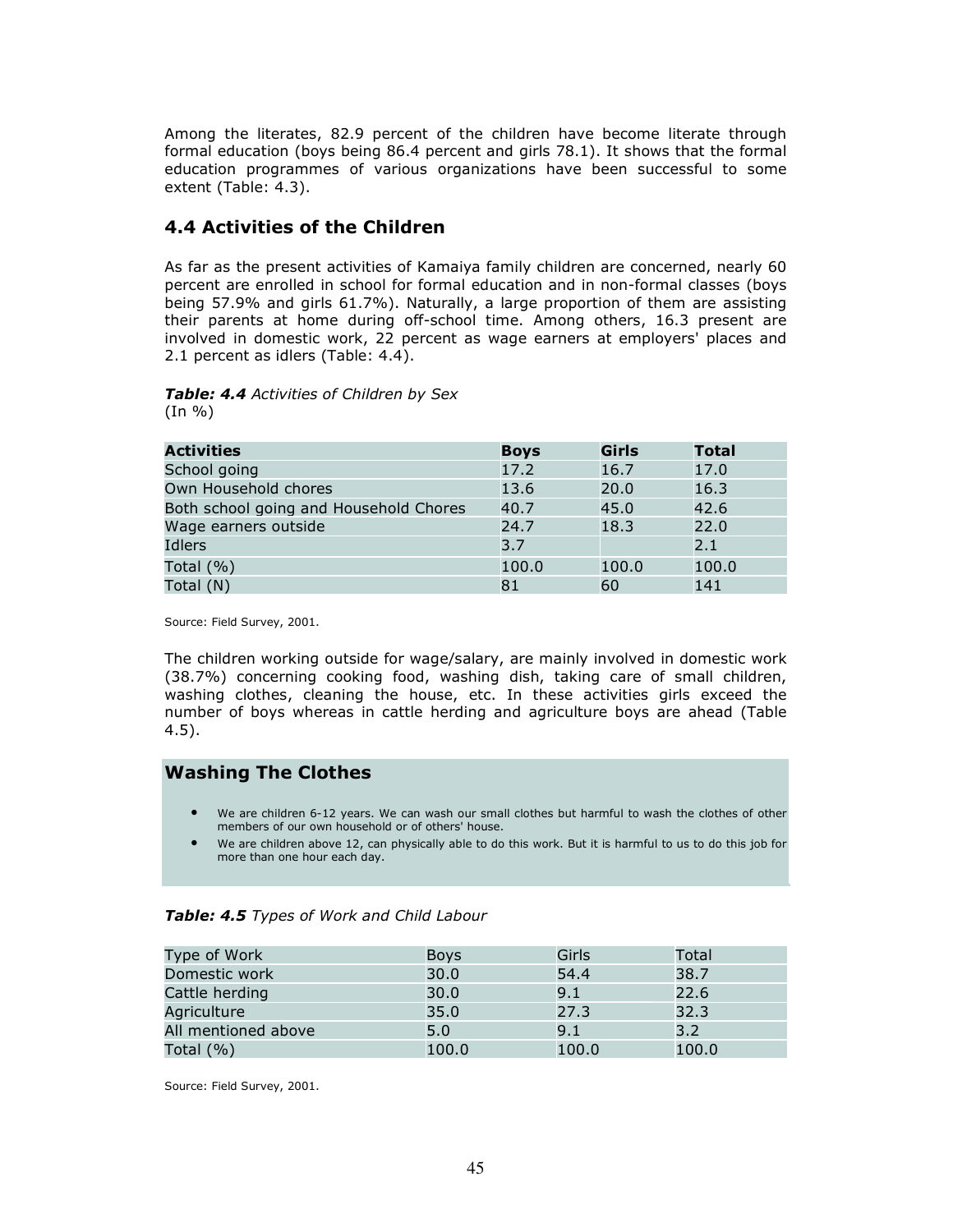The wage of the children involved outside as wage earners in different activities differ in a wide range depending mainly on age and sex of the child, bargaining capacity of their parents, humanitarian feelings of their employers, places of work (rural or urban). The available information shows that the children working on daily wage basis can draw NRs. 40 - 60 per day varying in accordance with the nature & types of work. While at work on monthly wage, it is very low ranging from NRs. 100 to 300).

### Cattle Grazing

We are children of ages below 10 years. We lack the physical strength and ability required to control the cattle. Moreover the cattle may chase, stamp or gore us, as we do not have the knack to deal with them. The animal may set itself loose and strong destroying crops in the neighbouring fields.

We are children of 10 years and above we can do the necessary physical labour. Those of us who are going to school can do this work not more than two hours a day if it is close to our house. But it is harmful for us if we have to do this work whole day or for more than 6 kilometres.

### 4.5 Perception About Intervention Programmes

In response to the questions related to their knowledge about programmes of various organizations, only 42.6 percent children reported that they have known about the programmes launched. Girls are found more knowledgeable (50%) than boys (37%). Basically, the children are familiar with the formal and non-formal education programmes of their participation. Another major programme they know is the distribution of food grain (Table 4.6) concerning relief to the liberated Kamaiyas from which the whole family is directly benefited and easy to remember.

| <b>Type of Programmes</b>         | <b>Boys</b>  | <b>Girls</b> | <b>Total</b> |
|-----------------------------------|--------------|--------------|--------------|
| Education                         |              |              |              |
| Formal<br>Non formal<br>$\bullet$ | 31.5<br>17.8 | 35.3<br>27.9 | 33.3<br>22.7 |
| Distribution of food grains       | 42.5         | 25.0         | 34.0         |
| <b>Others</b>                     | 8.3          | 11.7         | 9.9          |
| Total $(\% )$                     | 100.0        | 100.0        | 100.0        |

#### Table: 4.6 Children's familiarity with the programmes

### 4.6 Organizations Launching the Programmes

More than a dozen Organizations are involved through their different programmes to uplift the condition of Kamaiya families. Less than 50 percent children know the programmes but with no knowledge of the name of the implementing organization. Among the trade unions, GEFONT, KLFN and FAWN are well known to the children. INSEC and government can be ranked as second and third place respectively (Table 4.7).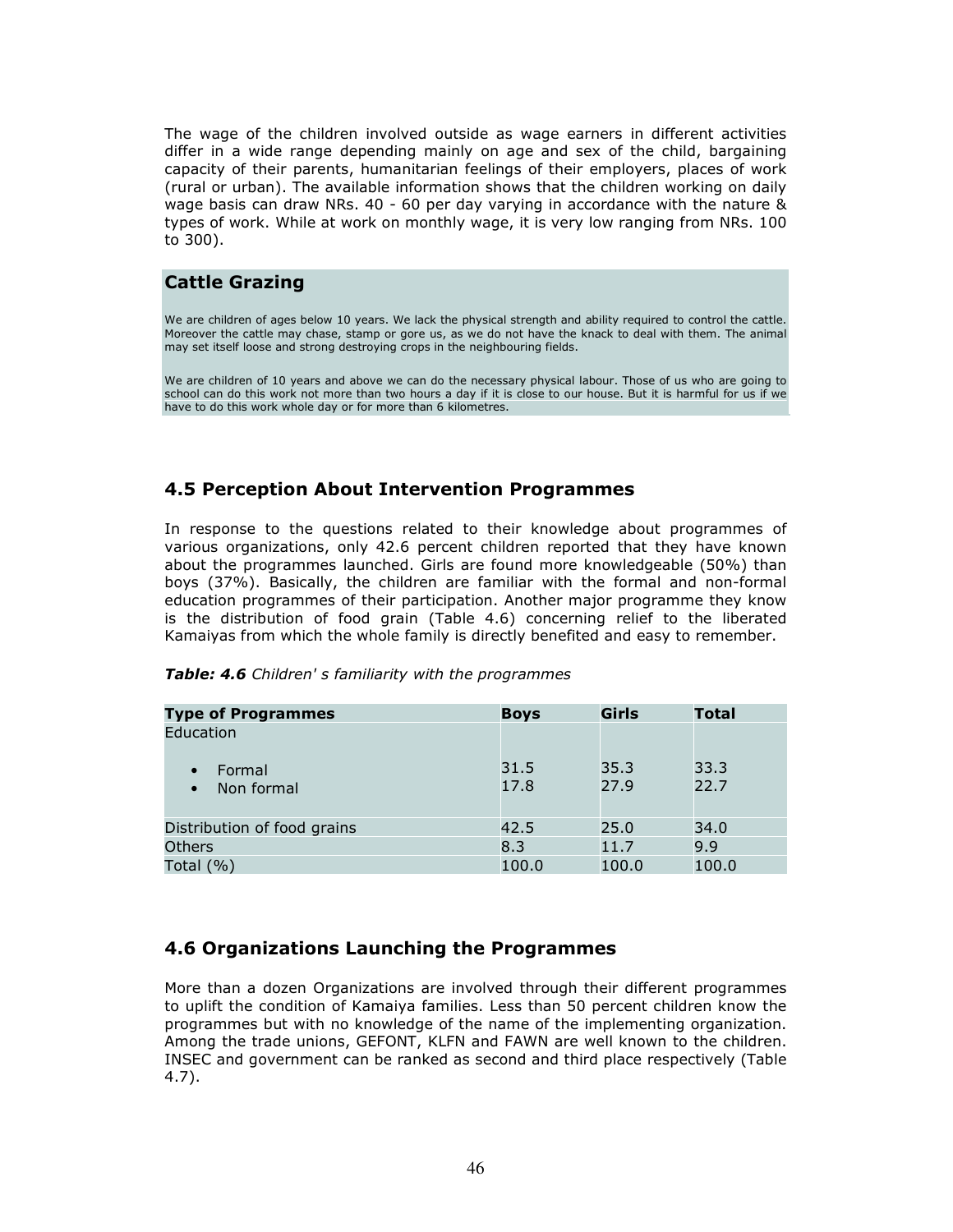| <b>Institution</b>              | <b>Boys</b> | <b>Girls</b> | <b>Total</b> |
|---------------------------------|-------------|--------------|--------------|
| <b>HMG</b>                      | 4.9         | 2.1          | 3.7          |
| Trade Union (GEFONT, KLF, FAWN) | 29.5        | 47.5         | 33.0         |
| <b>BASE</b>                     | 3.3         | 4.2          | 3.7          |
| <b>UNICEF</b>                   | 1.6         |              | 0.9          |
| <b>INSEC</b>                    | 13.1        | 12.5         | 12.8         |
| Not known                       | 47.5        | 43.8         | 45.9         |
| Total $(%)$                     | 100.0       | 100.0        | 100.0        |

Table: 4.7 Programme Implementing Organizations Known by the Children

Source: Field Survey, 2001.

Out of the children with knowledge about the programmes, nearly 87 percent boys and 94 percent girls responded the questions concerning the degree of usefulness of the programmes to them. About 60 percent (54% boys and 64% girls) feel that these programmes have been highly useful to them whereas 37 percent (42% boys and 32 % girls) consider it useful general. A small proportion of them think that these programs have not been useful to them (Table 4.8).

Table: 4.8 Degree of Usefulness of the Programme to the Kamaiya Children

| <b>Degree of Usefulness</b> | <b>Boys</b> | Girls | <b>Total</b> |
|-----------------------------|-------------|-------|--------------|
| Not useful                  | 3.8         | 3.6   | 3.7          |
| Useful in general           | 42.3        | 32.1  | 37.0         |
| More useful                 | 53.8        | 64.3  | 59.3         |
| Total $(\% )$               | 100.0       | 100.0 | 100.0        |

Source: Field Survey, 2001.

### 4.7 Knowledge of Kamaiya Liberation

Among the children under the survey, 49 percent have heard about the declaration of Kamaiya liberation by the government last year (2000). The proportion of girls is slightly higher than boys (48% boys and 50 % girls). More than 80 percent children had known the event through their parents when they left the work and Bukura of the landowner. In addition, teacher (Formal or Non-formal education), Activists of FAWN & GEFONT have been the informants to the children below 15 years of age involved in different activities (Table 4.9).

|  |  | Table: 4.9 Source of Knowledge of Kamaiya Liberation |  |  |
|--|--|------------------------------------------------------|--|--|
|--|--|------------------------------------------------------|--|--|

| <b>Source of knowledge</b>             | <b>Boys</b> | Girls | <b>Total</b> |
|----------------------------------------|-------------|-------|--------------|
| Parents/Guardians                      | 80.9        | 86.1  | 83.3         |
| Teachers (Formal/Non-formal education) | 9.6         | 7.4   | 8.3          |
| <b>Activists of FAWN &amp; GEFONT</b>  | 5.8         | 3.6   | 5.0          |
| Others                                 | 3.7         | 2.9   | 3.3          |
| Total $(\%)$                           | 100.0       | 100.0 | 100.0        |

Source: Field Survey, 2001.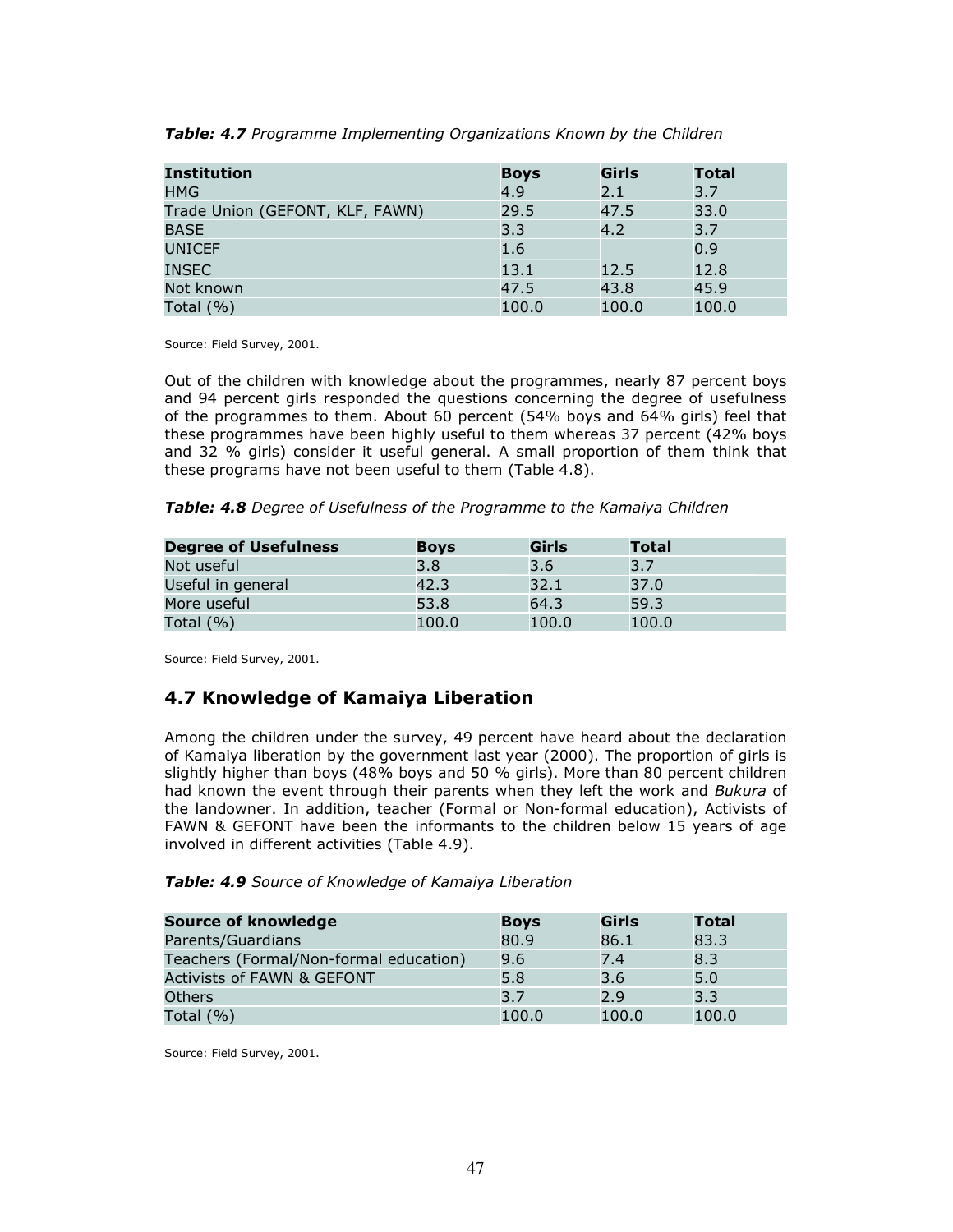Most of the children (63 %) who heard about Kamaiya liberation do not understand what does the world liberation mean. 14 percent of them understand that Kamaiya liberation means leaving the 'Bukura' of their land master and construct their own house on land to be provided to them. Some understand liberation as the possibility of the Availability of new job.

#### Table: 4.10 Perception of Children on Liberation

| <b>Perception</b>                | $\frac{1}{2}$ |
|----------------------------------|---------------|
| Leave the 'Bukura' of Land owner | 14.0          |
| Construct their own house        | 14.0          |
| Availability of new job          | 6.0           |
| Others                           | 4.8           |
| Don't' know/can't say            | 63.8          |
| Total                            | 100.0         |

Source: Field Survey, 2001.

Provoked by the questions, the children try to assess the gain and loss to their family after liberation. According to their feelings the major gain they perceive are free to work, education to the children and declined workload. Similarly, lost relationship with the landowner, problem of lodging, fooding and clothing and increased unemployment are the major losses perceived by them. (Table 4.11)

While asking about the actual persons who enjoyed liberation, most of the children (47.4%) could not point out. (Table 4.12)

All the information available from the children indicates that the level of awareness is very low among the children of the Kamaiya family. The children were happy after liberation because they became free to play with their friends instead of being controlled previously at the 'Bukura' given by the landowners. They have also become free from the abuses of the land master, where they were working or living with their parents.

| Gain                      | $\mathbf{O}/\mathbf{O}$ | <b>Loss</b>                       | $\frac{0}{0}$ |
|---------------------------|-------------------------|-----------------------------------|---------------|
| Free to work              | 38.4                    | Ruined relation with master 16.0  |               |
| Declined work load        | 19.2                    | Problem of lodging & fooding 32.0 |               |
| Increased wages           | 12.1                    | Problem of clothing               | 24.0          |
| Received cooperation      | 6.1                     | Decreased income                  | 4.0           |
| Education to the children | 24.2                    | Increased unemployment            | 24.0          |
| Total $(\% )$             | 100.0                   |                                   | 100.0         |

Table: 4.11 Children's Perception of Loss and Gain to their Family After Declaration of Kamaiya Liberation Last Year

Table: 4.12 Perception of Children about Actual Person/s Liberated

| <b>Perception</b> | $\frac{0}{0}$ |
|-------------------|---------------|
| Kamaiya           | 17.0          |
| Bukrahi           | 11.1          |
| Kamlahri          | 11.1          |
| Kamaiya Children  | 1.5           |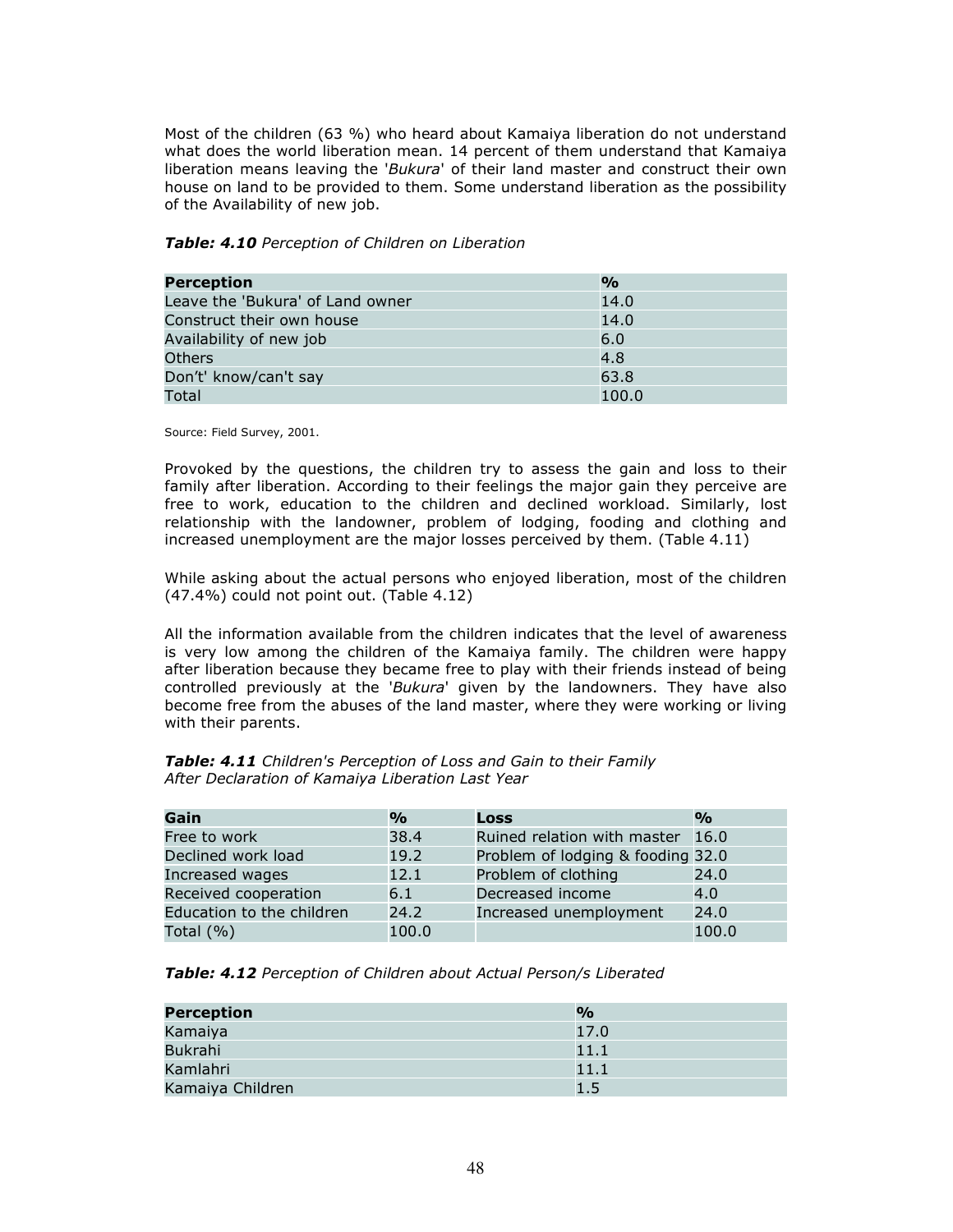| All family | 11.9  |
|------------|-------|
| Don't know | 47.4  |
| Total      | 100.0 |

Now, a number of children both from the villages and camps have been enrolled at school through the assistance of the various organisations. Thus it can be easily expected that the level awareness of Kamaiya children will improve if such financial assistance and effective monitoring system continues in future.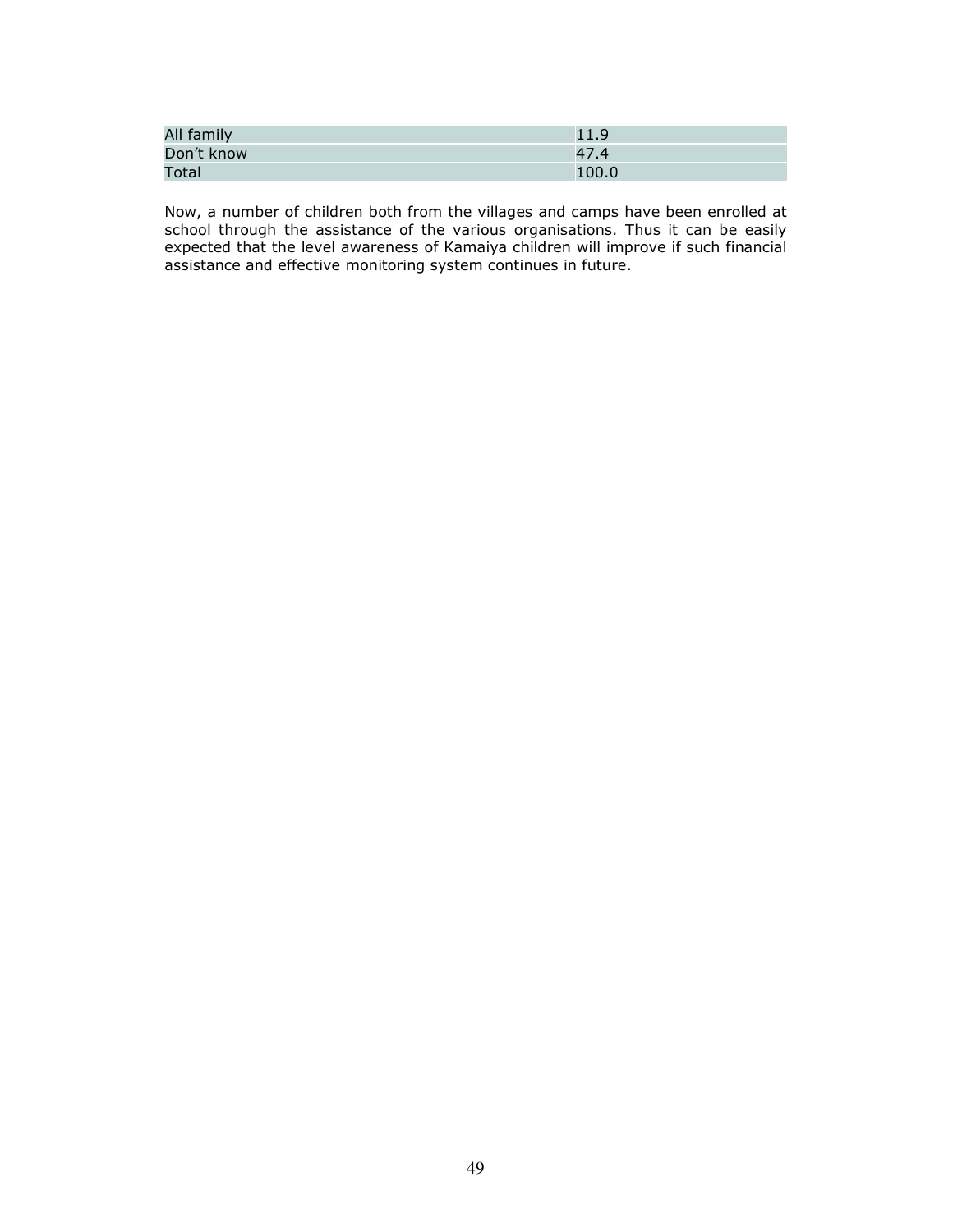### CHAPTER V Summary and Recommendations

### 5.1 Summary

Nepal is one of the least developed countries in the world with diverse ecological zones. The population size of the country is 23.5 million with an annual growth rate of more than 2 percent since 1971. Agriculture is the major source of livelihood for more than 80 percent of the economically active population and is contributing 38 percent to the national GDP. Though the country is considered resource rich, the level of utilization is both low and haphazard.

The pace of industrialization is very slow. Existing industrial units are in the grip of sickness because of the damaged competitiveness caused mainly by the free import of foreign products at cheaper prices. Still 38-42 percent of population lives below poverty line according to the government statistics. Other factors creating adversities and more vulnerability are dependence on foreign assistance, low level of per capita income, low growth of GDP etc.

Majority of farm holdings (64%) use their own household labour, whereas 30 percent supplement their unpaid family labour with hired causal labour seasonally and only 5 percent hire permanent labourers in their farms. More than 300,000 agricultural labourers are working as permanent farm workers, widely known as Haliya, Haruwa, Kamaiya and Jan in different parts of the country. The Kamaiya system of permanent labour relationship is in practice mainly in the mid and farwestern Terai districts – Dang, Banke, Bardiya, Kailali and Kanchanpur. Civil society believes that Kamaiya system is another form of slavery that was formally abolished in 1924. Labour, land and loan are the three major interrelated components of Kamaiya system, which create conditions to bind the Kamaiya workers with the system.

The Kamaiya system in Nepal is mainly associated with Tharu community, because a negligible number of Kamaiyas are found from other communities. The exact date is not known when this system emerged in Nepal, but it is estimated that probably this system was started from '50s from Dang in the present form.

The studies conducted by various organizations (only after the restoration of multiparty democracy) – GOs as well as NGOs - record the prevalence of 15 - 20 thousand Kamaiya families. Among them nearly 60 percent are landless. On the basis of information from the studies, Kamaiya population is estimated about 100,000 (including 12, 328 children), which is nearly one third of the total permanent farm wage labour. Main concentration of Kamaiyas has been observed in 150 VDC/municipalities of the five districts, which stands to be 81.5 percent of the total VDC/municipalities of these districts. Looking more intensively, the largest number of Kamaiyas has been observed in Bardiya and Kailali.

After the restoration of democracy, the government, trade unions, NGOs/NGOs, bilateral and UN agencies became active on the issue of Kamaiyas. Consequently, more than a dozen organizations started different activities at various VDCs of these districts. The major programmes are: formal and nonformal education, awareness raising, income generation activities, skill training, organisingunionising, lobbying and advocacy for the abolition of Kamaiya system. After the declaration of liberation, the lobbying & advocacy for the abolition of Kamaiya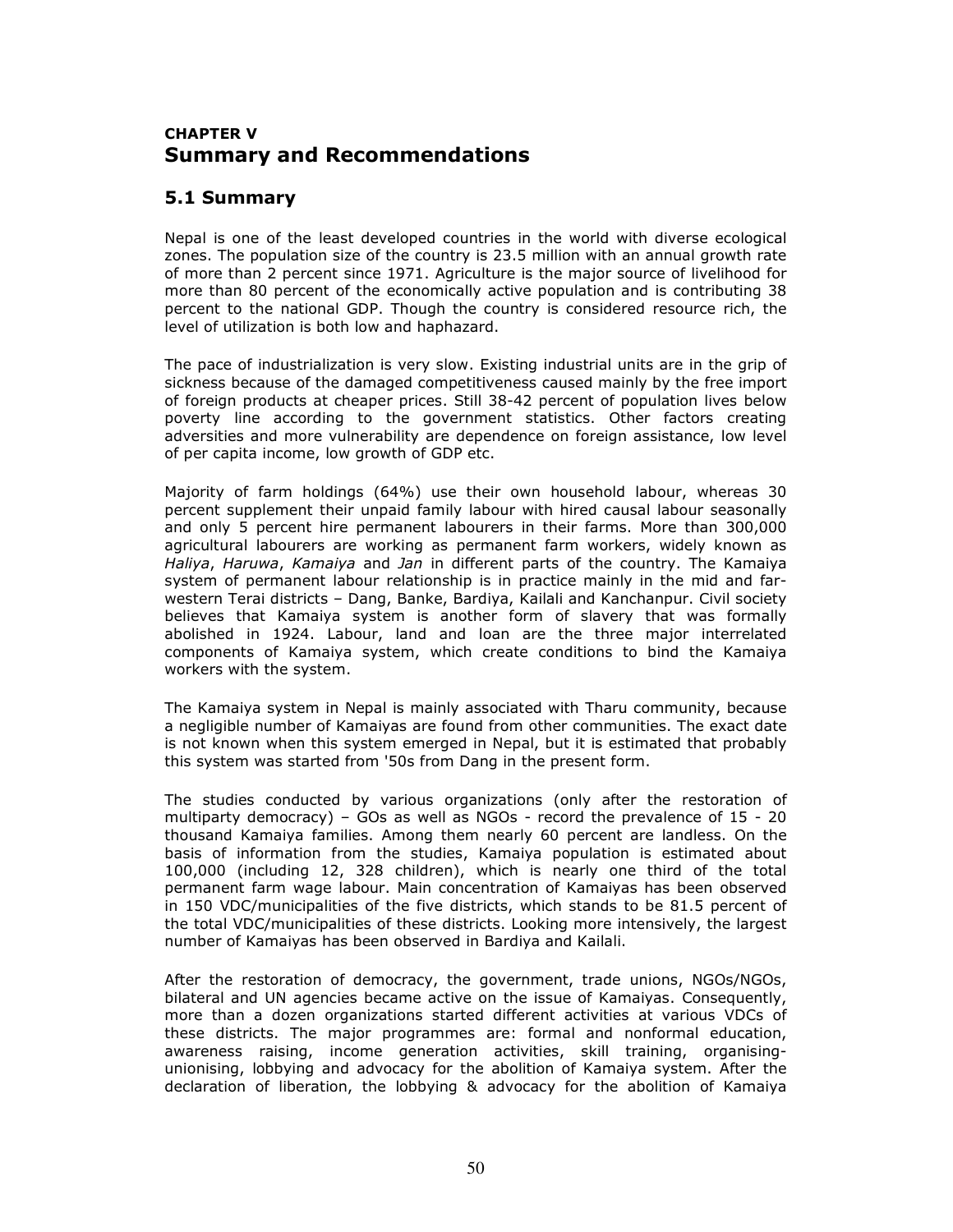system turned towards short-term relief programmes as well as long-term rehabilitation programmes. The contribution of ILO/IPEC on various labour related issues have had a significant impact on the Kamaiyas. The government and trade union intervention within Kamaiya population has been in a wide coverage. GEFONT has been the only trade union working in this field through KLFN in the beginning and through FAWN in recent years. The KLFN has done significant work within a short period in organising and awareness building. The peaceful Appeal Movement under GEFONT lead through KLFN played an effective role to liberate Kamaiyas.

The VDC officials, where Kamaiya related programmes have been launched, do not bother much on the issues of Kamaiya. Neither they have taken initiatives to launch any programme targeted to the Kamaiya families in their annual programmes nor extended any cooperation on their own to other organizations working for the betterment of Kamaiyas.

Among the organizations involved in Kamaiya issue, only eight have covered all five districts whatever may be the number of the VDC coverage. Moreover, coverage of government and trade unions (GEFONT, KLFN & FAWN) has been more intensive.

Considering the available information, altogether 51,386 Kamaiya populations have been covered as beneficiaries. However, this number suffers from double counting due to involvement of same persons as beneficiaries in some cases in more than one programme implemented by separate organizations. Out of the total number of 51,000 beneficiaries, 10.5 thousand are children below 14 years of age.

A rough estimate on the basis of available information and interaction with the involved organizations indicates towards a total expenditure of NRs. 323,807,000 annually, where the share of government is 6.2 percent.

After the declaration of Kamaiya liberation by HMG/Nepal on  $17<sup>th</sup>$  of July 2000, approximately 84 percent of the Kamaiyas have enjoyed the liberation, while 16 percent are still working as Kamaiyas on same as well as revised terms and conditions. The declaration, as they feel, could not change the economic condition of the Kamaiya families and condition of their children but their social status has improved remarkably.

The average family size of the Kamaiya household under the survey is found to be 6.9 - higher than the national average and lower than that of poor Tharu family (8.6).

Altogether 61 percent are landless out of the total respondents and the precentage is slightly higher than in the government statistics (Ministry of Land-Reform & Management) collected in 2000.

On the contrary, the Kamaiyas and former Kamaiyas themselves reported that 95 percent of Kamaiyas are now free from their land master and 5 percent are in status quo. Those who are still Kamaiya started their carrier since last 10 to 55 years. Majority of the former Kamaiyas had worked as Kamaiya worker for more than 20 years. Generally aged Kamaiyas are still working with their landowners due to their faith and fear or both in some cases.

More than two third of Kamaiyas have left their employment as Kamaiya only after government declaration. More than half of the Kamaiya's wives were working as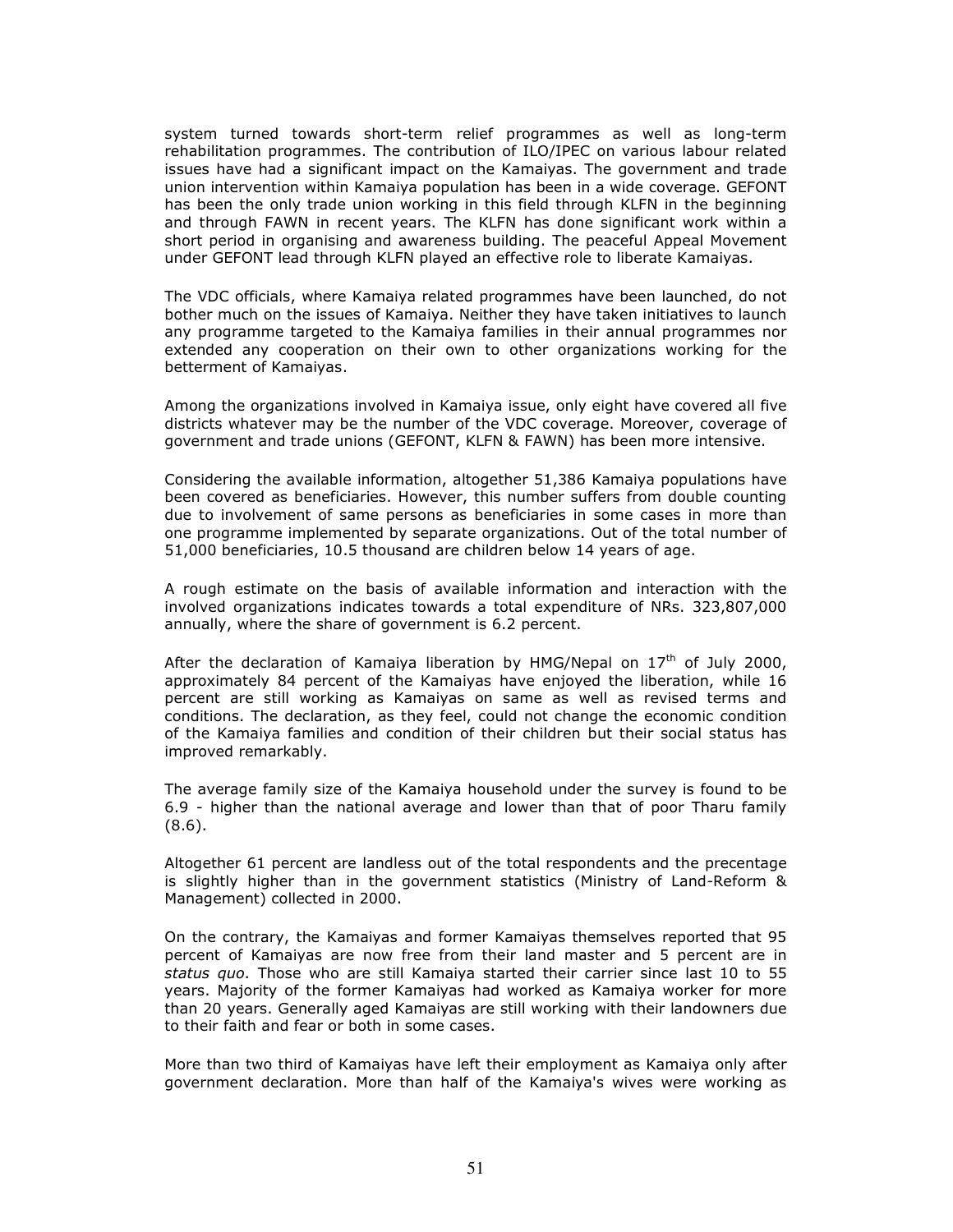Bukrahi before liberation but after liberation it dropped at 1.8 percent. Most of them started to work as daily wage earners.

A considerable number of Kamaiyas themselves and their family have been benefited from the programmes. 31 percent of the respondents know about FAWN as the labour organization for agricultural workers and 14 percent are the members themselves. In an average, 80 percent of Kamaiyas and 75 percent Kamaiya wives have started working as daily wage earner after liberation. Their average daily wage earnings are NRs. 75, NRs. 64, and Rs. 54 respectively of male, female and children.

More than 90 percent Kamaiyas feel that their employment after liberation is easier compared to the previous employment in the position of Kamaiya. They are feeling a moral bust up.

After liberation, the school enrolment has increased by 18 percentage points (39% from 21.2%) compared to pre-liberation period. On the contrary, number of children working outside the household has dropped slightly (2 percent). Still the children working outside are usually involved as domestic servant.

The perception of Kamaiya children on intervention programmes and Kamaiya liberation is not encouraging. Their level of awareness and literacy rate is much less in comparison to the children of other communities. Most of the children of Kamaiyas families are involved on household chores before and after school time. More than one fifth of the children are involved as wage earners basically in domestic work (39%), cattle herding (23%) and agriculture (32%).

### 5.2 Recommendations

- Unless Kamaiyas are provided sufficient land to settle and technical support to improve their conditions, their socio-economic status cannot be improved through other measures. Thus providing 10 Katthas of land per Kamaiya family, as they have demanded may be the optimum size.
- Kamaiya families must be supported with some socio-economic opportunities to improve their existing living condition. The government should develop a long-term strategy based on clear policies for rehabilitation of the newly liberated Kamaiyas.
- School enrolment of Kamaiya children is very low as compared to other community. Almost all Kamaiyas are unaware of the importance of education. They are unable to bear school expenses of their children due mainly to their poverty. Thus it is necessary to launch Formal Education Support Programme extensively combined with market-friendly vocational training to the youths.
- Besides Formal Education Campaign, it is equally important to launch Non-Formal Education for former Kamaiya families covering persons from all age groups. Such programmes are ongoing in different parts of Kamaiya prone districts; however, it is not based on the number of Kamaiya family.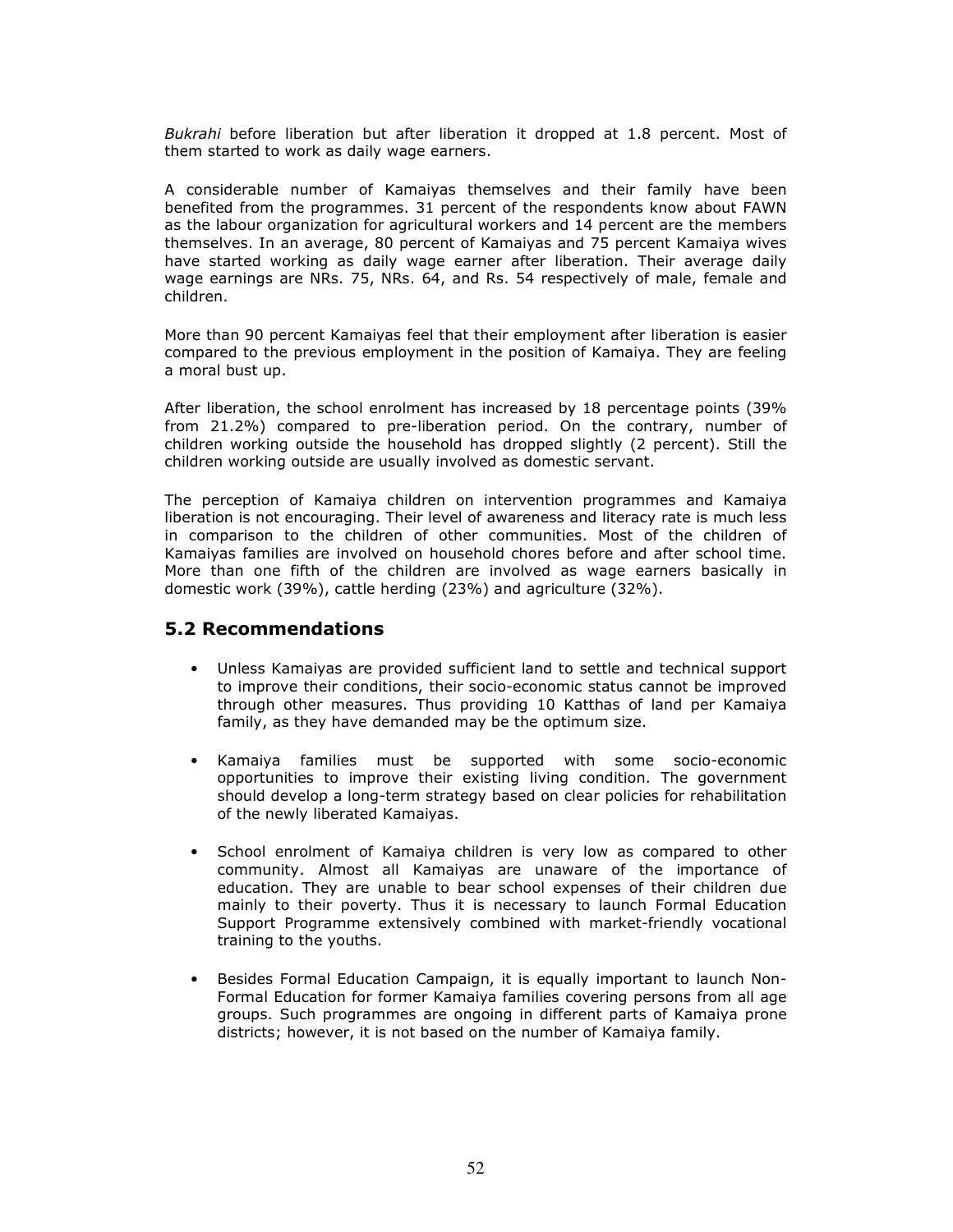- Vocational training to the children in the age group of 14-18 years should be introduced and expanded intensively. It will help to shift youth workers to non-agricultural sector in gainful manner.
- GEFONT has been successful to some extent to raise the level of awareness of the Kamaiyas through the KLFN and FAWN activities to some extent, but still it is very low. It is a bare fact that most of them even do not know their own and children's age, their masters' name and their ward number, VDC, District, Zone & even the name of the country.

Similarly, the mobility of Kamaiya is extremely low. Many of them have not travelled a few kilometres from the place where they are toiling.

The trade unions, government, national and international non-governmental organisations are launching various package programmes including awareness in all the five Kamaiya prone districts. This initiative of the awareness campaign should continue as one of the important component of intervention programmes. Coverage of awareness programmes should be expanded to include all VDCs, Municipalities and all Kamaiya families.

- Skill training programmes for both male and female should be conducted intensively in accordance with the market demand, mainly the local market demand. This may be helpful also to substitute Indian semi-skilled and unskilled workers working freely in Nepali Labour market. Carpentry, masonry, plumbing, electrical works etc. related to construction sector along with street selling of seasonal fruits and vegetables, hair cutting, painting, shoes repairing etc. may be the areas of training programmes. Through a concrete training policy and coordination to avoid duplication, training activities should be undertaken.
- Agricultural sector alone is not sufficient to provide employment to the former Kamaiyas and their family for the whole year as farming does have a seasonal nature. Thus market based income generation activities are necessary. Desirable in this connection may be the two models - family based micro credit schemes and cooperatives based on group dynamics – to be implemented in a number of Kamaiya concentration areas. The government should take a lead role and trade unions including all other organizations active on Kamaiya issue should go in coordination for the effectiveness of the programme.
- GEFONT designed the Appeal movement and launched in cooperation with KLFN, which proved to be an eye opener to the actors including the government. Formation of KCG (Kamaiya Concerned Group) and beginning of coordination among all concerned actors including INGOs and UN Agencies like ILO and UNICEF has been the best outcome in the process of Appeal Movement. The KCG initiative, though it could not go long and GEFONT had moved on its own, indicates towards the urgent need of well managed 'basket program' covering various aspects of Kamaiya families in a division of work among the actors.
- First amendment in Trade Union Act provided better opportunities for trade unions to organise informal sector workers and particularly rural agricultural ones. However, only GEFONT launched FAWN is the single union active in these areas. Though expectations may be high from FAWN, the efforts done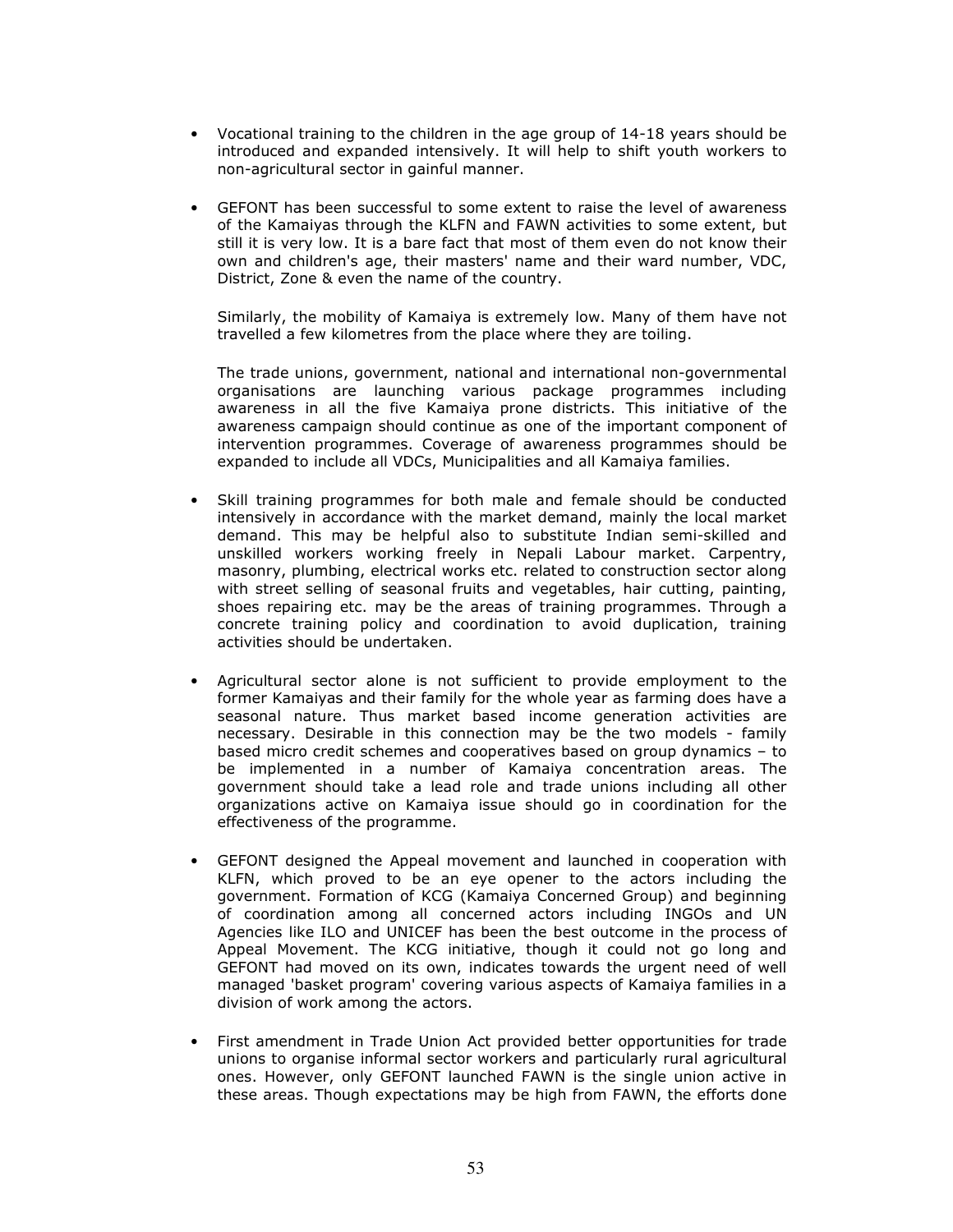by FAWN-GEFONT are less than sufficient. In this context, FAWN should accelerate its effort to organise liberated Kamaiyas and go on extensively with the programmes of Trade Union Education and creative movement on various agri-labour issues covering all districts even the districts of Kapilvastu, Nawalparasi and Rupandehi (where some sort of Kamaiya system is in existence though not visible as in the case of the concerned five districts). So the role of trade unions should be directed towards:

- o Organising & unionising
- $\circ$  Campaigning for effective implementation of minimum wages
- $\circ$  Campaigning as well as own initiatives for social security system at least Medicare and maternity
- o General awareness and Workers Education Programme
- o Special programme on child right & child labour
- o Special Programmes for women workers
- o Micro cooperatives
- For the implementation of programmes effectively within the target group, identification of most vulnerable families and their classification is essential. Organizations involved in Kamaiya issues are mobilising and spending a lot of resources without proper identification. Therefore, a permanent registration system for liberated Kamaiyas and other forms of permanent & casual agricultural labour should be managed in each of the VDCs effectively and the record should be updated every year.
- Nepali society as a semi feudal society always in a practice of gender discrimination against female population. Women are treated as a second grade citizen from homes to national policy making bodies. Gender balance policy is a key issue in development process. Women should be involved in the process and gender discrimination should be eliminated. This is possible only when women themselves become aware of their strength, rights and responsibilities. In order to bring women in the mainstream of development from traditional Kamaiya families, priorities should be given to the women focussed activities in a wide range.
- The main source of child labour is the poor farm families living within the traditional rural society, from where large numbers of children are being supplied in many sectors for different purposes. Use of children as a domestic servant in different conditions (from family environment to bondedness) is increasing gradually in different section of the society especially in urban centres & fast urbanising areas. The use of child labour as domestic servant is a fast growing character in the middle-income groups of urban areas.

The semi-feudal socio-cultural value is also responsible for the increase in child labour. Middle-income families both from rural as well as urban society consider 'servant in the house' as a sign of their social prestige. This tendency is increasing alarmingly.

On the other hand, society is transforming sharply into nuclear family from joint family traditions. The nuclear family needs a domestic servant essentially to take care of home and children where both the husband and wife are in outside employment. Such a family mostly prefers children as domestic servant as they are easy to handle and have no voice to ask for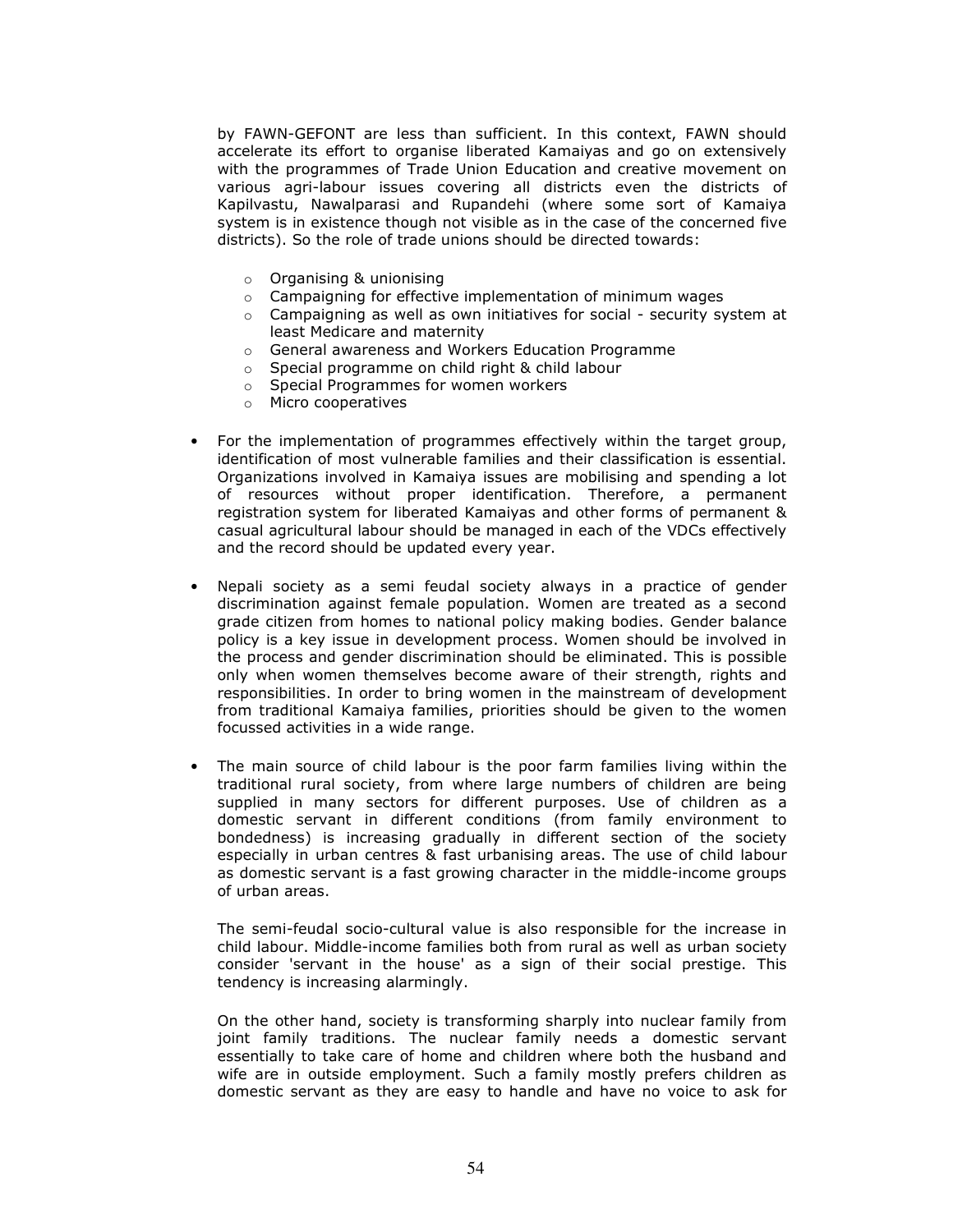their rights. To this increasing demand, the supply side (poor farm families of traditional rural society) is positively responding due mainly to ignorance, poverty and unequal distribution of resources. Thus control on the increasing demand of children as domestic servant as well as improvement in the socio-economic condition of supply side families should be considered by the policy-making bodies and social actors.

• For the first time the Nepal government fixed minimum wages for agricultural workers after continuous pressure of the trade unions in January 2000. But still a large number of agricultural workers all over the nation are excluded locally from getting wages in accordance with the declared rate and are forced to work in an underpaid condition. The government has no monitoring system despite the declaration of a high level monitoring mechanism. Thus effective implementation of minimum wage in every part of the country is essential to improve the economic condition of the former Kamaiyas and their family.

Similarly, wage variation by sex for equal value of work is prevalent everywhere in the country mostly among the workers of unorganised sectors in spite of legal provisions against the discrimination. The government needs to strengthen its labour administration to eliminate the gap between law and enforcement in this regard.

• Various organizations do evaluate the successes & failures of their programmes based on the amount allocated in the their budget for the purpose. It is not the adequate methodology for real evaluation. The programme should be considered successful only when it achieves its actual physical goal. For example providing skill training to a group of Kamaiya as targeted cannot be considered as the success. The success or failure of the programme should be evaluated in light of proper utilisation of the training by the trainees. The follow up measures of each programmes launched should be directed towards obtaining better results.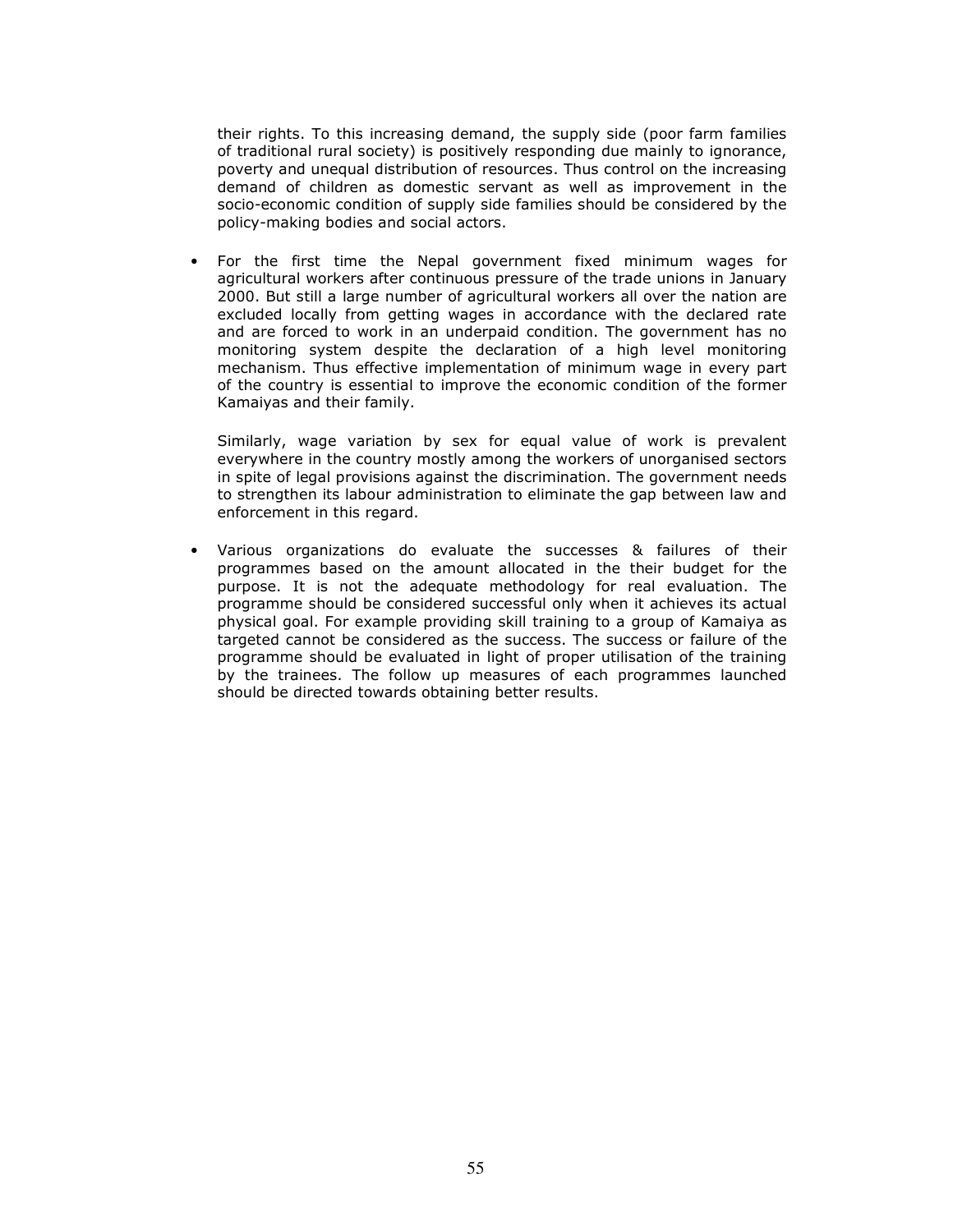# Abbreviation

| 3L            | : Land Labour Capital                                           |
|---------------|-----------------------------------------------------------------|
| <b>BASE</b>   | : Backward Society Education                                    |
| <b>CBS</b>    | : Central Bureau of Statistics                                  |
| CCS           | : Creation of Creative Society                                  |
| <b>CPI</b>    | : Consumer Price Index                                          |
| <b>DDC</b>    | : District Development Committee                                |
| DFID          | : Department For International Development                      |
| FAWN          | : Federation of Agricultural Workers, Nepal                     |
| FE.           | : Formal Education                                              |
| GDP           | : Gross Domestic Product                                        |
| <b>GEFONT</b> | : General Federation of Nepalese Trade Unions                   |
| GOs           | : Government Organizations                                      |
| GRINSO        | : Group of International Solidarity                             |
| <b>GTZ</b>    | : German Technical Assistance                                   |
| HH -          | : Household                                                     |
| HMG/N         | : His Majesty's Government of Nepal                             |
| <b>HQs</b>    | : Head Quarters                                                 |
| HRJM          | : Human Right Jagaran Manch                                     |
|               | HUPEC : Human Rights and Environment Protection Centre          |
|               | HURADS : Human Rights Awareness and Social Development centre   |
| <b>ILO</b>    | : International Labour Organization                             |
|               | ILO-IPEC : International Programme for Child Labour Elimination |
|               | INGO : International Non-government Organisation                |
| INSEC<br>KCG  | : Informal Sector Service Centre                                |
|               | : Kamaiya Concern Group                                         |
| <b>KLFN</b>   | : Kamaiya Liberation Forum Nepal                                |
| <b>MW</b>     | : Mega Watt                                                     |
| <b>MW</b>     | : Minimum Wages                                                 |
| <b>NFE</b>    | : Non Formal Education                                          |
| NGO <b>NG</b> | : Non-government Organisation                                   |
| NLA           | : National Labour Academy                                       |
| NNSWA         | : Nepal National Social Welfare Association                     |
| <b>RRN</b>    | : Rural Reconstruction Nepal                                    |
| SAP/N         | : South Asia Partnership, Nepal                                 |
| TU            | : Trade unions                                                  |
| <b>UN</b>     | : United Nations                                                |
|               | UNICEF : United Nations Children's Emergency Fund               |
| <b>VDC</b>    | : Village Development Committee                                 |
| <b>WFP</b>    | : World Food Programme                                          |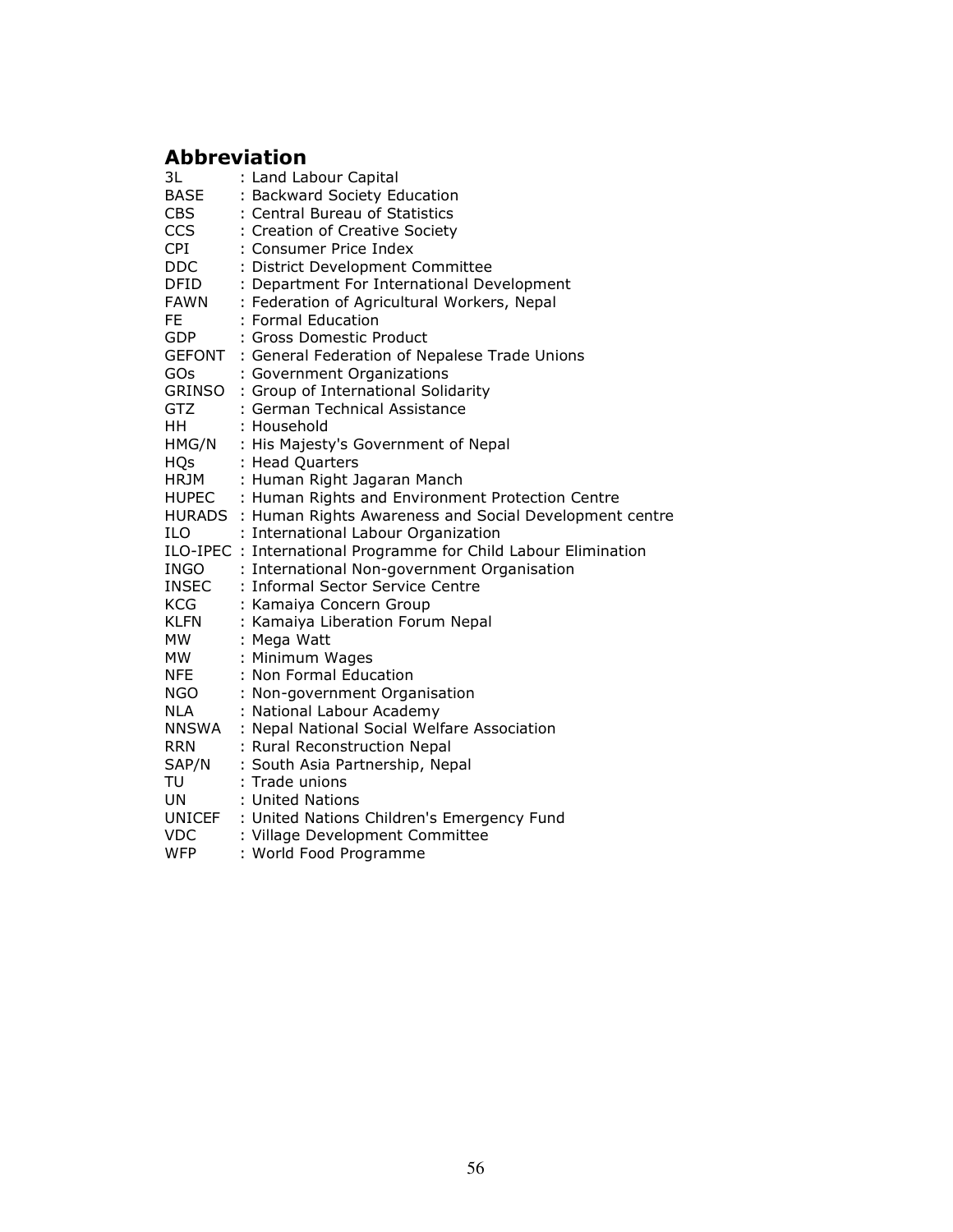| <b>Glossary</b>    |                                                                     |
|--------------------|---------------------------------------------------------------------|
| Ailani             | Barren land                                                         |
| <b>Bigha</b>       | A certain Proportion of land (10 to 20 percent of the total land he |
|                    | cultivates) given to the Kamaiya to cultivate and consume whole     |
|                    | production of that land in return of work done by him.              |
| <b>Bora</b>        | Terms of wage payment in kind, a Bora is equivalent to 75 kg.       |
|                    | Paddy                                                               |
| <b>Bhaisbar</b>    | Buffalo herder                                                      |
| <b>Bukra</b>       | A residence (hut) provided by the landowner to his Kamaiya until    |
|                    | and unless he works with the land owner.                            |
| <b>Bukrahi</b>     | Female member of the family working to the landowner with her       |
|                    | husband or any male member of the family                            |
| Charawa            | Cattle herder                                                       |
| <b>Chaukur or</b>  | 25 percent of the production                                        |
| <b>Chaumali</b>    |                                                                     |
| <b>Chheuti</b>     | A kitchen garden provided to the Kamaiya family till they work      |
| Gaibar             | Cattle Herder                                                       |
| Gothalo            | Cattle herder                                                       |
| Hali               | The tiller on wage mostly in permanent contract with the land       |
|                    | owner                                                               |
| <b>Haliya</b>      | A tiller on contract                                                |
| Halo               | The plough to cultivate land with the help of oxen                  |
| Harawa             | The tiller on wage mostly in permanent contract with the            |
|                    | landowner                                                           |
| Kalapani           | The forest areas were called as Kalapani where malaria was          |
|                    | widespread                                                          |
| Kamaiya            | Adult male member working to the landowner                          |
| Kamlahri           | Female Kamaiya working to the landowner                             |
| Kattha             | A measure of piece of land approximately 1/30 of a hectare          |
| <b>Kodalo</b>      | A hand equipment for cultivating                                    |
| Khujni phujni      | Process of negotiation between old Kamaiya and land lord to         |
|                    | modify the existing terms and conditions.                           |
| Lichhavi           | Name of an ancient dynasty of Nepal                                 |
| Maghi              | A great festival of the Tharu community. This day is a black day    |
|                    | to the Kamaiya because during this Maghi buying and selling of      |
|                    | Kamaiyas takes place as a goods in the labour market.               |
| Maseura            | The food given to a Kamaiya, (both food provided to him at his      |
|                    | masters' kitchen and a definite amount of grain along with pulse,   |
|                    | salt, oil etc given to him for fooding). In some places wage of the |
|                    | workers are also included on Maseura                                |
| Organi             | Girls working at others' place                                      |
| Naya Muluk         | Berdia & Kailali                                                    |
| <b>Panchkur or</b> | 20 percent of the production                                        |
| Lahure             |                                                                     |
| Parti Jagga        | Fallow land                                                         |
| Sapati             | Loan from relatives or moneylenders by a Kamaiya                    |
| <b>Saunki</b>      | Loan borrowed by a Kamaiya from his master. In some places it       |
|                    | is also known by 'Bhota'                                            |
| Terai              | Plain land                                                          |
| Tharu              | An ethnic group of plain land in Nepal                              |
| Tikur              | A33 percent of production mainly which a Kamaiya is entitled to     |
|                    | get in return of his work in that field from the beginning to the   |
|                    | end (Land preparation for showing to harvesting) i.e. a share       |
|                    | cropper.                                                            |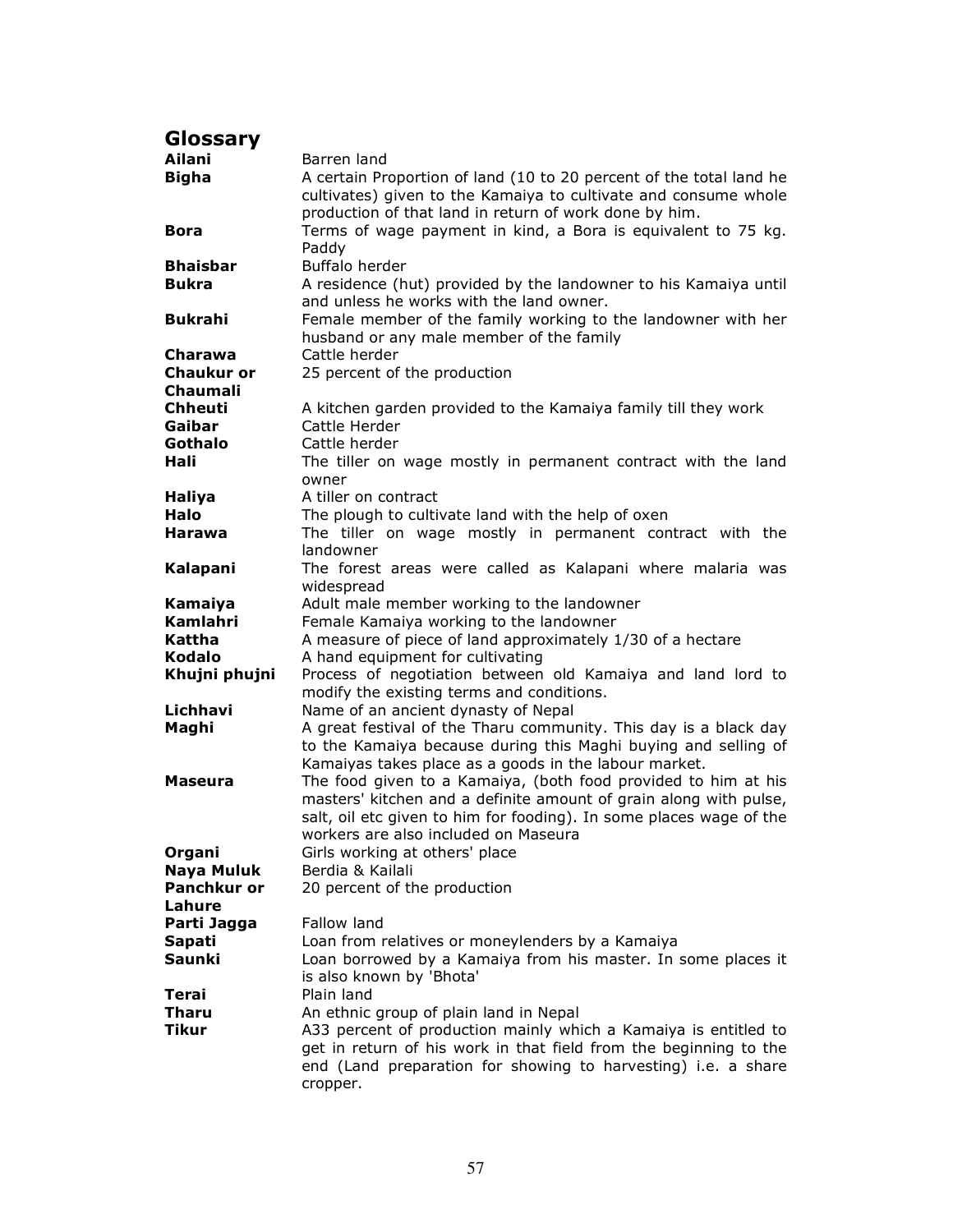## References

Central Bureau of Statistics (1995), Population Monograph of Nepal, CBS, Kathmandu.

Centre for Policy Studies (1999), Situation Analysis of Child Labour In Carpet Industry of Nepal, Unpublished Research Report, CPS, Kathmandu.

Dahal, Madan K. and Kyoko Inoue (1994), A Profile of Industrial Development In Neapl, Institute of Developing Economics, Tokyo

GEFONT (1997), Life Inside Dhuras: A Study Report On Child Labour In Tea Estates Of Neapl, GEFONT, Kathmandu.

GEFONT (2000), Workers News, Vol. 29, September, GEFONT, Kathmandu.

GEFONT (2001), Garbage Cleaning Community, Unpublished Research Report, GEFONT, Kathmandu.

Informal Sector Service Centre (1992), Bonded Labour In Neapl Under Kamaiya System, INSEC, Kathmandu.

Ministry of Finance, Statement of Expenses, (Red Book) various year, MOF, Kathmandu.

Rural Reconstration Nepal (1999), Punarnirman, Vol. 4, Issue 1, Kathamandu.

Sharma, Shiva (1999), Nepalma Kamaiya Pratha (In Neapli), ILO, New Delhi.

Sharma, Shiva (2001), Kamaiya Situation Analysis, National Labour Academy, Kathmandu.

Sharma, Shiva and Mansa Thakurathi (1998) A Revisit to Kamaiya System of Nepal, INSEC, Kathmandu